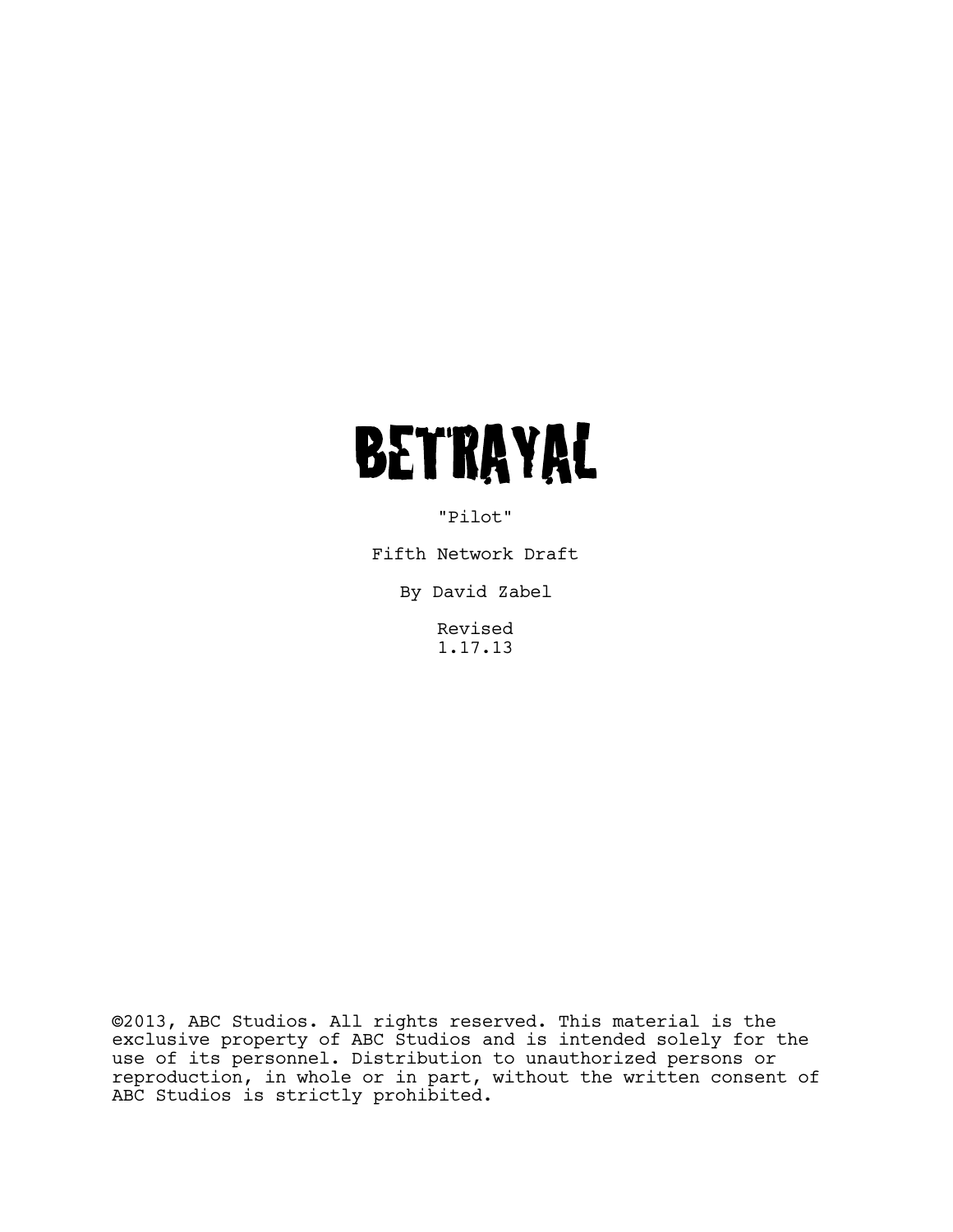## ACT ONE

*A BLURRY, TILTED ANGLE - SLOW-MO - SOUND FILTERED* 

*A BODY on a floor. Shirt bloodied, people's legs running to and fro across frame, somebody bending down over the body to tend to it. Sound SWELLS TO VOLUME as the IMAGE RACKS INTO FOCUS and we come to FULL SPEED --*

*PARAMEDICS lift the body and place it onto a stretcher. It's a young, beautiful woman... her name is* **SARA HAYWARD** *(32), but we don't know that yet. Swirling around the gurney, a barely-controlled chaos envelops the room - a crowd of people being cordoned off by police.* 

*A GUN on the ground - the makings of an evidence field. It's not clear where we are, or what has happened here. Only that this woman has been shot and is in trouble. -- THE GURNEY SPEEDS down a hallway. A MAN accompanies it. We can't quite see his face. -- AMBULANCE DOORS SLAM SHUT! We HEAR the crackle of:* 

> *A WALKIE-TALKIE (FILTERED) ...32 year old woman, multiple GSWs, sats dropping... conscious on scene...*

## *INT. AMBULANCE - NIGHT*

*SARA'S EYES dart back and forth, as the O2 mask is placed over her mouth. SIRENS BLARE; emergency lights flash. The Man by her side reaches over, wipes a spray of blood off her forehead. She looks in his eyes, then glances down at her hand. His fingers intertwine with hers. TWO WEDDING RINGS rub up against each other. As the rig screams away,* A CARD RISES: **"6 MONTHS EARLIER**." Under which, the sirens become SCREAMING and PLAYING...

#### EXT. ELEMENTARY SCHOOL - DAY

CHILDREN scurry across the courtyard as we FIND SARA, intact, in the classic parental limbo - waiting for her kid after school. A TAP on her shoulder turns her...

#### KENDRA

Sara!

**KENDRA** (38, make-up and slit skirt over-preparing for the big 4-0) stands there. She is a lot.

> SARA Kendra, hi. How are  $-$  ?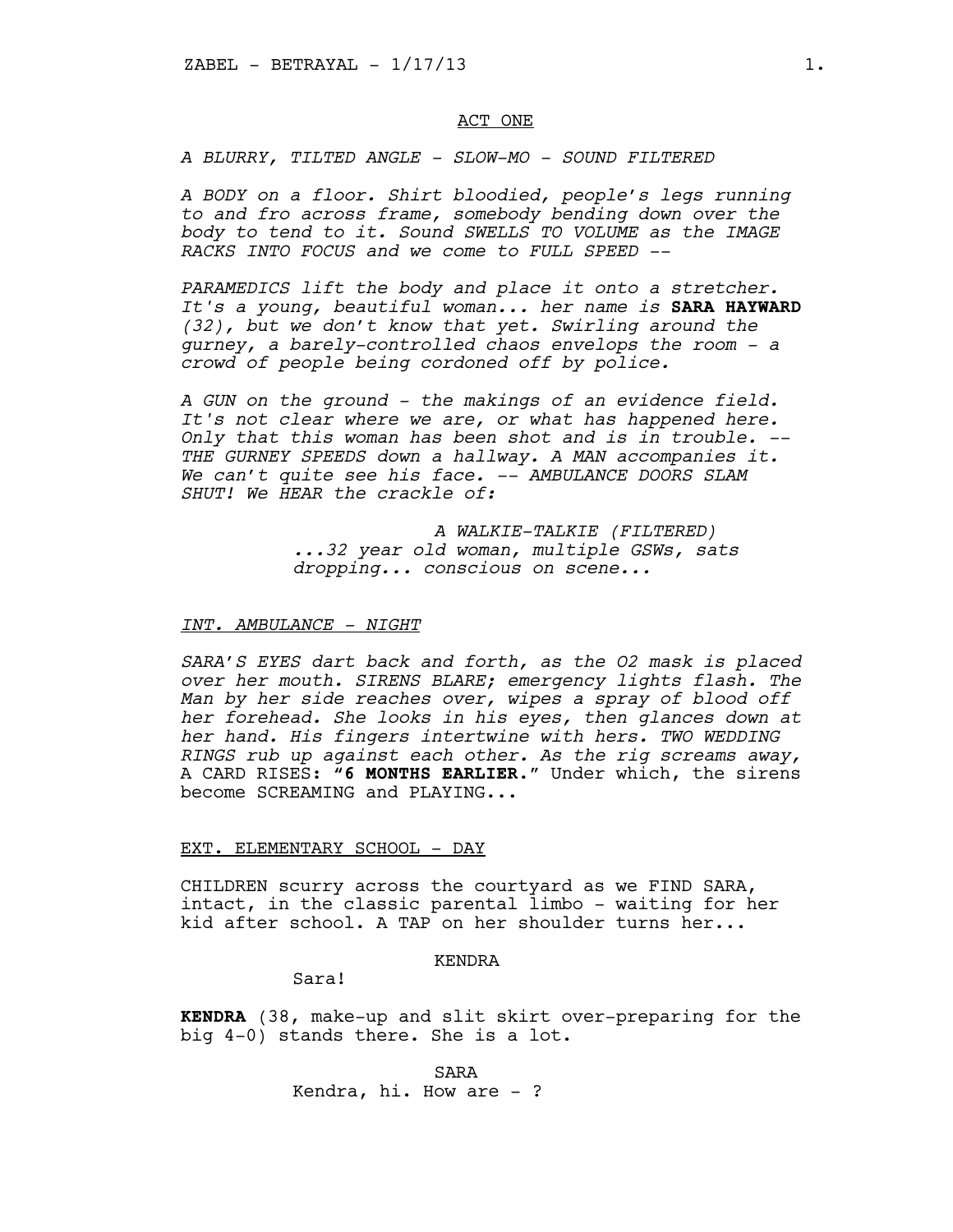KENDRA Raffle tickets. Did you bring them?

SARA Oh, yeah, sure, I've got them right -

KENDRA How many did you sell?

SARA

All of them.

KENDRA

Overachiever! Where have you been? I haven't spoken to you in weeks!

SARA Been a little busy, I have a show going up at the Lakeshore. Getting ready for -

KENDRA Ooh, I love artsy events - great for meeting younger men.

SARA Come. It's tonight. I'm sorry I didn't -

## KENDRA

Date. Hedge fund guy. The fancier the meal, the smaller the penis. He's taking me to *La Louche* - it does not bode well.

Sara's not sure how to respond to that.

SARA

Well, I hear the food is very good.

## KENDRA

If it ever doesn't work out between you and Drew: just kill him. Save yourself the misery. And the legal fees. Of course, why worry? You have the perfect marriage. Which I hate you for.

OLIVER

Mommy! Mommy! Look!

Sara's son **OLIVER** (7) jumps into her arms.

OLIVER (CONT'D) It's a dog - I made it out of clay.

SARA Fantastic! What's his name?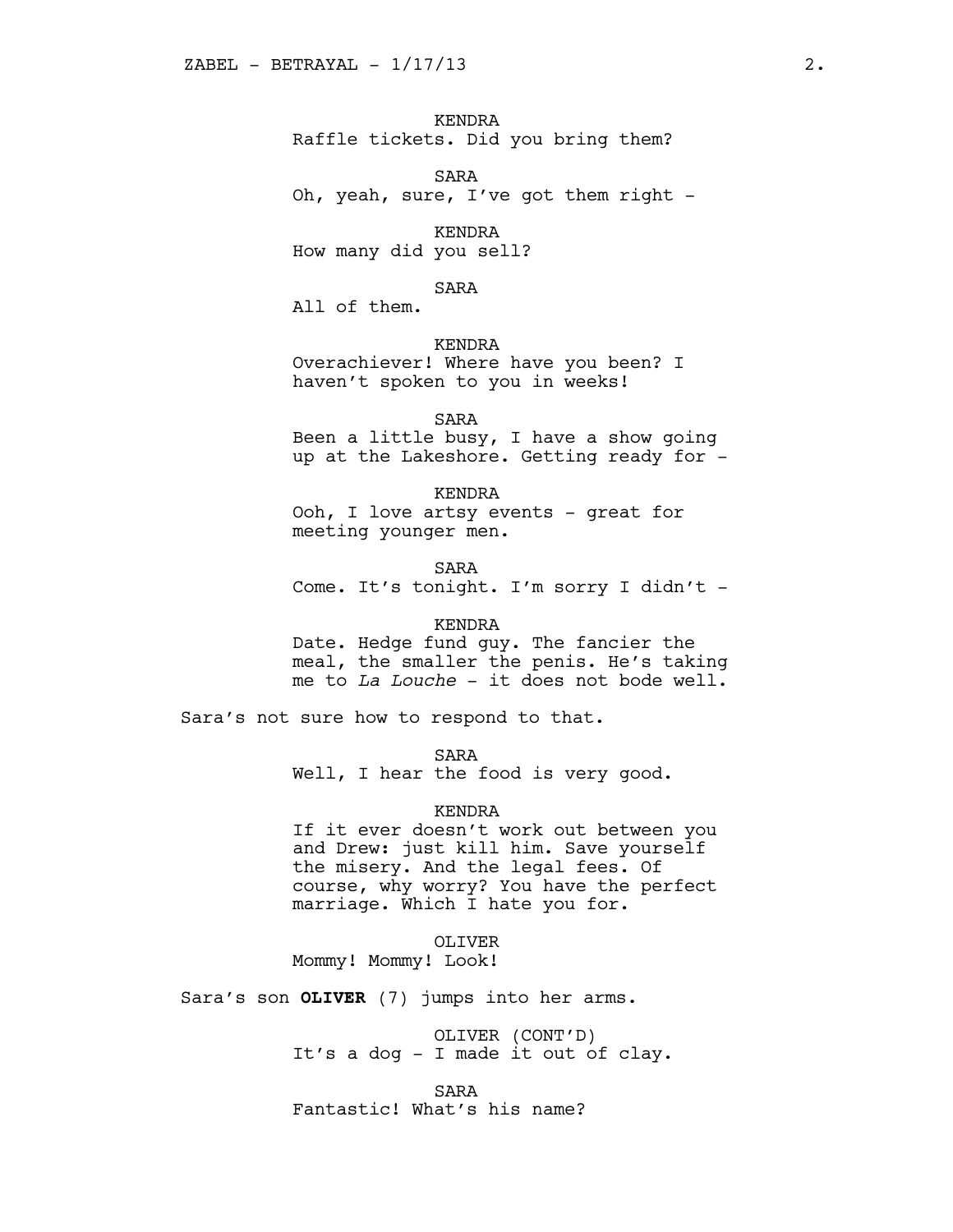# OLIVER

# Geronimo!

As she carries him off, waving bye to Kendra -

KENDRA

Friday is girls' night out! I expect you there this time!

OLIVER Mommy - tomorrow's the school bake sale. I promised we'd bring cupcakes!

CUT TO:

## A BAKING PAN OF CUPCAKES

removed from the oven by a mitted hand. WIDEN TO:

## INT. HAYWARD APARTMENT - KITCHEN - NIGHT

Sara, who looks smashing in a cocktail dress, studies her baking. A crinkled look of perplexedness on her face, as **JANEY** (17, babysitter) looks on. Oliver watches TV.

> JANEY Should they be smoking like that?

> > SARA

I can always scrape off the black part.

Walking through, in a loose dress shirt, is Sara's husband, **DREW HAYWARD** (35), on a cell phone.

> DREW (TO PHONE) We already dropped two charges and knocked a year off the damn sentence... -- What did you just say to me?!

OLIVER The show's over, put on another one!

SARA

That's it for tonight!

Harshly, Drew waves for them to shut up. It's his way slick on one hand, brusk on the other. As Sara reaches to pull a new necktie from a box, she addresses Janey:

> SARA (CONT'D) Have Oliver in bed by 8, don't let him talk you into more than one story.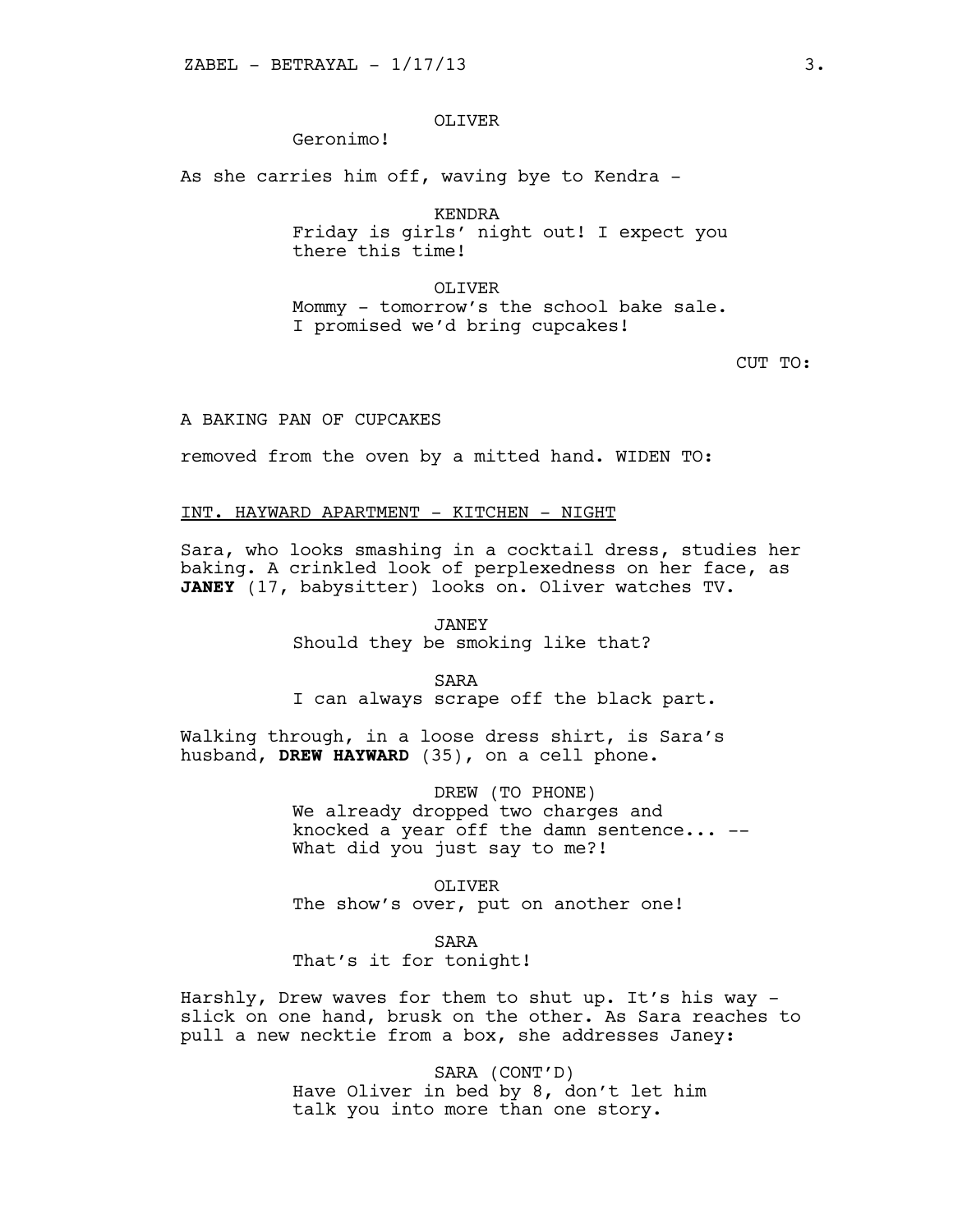Sara moves to Drew, starts to put on his tie - A LUSH BURGUNDY SILK with gold and azure accents. Masculine but romantic. The action of knotting his tie is one of those familiar moments married couples take for granted.

> DREW (TO PHONE) Listen, you tell your lowlife client if we don't have a deal by 8AM tomorrow, I'll make sure that jury hangs his ass! (tosses the phone down) ...Sorry. (then, re: the tie) Where'd this come from?

> > SARA

I got you a tie. For tonight. I went to that place you like, talked to the lady --

DREW

Oh, right. Yeah, it's great. Just not for tonight. I gotta look on message. I got Mahoney coming, that new congresswoman, the Governor's guy...

He whips off her tie and quickly throws a BORING BLUE STRIPED TIE around his neck. Oblivious to her feelings being hurt. She does the tie for him.

DREW (CONT'D)

You okay?

SARA

A little nervous. - I saw Kendra today. I still can't believe they split up.

**DREW** 

No big surprise there, that was bad from the get-go.

SARA

They seemed really in love back when we first met them.

DREW

Jeff was always a jerk. And she's no walk in the park either.

SARA

Still. After ten years. How does a marriage just blow up like that?

As she finishes with the tie, he kisses her forehead.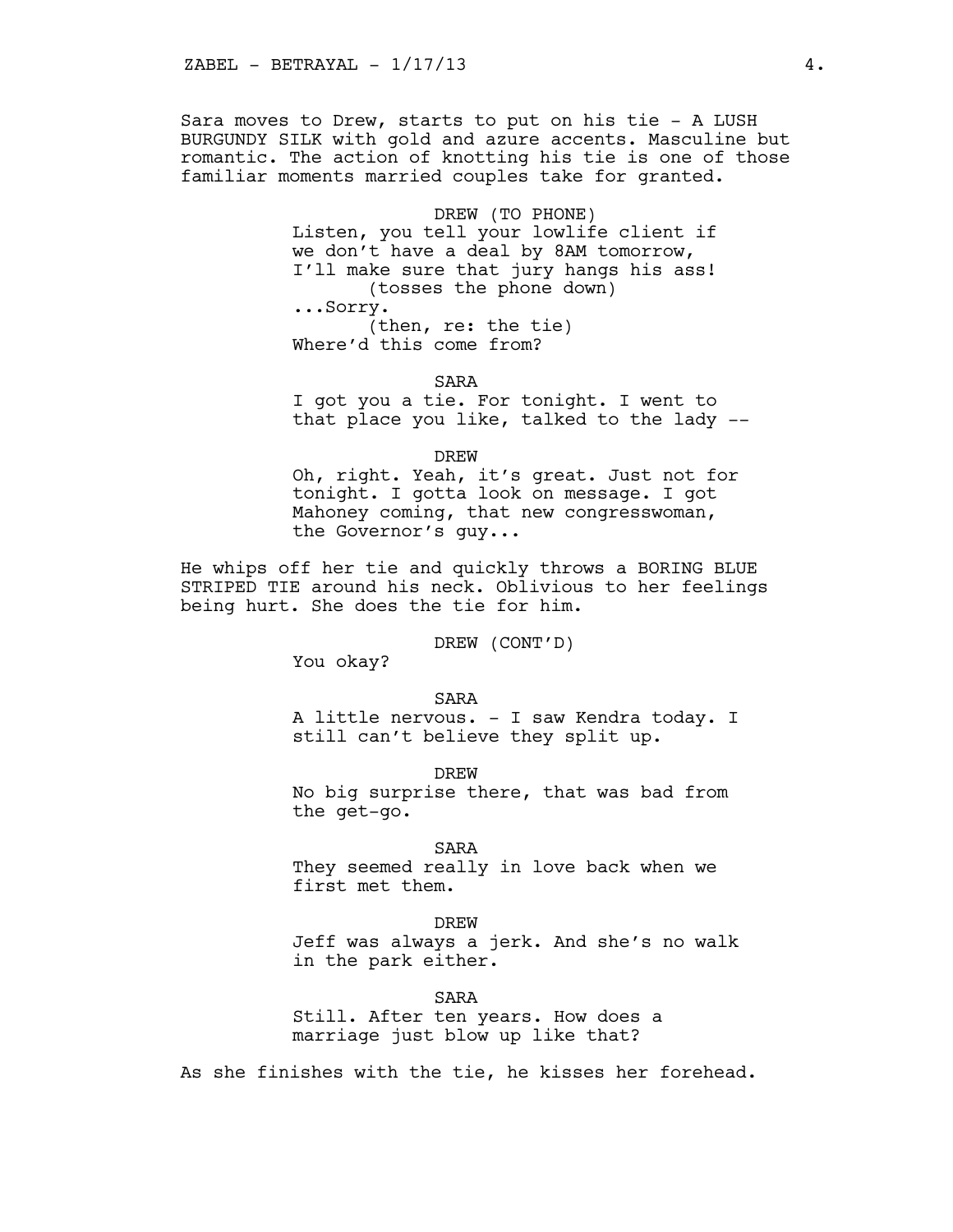**DREW** Someone lights a match.

ON SARA, glancing at THE DISCARDED TIE on the counter.

#### INT. LAKESHORE ART GALLERY - NIGHT

Fancy people meander through a modern gallery; cocktails and hors-d'oeuvres. There are multiple artists' works on display. Sara's is a series of portraits of prominent Chicagoans. CAMERA FINDS SARA greeting people, shyly. Drew is beside her, an adept schmoozer. FIND **JACK McCUTCHEN** (late 30s), looking at a photo of a dapper man, 60's - the wind blows his tie and jacket aside, as he stands strong, fists up in a boxer's pose. Underneath the photo, a card reads: *TERENCE KARSTEN, entrepreneur: 'Anything worth having is worth fighting for.'* JACK smiles to himself as his wife **ELAINE** (40s) steps up.

**ELAINE** 

Where's Dad?

JACK He went to thank the photographer.

ELAINE Eating up all the attention, I'm sure. Dragging poor T.J. around like a pet.

JACK

Be nice.

#### ELAINE

I showed up, didn't I? (re: the PHOTO) It sure captures him. Smile on his face, fists raised to the world.

She says it with some disdain, but as much as she'd like to deny it, Elaine is a fighter - just like her dad. ON **TERENCE KARSTEN** and son **T.J.** (30s), with Sara now.

> KARSTEN You made me look tough!

SARA It was your idea, Mister Karsten.

## KARSTEN

Well, thank you, in any case. Very elegant event, best of luck with it. - This is my son, Terence Junior.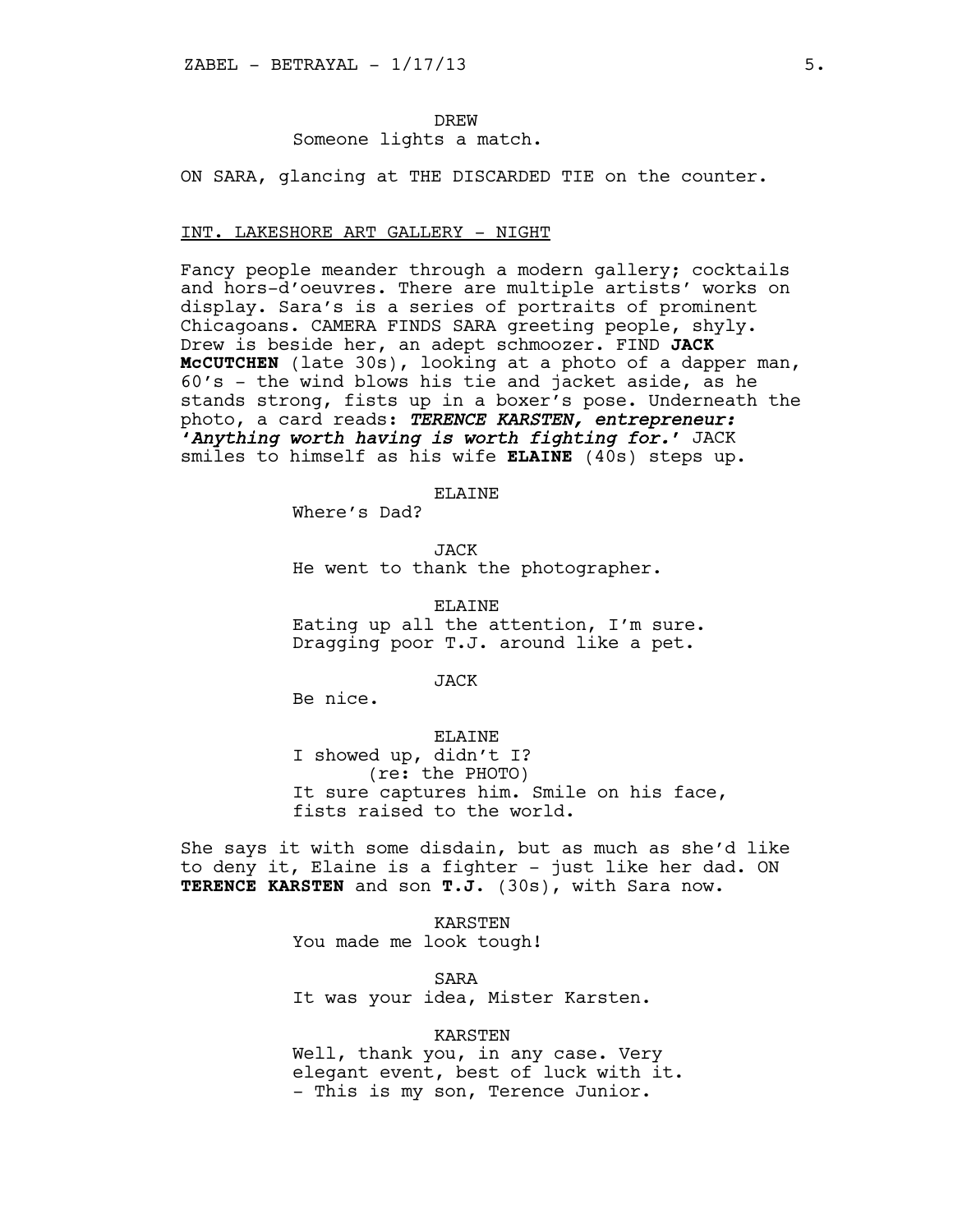He is a big guy, but sweet, a bit shy. It's not immediately noticeable that he is slightly brain-damaged.

> T.J. 'T.J.' is good.

SARA Nice to meet you, T.J.

KARSTEN Come on, son, I see a bar over there.

He grabs his son and they go, as Drew steps up.

DREW Wow, Terence Karsten came.

SARA

Why wouldn't he?

**DREW** Busy man. Between all the mergers, the acquisitions, the impending lawsuits...

SARA He seemed very nice on the shoot. He's a widower, we talked about his wife.

DREW You don't get rich in Chicago real estate without throwing some sharp elbows. (spots someone) The alderman - I better go kiss the ring.

SARA Please, stay. I don't know how much small talk I have in me.

It's charmingly self-effacing. But she really doesn't want him to leave her there, alone. He kisses her cheek -

DREW

Gotta work the room.

She stands alone. Someone passes - Sara ekes out a smile and a wave. She's a bit flushed. She walks away.

## EXT. CHICAGO RIVERWALK - NIGHT

Out on the water, a boat glides by. Sara steps out to the railing - in BG, a man speaks on his cell phone... Jack.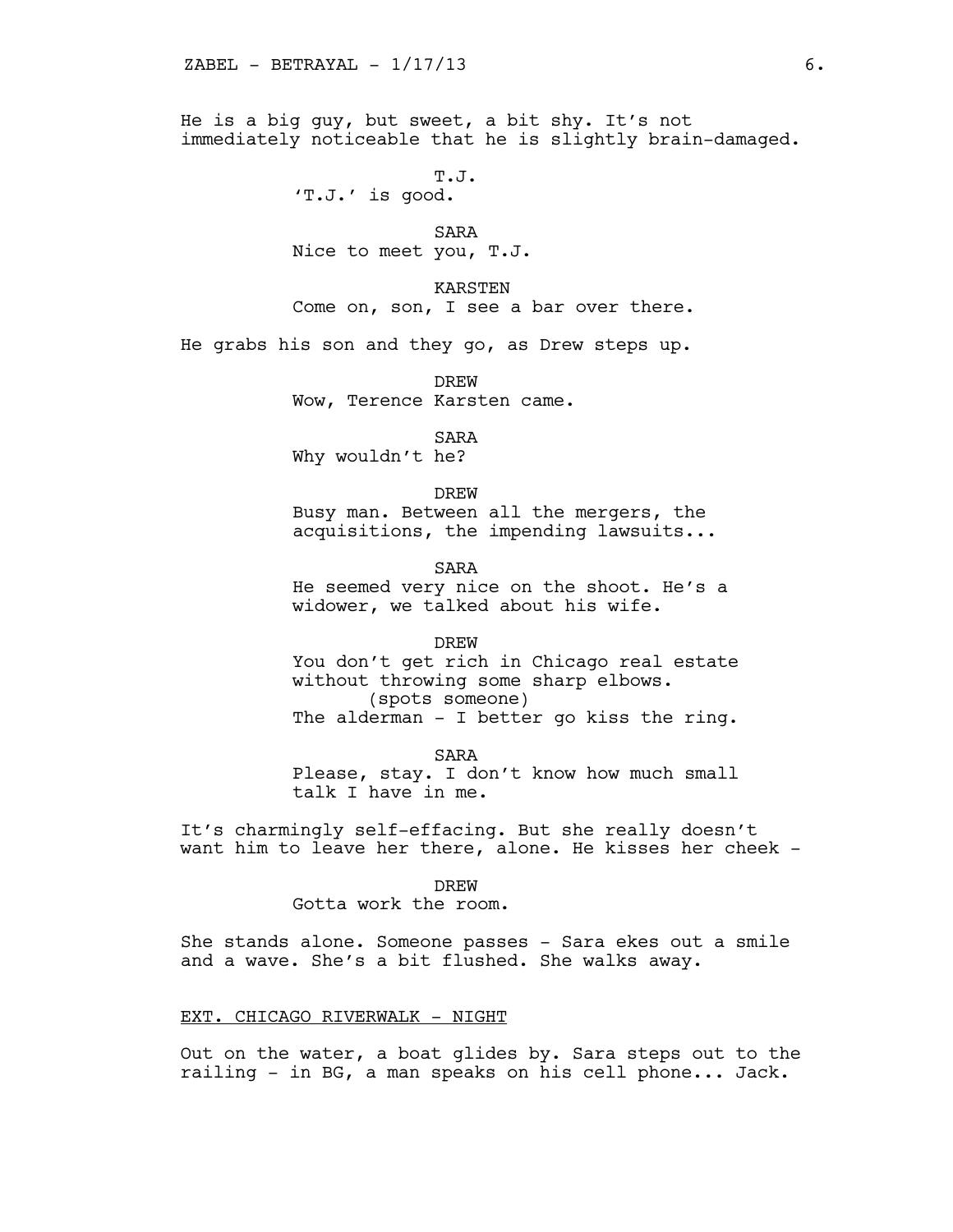Finishing, he puts the phone away, and for a moment, they both stand there looking out, unaware of each other, the same expression on their faces... TWO ROMANTIC DREAMERS. A passing cargo boat BLOWS its SIGNAL WHISTLE, causing Sara and Jack to simultaneously turn - so that they find themselves FACE TO FACE. Suddenly. A beat...

> JACK Pretty chilly without a coat.

SARA I needed some air. Quite a crowd.

JACK (removes his coat) ...Here.

SARA Oh no, that's all right, really...

But he's already putting it around her shoulders.

JACK You're shivering. (as she pulls it around her) Are you from the gallery?

SARA Yes. What brings you to the opening?

JACK My boss asked me to come.

SARA Twisted your arm?

JACK No, no, not at all... (off her knowing smile) Well, now that I'm here, it's kind of interesting.

SARA You're 'kind of' unconvincing.

JACK (shrugs, then) I like fantasy, imagination. Not how things are, you know? How they *could* be.

SARA You prefer abstract art.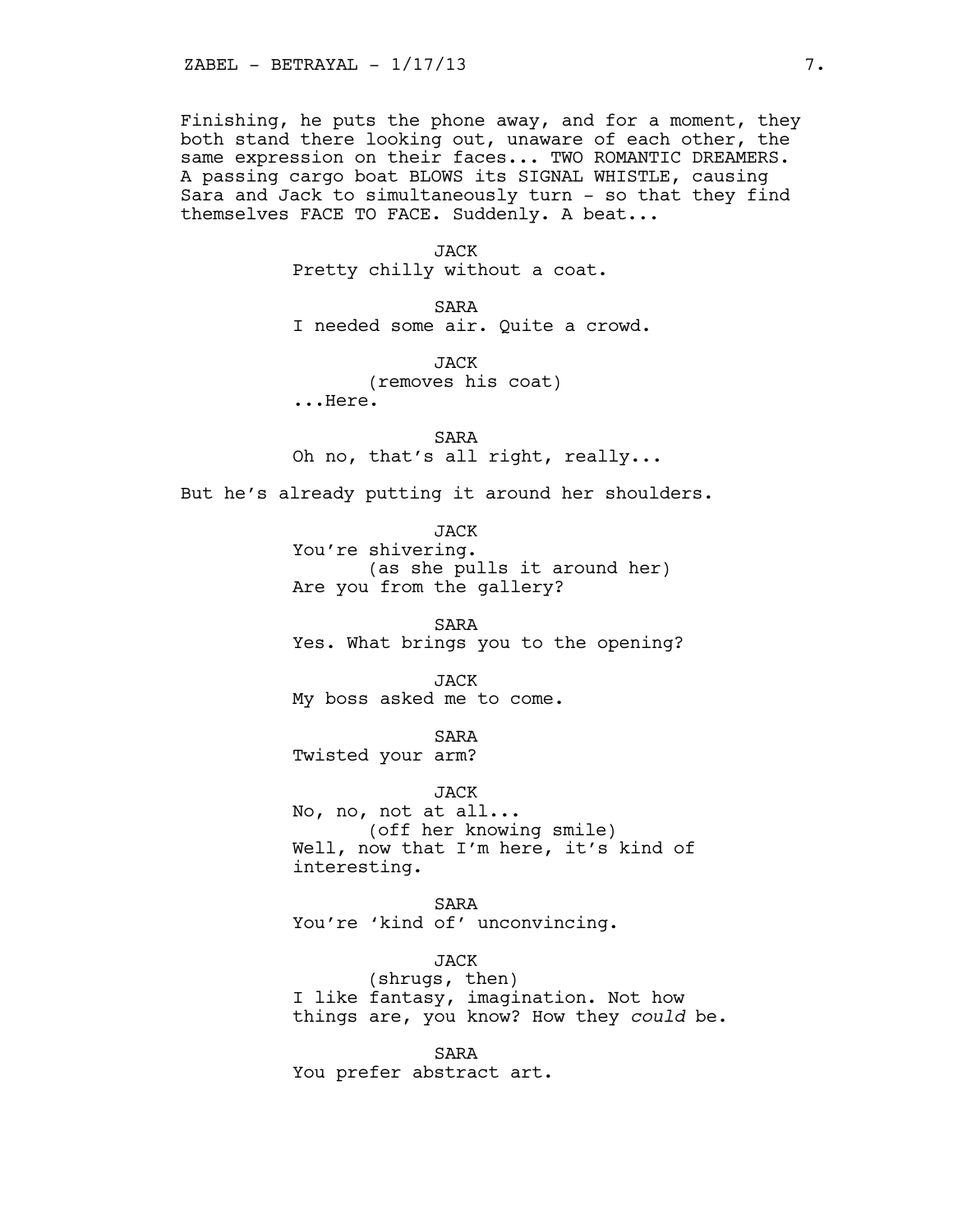JACK Abstract art - and Will Ferrell movies. Guess I don't find literal reality so compelling.

SARA Just because it's a portrait, doesn't mean what I do is literal.

JACK Oh no - you're not... Are you the artist?

SARA It's a group show - I'm one of them.

**JACK** Should I eat my shoe now?

She smiles. Something intriguing about the way he teases.

INT. LAKESHORE GALLERY - SAME

Drew pats backs with the Alderman and moves on, looking around for Sara. He steps up to a bar.

> DREW Scotch and soda, twist.

He glances past the bar, out the window and sees: Sara outside, with a man - laughing. Drew thinks little of it, albeit being a bit curious. Someone he knows steps up.

> DREW (CONT'D) Kilner! Did you bring your checkbook?

EXT. CHICAGO RIVERWALK - NIGHT - AS BEFORE

SARA

You make choices. All kinds of choices. The angle, the exposure, the framing -

As she continues, there is a subtext that locks them into each other. She gets lost in what she's saying, and it's not just about photography - and he listens to what's underneath the words.

> SARA (CONT'D) ...just trying to convey something powerful... beautiful. An image you see in your mind's eye. The way you dream it.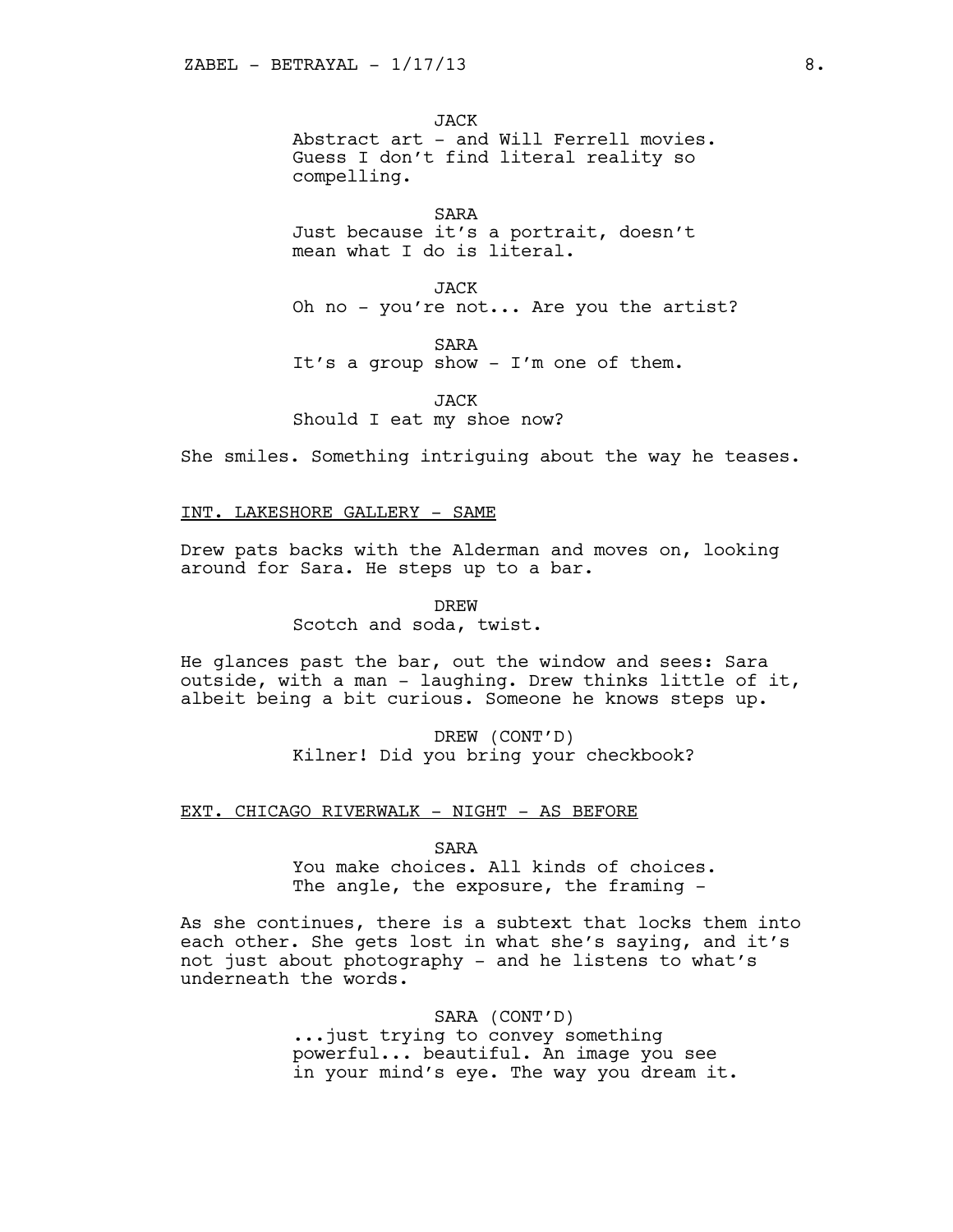JACK The way *you* do, you mean. 'Dream it.'

SARA I meant in general.

JACK But you're the artist.

SARA Okay: the way  $I$  dream it.

They've fallen into one of those rabbit holes that happen between people drawn to each other, sudden and unwitting.

> JACK You're passionate about your work.

SARA If not, what's the point? Aren't you?

JACK I'm no artist.

Another SIGNAL WHISTLE unlocks them. They look out again, in silence. Start to speak at the same time...

SARA I love the water. JACK I miss the water.

> SARA (laughs) When that would happen, my sister and I used to say 'diamond rose.'

JACK Diamond rose? Isn't it usually 'jinx?'

SARA For us, it was 'diamond rose.' For luck. (waves away the recollection) Anyway, you were saying..?

JACK I grew up on the water, imagining I'd end up a wreck diver. Searching for lost gold at the bottom of Lake Michigan. Crazy.

SARA Not so crazy. - Did you ever find your treasure?

JACK Still looking, I guess.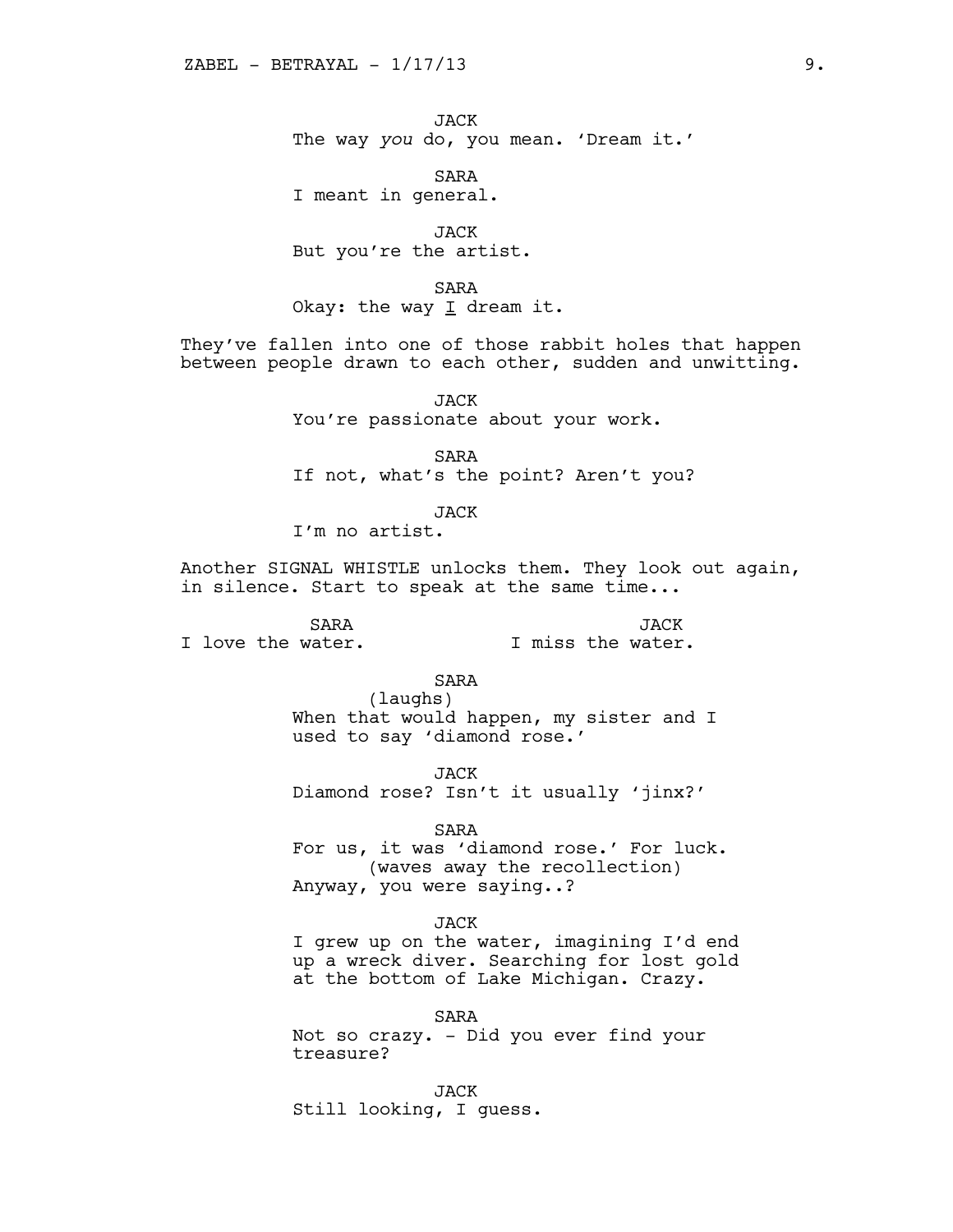SARA

I grew up land-locked, central Illinois farmland. Now I live here, but you go through your daily life, rushing around, you forget how close it is... the water, the open space, the breeze... You lose sight of things.

#### JACK

*You* do, you mean.

He grins at her. Like he's known her forever.

SARA It's just a way of talking.

JACK It's also a way of thinking, isn't it?

SARA Right, so what does it mean? That I'm 'outside' myself or something?

JACK

...Or something.

He fixes her with a warm look - penetrating in a way that catches her off guard. It's an unfamiliar sensation. She's thrilled and discomfited - removes the coat.

SARA

Thank you. I should get back in.

He reaches out for it - his hand accidentally brushes against hers. They linger there, touching, a millisecond longer than they should. A long look; he takes the coat.

> **JACK** Good luck with the show.

> > SARA

Good luck diving for wrecks.

He watches her walk away, wondering what just happened thrown in the way that a quick jolt of joy can throw you.

INT. LAKESHORE ART GALLERY - NIGHT

Sara re-finds Drew in a group of people. He's jovial.

DREW I've just convinced Kilner here to buy five pieces for his firm! We're rich!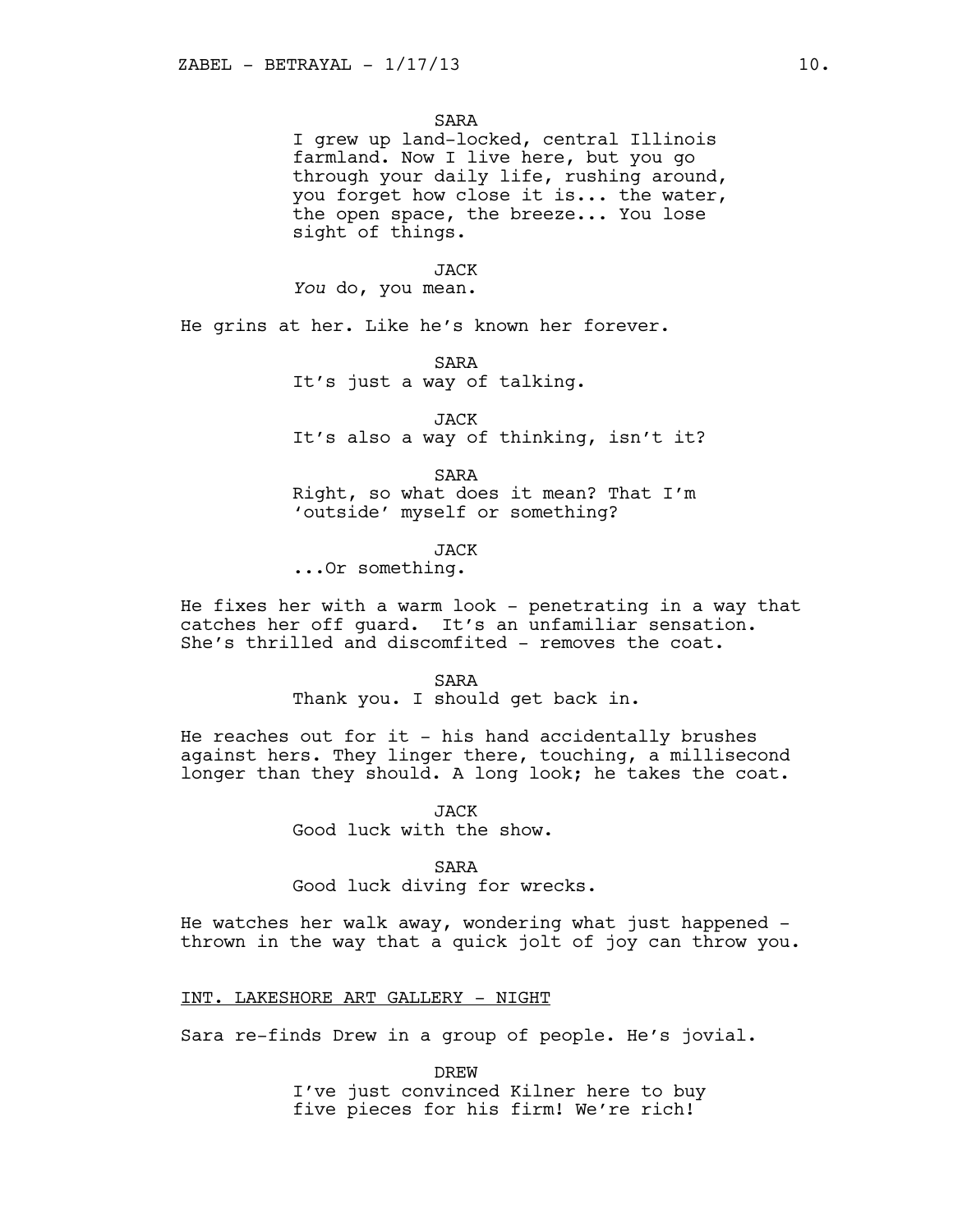He embraces her. Over his shoulder, Sara sees Jack rejoin Elaine, who leads him towards the exit. Sara's eyes track him - he feels her gaze, looks up, finding her. Their eyes never leave each other's... an ineffable longing. A hunger. DISSOLVE TO A TITLE CARD: **"BETRAYAL."**

## INT. MCCUTCHEN HOME - THE NEXT DAY

Morning routine. Jack gets coffee; Elaine makes eggs.

ELAINE My meat guy is squawking again - haven't paid him in three weeks. Those food trucks are killing our lunch business.

JACK

Why don't you let me ask your dad for a little help? He won't mind.

## **ELAINE**

Of course he won't mind. He loans me money to rescue the business he never wanted me to start, and then he controls me like he controls everybody else. (catches herself) Sorry, I didn't mean... -

JACK

No, I get it.

ELAINE I just want the cafe to be mine. No strings attached.

JACK He's your father - there are strings.

#### ELAINE

That doesn't mean I have to play his game. Dad makes his money in some very dubious ways, Jack - there's no escaping that. And if you think that stuff didn't contribute to my mother... -

JACK

Sofia died of a stroke - a decade ago..!

JACK (CONT'D) \* Ease up on him already. \* It was eight years. ELAINE

ELAINE

Why? Why do you defend him like that?!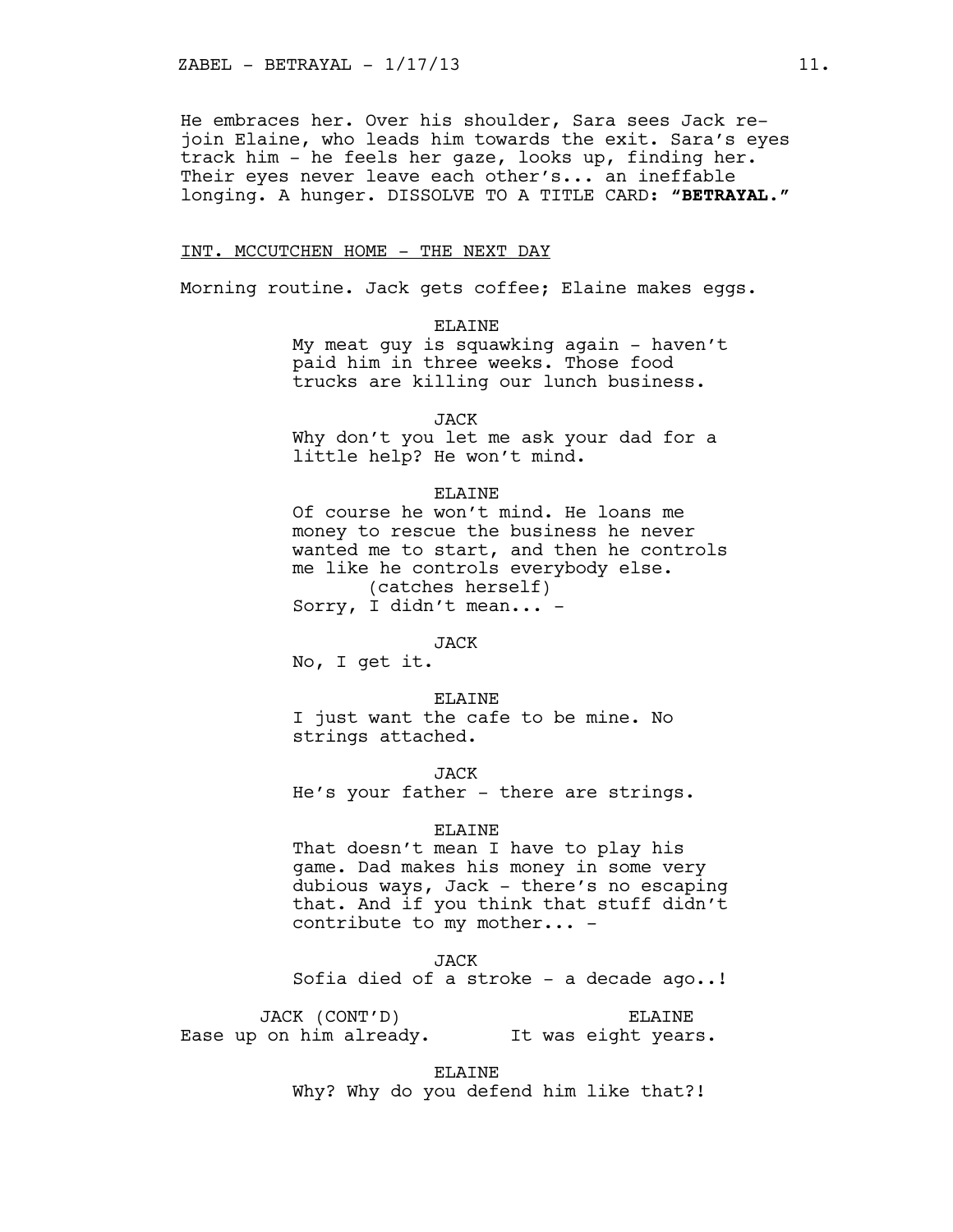JACK Because I work for HIM! (calming himself) ...And because I allow myself to see what he's done for both of us in a way you never will.

It takes her aback - his REPRESSED FRUSTRATION. Their held look is interrupted when their twin children swoop in - **VALERIE** and **VICTOR**, 16. Val is pretty, straight and sharp-witted. Victor is rugged, edgy, works out too much.

VAL

Bye, Mom. Bye, Dad. Early band practice.

VICTOR I need ten bucks for the team photo.

ELAINE What about breakfast? I just made eggs!

VAL I'm off protein.

VICTOR I had a power shake.

Jack gives the money. They start off. Jack looks at Val.

JACK Hey, how about a kiss?

VAL

(kisses him dramatically) Have a good day, my dear Papa!

VICTOR What a Daddy's girl - so lame.

Val smacks his arm as they go. Jack shrugs to Elaine...

JACK I'll have the eggs.

It's an olive branch - and an evasion. She smiles, appreciative, both glad to give up on the interrupted argument. He glances down at the counter - a FLYER for the EXHIBITION - a HEADSHOT OF SARA. As Jack sips his coffee, eyes glued on her face, A BOAT HORN SOUNDS...

## INT. HAYWARD APARTMENT - DAY

HONNNKKK! Oliver's toy cruise ship emits a horn noise. Sara packs his bag. Drew, in bathrobe, pours juice.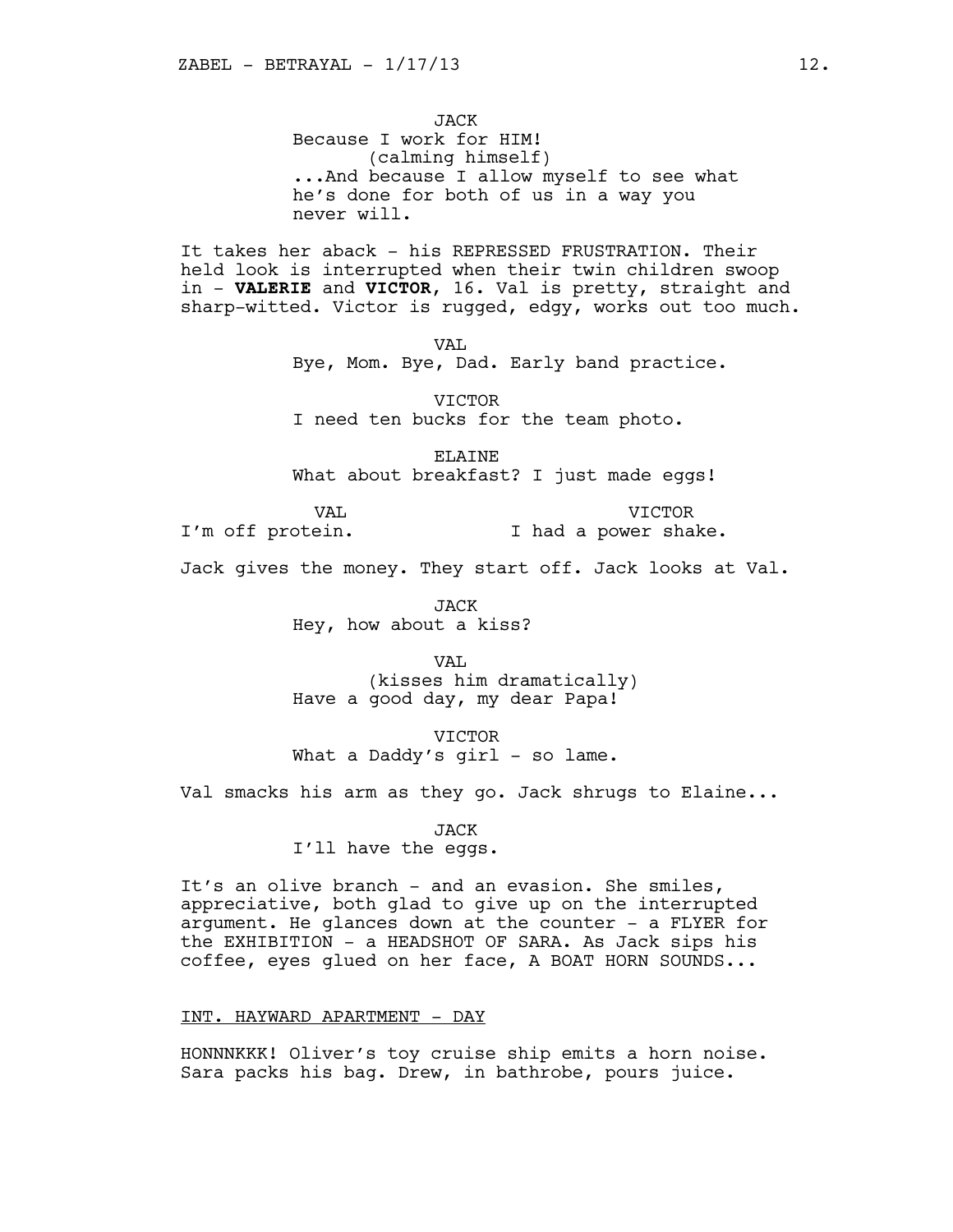SARA Lunch - check. Homework - check.

DREW So Karsten seems nice to you?

The BUZZER rings. The kid SPRINTS for the door.

OLIVER That's Teddy and his mom! Bye!

SARA (sits with Drew, re: Karsten) Nice? I don't know. He doesn't seem like a bad guy.

DREW The really rich ones never do. - Oh, by the way, who was that guy last night? By the river? I saw you talking.

She's off balance - why? Why feel caught? Caught at what? She's rescued when his phone HUMS; he answers it. HEAR:

> KARSTEN (PRE-LAP) How's my favorite son-in-law?

#### INT. KARSTEN OFFICE - DAY

As Jack enters, Karsten stands at his desk, in a finelyappointed office overlooking Michigan Avenue.

> JACK Your *only* son-in-law, so far as I know.

KARSTEN Have fun last night? I barely saw you.

JACK It was good. Thanks for inviting us.

KARSTEN Elaine okay? It was just 'hi' and 'bye' we didn't get a chance to catch up.

T.J. enters with coffees, hands one to Jack.

JACK Thanks, T.J. - She's been preoccupied, busy with the restaurant.

KARSTEN Too busy to talk to her father?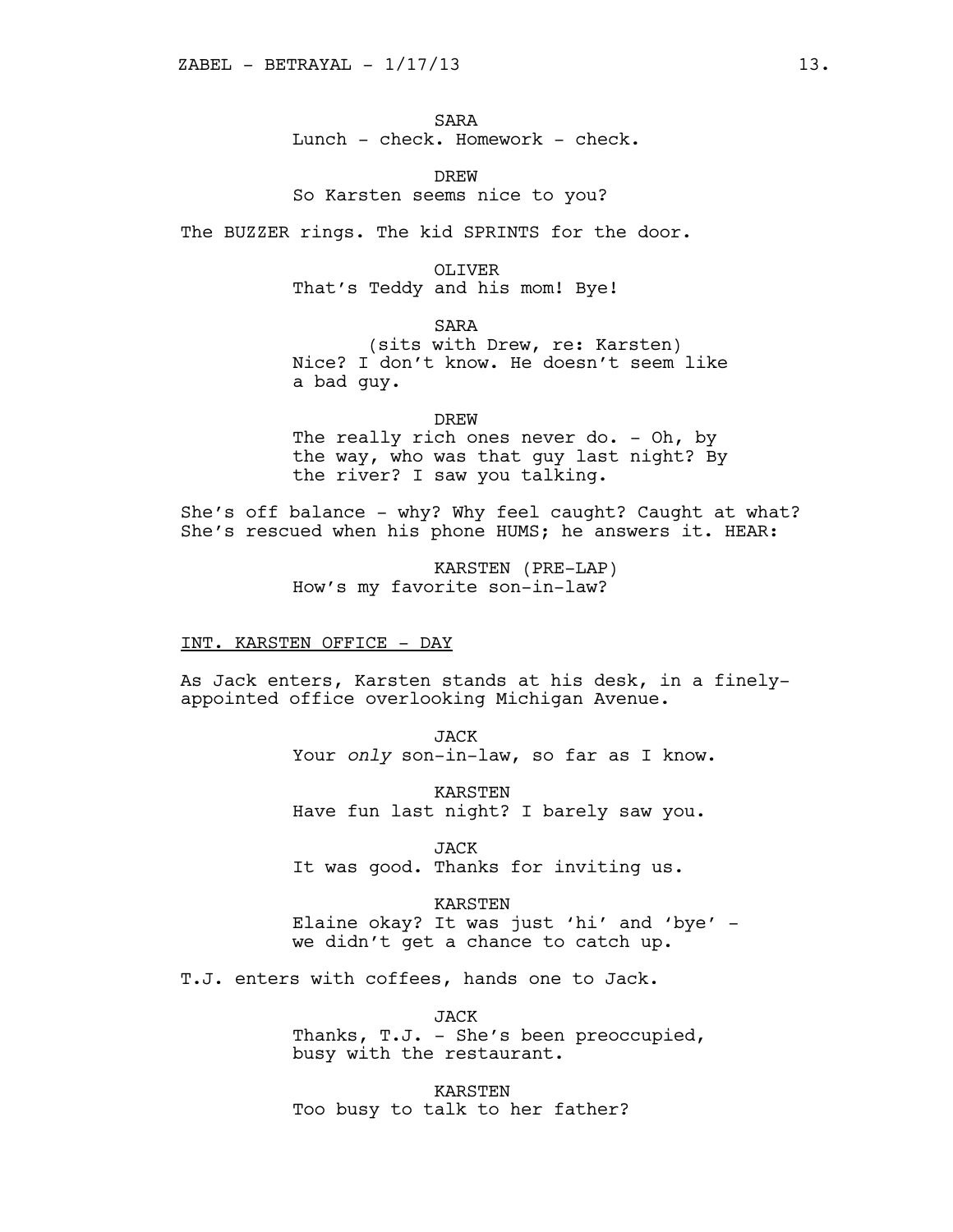He looks at Jack; the question was clearly not meant to be rhetorical. He looks away, a sad nostalgia.

> KARSTEN (CONT'D) When she was little, she never stopped talking, would tell me stories that went on for days. And I ate up every word.

T.J. puts down a coffee and creamer for his father.

T.J. Yeah, she used to do that.

KARSTEN Every evening before dinner... Sofia, T.J., me... we were her audience.

T.J. Easy on the cream, pop - cholesterol.

KARSTEN Now, I can't even get her on the phone.

JACK She showed up, didn't she?

Karsten doesn't like that answer. His tone toughens -

#### KARSTEN

It's her mother's anniversary next week eight years since she died. Tell Elaine I expect to see her at the cemetery.

Jack nods, point taken. **AN ASSISTANT** enters.

ASSISTANT Mr. Karsten - Mr. Mrozek's in the lobby.

T.J. Uncle Lou's here?

KARSTEN

For the meeting,  $T.J. - I$  told you that.

INT. HAYWARD APARTMENT - AS BEFORE

Sara's mind is still on Jack, as Drew finishes his call.

DREW (ON PHONE) ...They're sending over the plea agreement? Signed? Great, see you soon. (hangs up; to Sara) That loser caved. Gotta go. Love ya.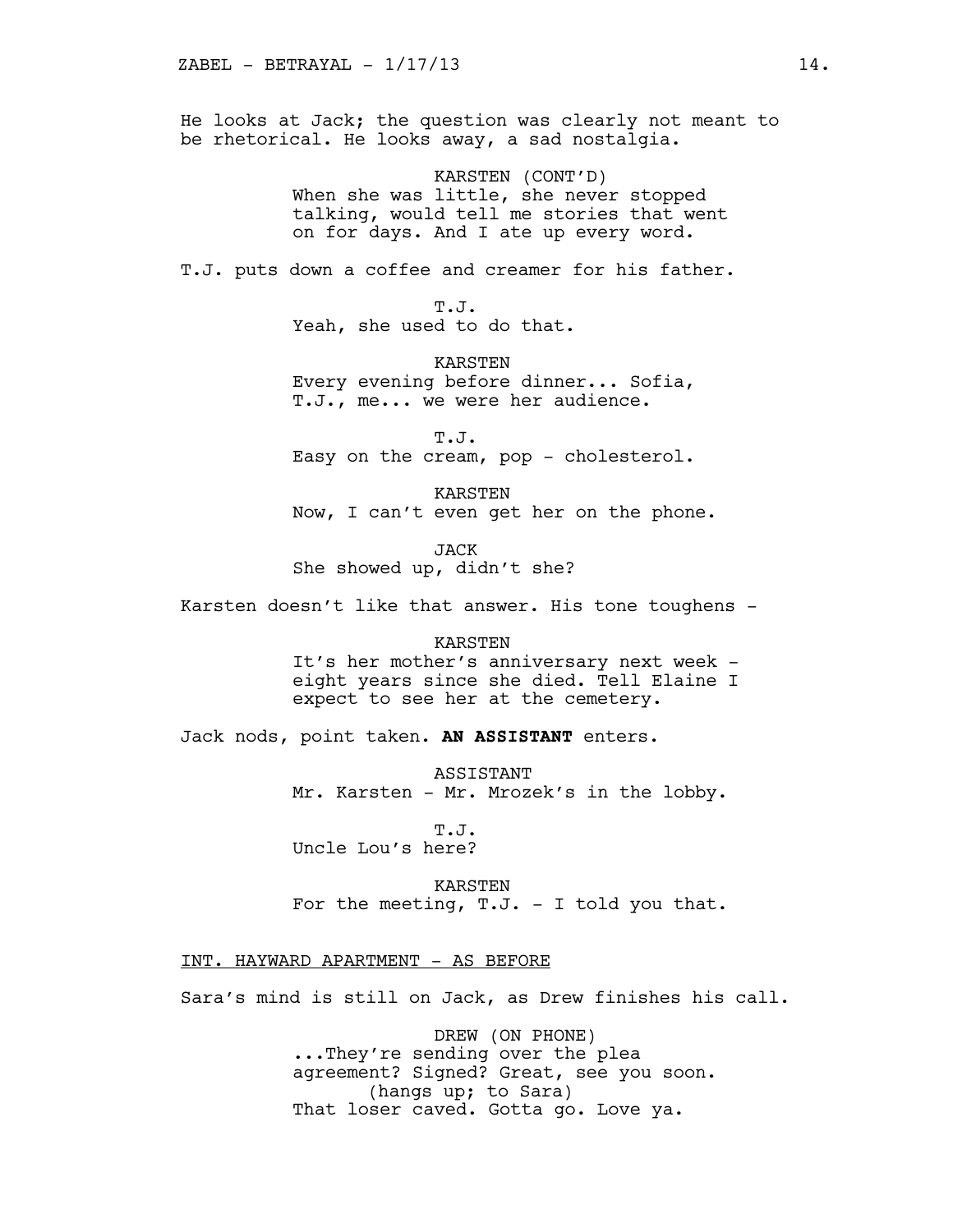She catches his hand, holds it. Kisses it.

SARA

Hey... Remember when we first moved in? We had mornings like this all the time...

#### INT. CONFERENCE ROOM - DAY

**LOU MROZEK** (60's, slightly rumpled) sits with Karsten and Jack - blueprints and financials spread out on the table.

> JACK ...Construction's on schedule for a 2014 completion. I had accounting break down material costs, we're a little over...

KARSTEN But nothing too worrisome, right, Jack?

JACK No. Nothing too worrisome.

UNCLE LOU I'm glad it all seems in order.

KARSTEN You always do a good job for me, Lou.

T.J.

Does that mean he gets Bears tickets? Because Uncle Lou always takes me with him when you give him Bears tickets!

Laughter. Lou rises to go, but Jack stops him -

JACK Lou: there is one other thing - a small discrepancy.

INT. HAYWARD BEDROOM - DAY

Sara pulls the robe off Drew's shoulders - he undoes her silk pajama top. They fall into bed and MAKE LOVE.

#### INT. CONFERENCE ROOM - AS BEFORE

JACK

...Payments from a slush fund to a company called International Builders Corporation. What do we know about that?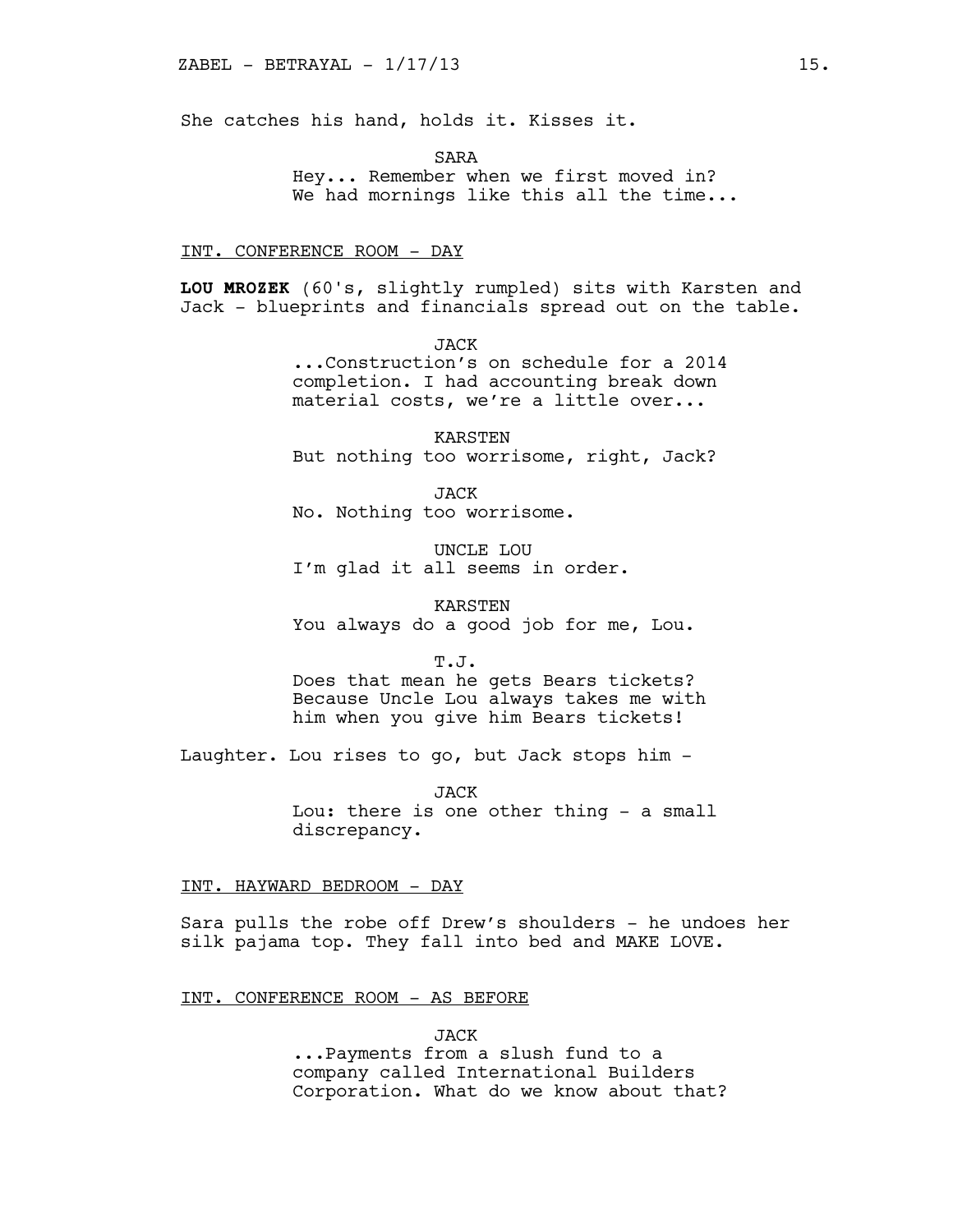UNCLE LOU I'm... not familiar with it.

JACK We haven't been able to track it down.

KARSTEN Maybe that partner of yours can clarify it - what's his name? 'Perkins?'

Uncle Lou is uneasy, feeling under siege.

UNCLE LOU

I'm sure it's nothing... that it's easily explained. How much are we talking about?

KARSTEN

Let's not quibble over numbers. Just find out who this unknown recipient of our largesse happens to be.

UNCLE LOU What's this all about, Terence? I mean, Jack, are you suggesting  $-$  ..?

KARSTEN He's not suggesting anything, Lou. We're just taking care of business.

Karsten puts his arms on Lou's shoulders, peers into his eyes. Smiles, nods, then hugs him. A bit too tight.

> UNCLE LOU I'll talk to Perkins.

He goes, unnerved. Karsten's smile curdles. There's a drink tray there - he flips it up, SMASHING it against the wall - CRASH! It startles Jack and T.J. - the sudden burst of rage and violence from Karsten. Then, calmer...

> KARSTEN He's lying. I can see it in his eyes.

## INT. HAYWARD APARTMENT - BEDROOM

SARA'S EYES as she and Drew make love. Tender, yet a disconnect; a dreamy longing in her look. His phone BUZZES; he hesitates, then ignores it. She looks up at...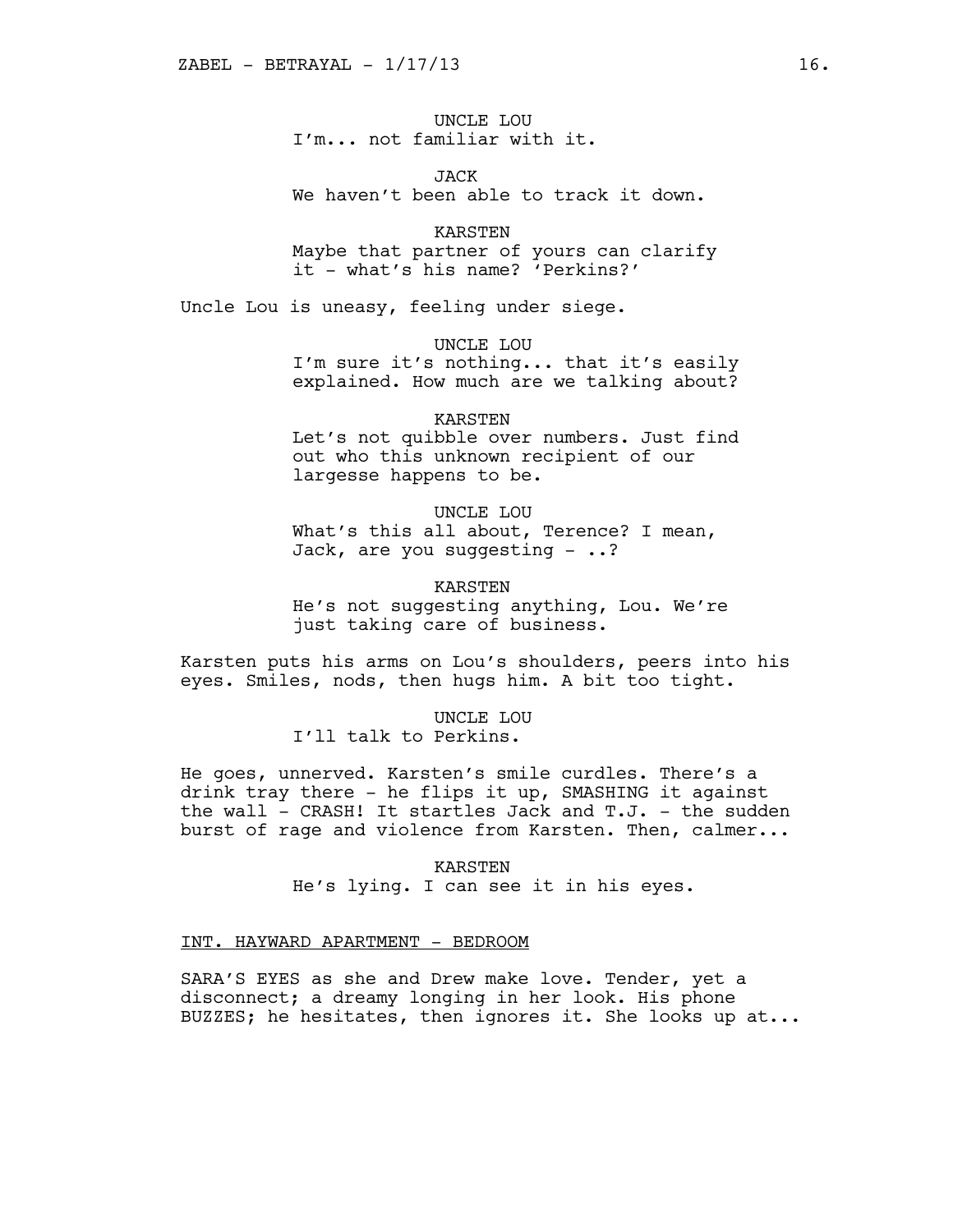## INT. CONFERENCE ROOM - AS BEFORE - **INTERCUTTING**

JACK

Let's not get ahead of ourselves, Terence, Uncle Lou is family -

KARSTEN Exactly! What's more sacred than that..?!

-- DREW AND SARA in bed, post-coital.

**DREW** 

That was nice. I miss this.

SARA

Me too.

-- KARSTEN broods, to Jack - as T.J. looks on, fretful.

KARSTEN

When I was young on the Southside, I worked for a guy - Joey Malinsky - he had a rule to live by...

-- SARA lies on her side. DREW sits on the edge of the bed, getting dressed.

DREW

So... what were we talking about before..? Oh yeah, you never answered my question - about who he was. The man at the river.

SARA

(blindsided) I... I never got his name.

-- KARSTEN stands, face to face with JACK - ominous.

KARSTEN

Malinsky used to say: 'After the first betrayal...'

-- SARA, alone now, stares at A WATERCOLOR on the wall a beach, waves lapping in. Hear the surf in Sara's head. We know from the look in her eyes she's thinking of him.

> KARSTEN (CONT'D) '...there is no other...'

Karsten stares at JACK, meaningfully. SMASH TO BLACK.

END OF ACT ONE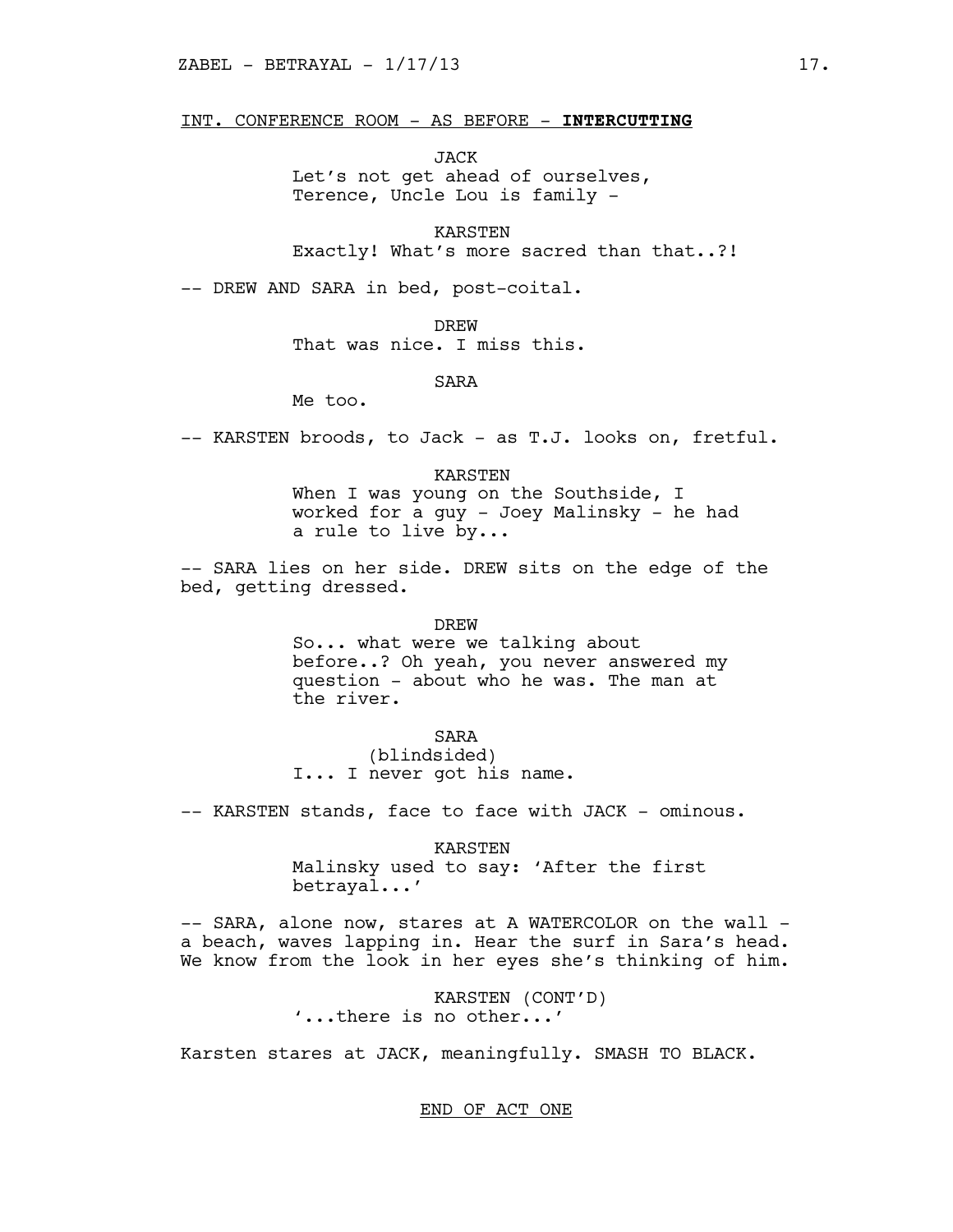## ACT TWO

## EXT. CHICAGO STREET/INT. A PHOTO SUPPLY STORE - DAY

Jack walks carrying an 11x14 cardboard envelope.

JACK (ON CELL) ...Almost a million dollars - yes, to 'International Builders' Corp.' Can you guys get into the forensics on that? (as he enters the store) I know it's a \$200 million project, but gotta account for every penny. Thanks.

As he hangs up, a CLERK at the counter steps up to him.

JACK (CONT'D) Hi, I was referred by Lakeshore Gallery --

VOICE (O.S.)

...Hello?

It spins him around - he sees her: Sara.

JACK ...Hey. Small world.

They smile at each other, a bit too happy to see each other again. The Clerk feels stuck in the middle -

> CLERK I'll give you two a minute.

JACK What are you doing here?

SARA Yeah, weird, right? A photographer in a photo store. - New camera body. And you?

JACK I need to get something framed. A photo.

SARA

I thought you weren't into that stuff.

JACK

Well, I saw one that changed my mind.

He pulls the print out  $-$  a portrait of a naked woman looking in a mirror. It is more artistic than the celebrity/public figure shots we saw on display.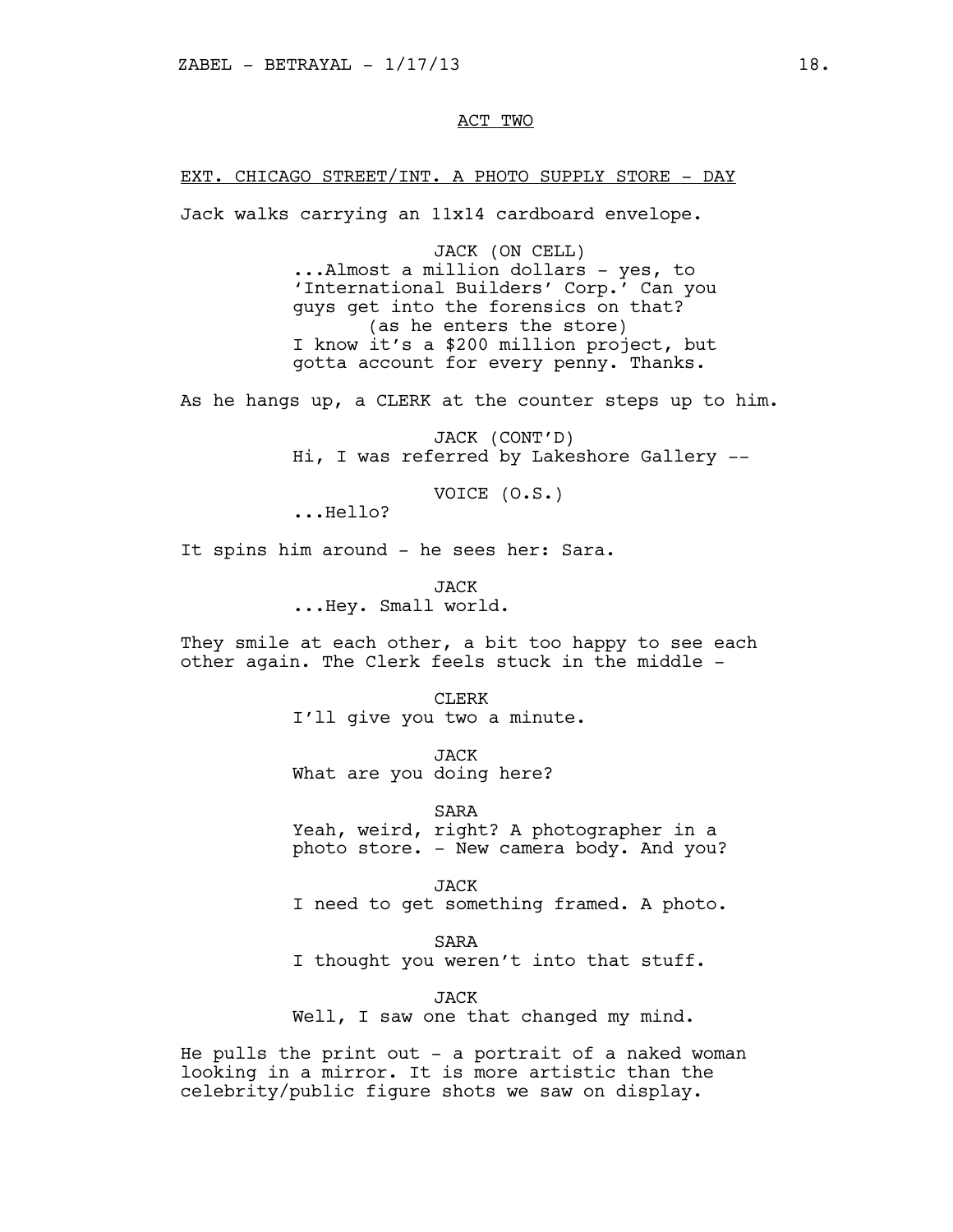JACK (CONT'D) Yours, in fact.

SARA ...Wow. You bought that?

JACK No, actually I stole it. Cat burglar type thing, I snuck in late at night...

She laughs. Pleased, embarrassed.

SARA

It wasn't even in the show.

JACK They showed me the secret artsy stash, in the back room.

SARA The gallery marks it up so much.

JACK Thanks for telling me - now!

SARA

Let me make it up to you. I have a framing guy - he's really good - I'll tell him how I want it matted, framed, all per the 'artist's' instructions. Best part is, it'll cost you exactly nothing.

JACK Sounds like an offer I can't refuse.

SARA Good. I'll let you know when it's done.

She's discombobulated by her inner giddiness. They both lean for the photo and - CONK! - their heads tap.

SARA (CONT'D) \*

JACK

Oh... \* Ah, sorry...

They share an embarrassed smile, rubbing their heads.

SARA (CONT'D) I'm nothing if not graceful.

JACK

...You're beautiful.

It blurts out most unexpectedly, awkwardly. She almost turns red - not sure what to make of it. He is aghast -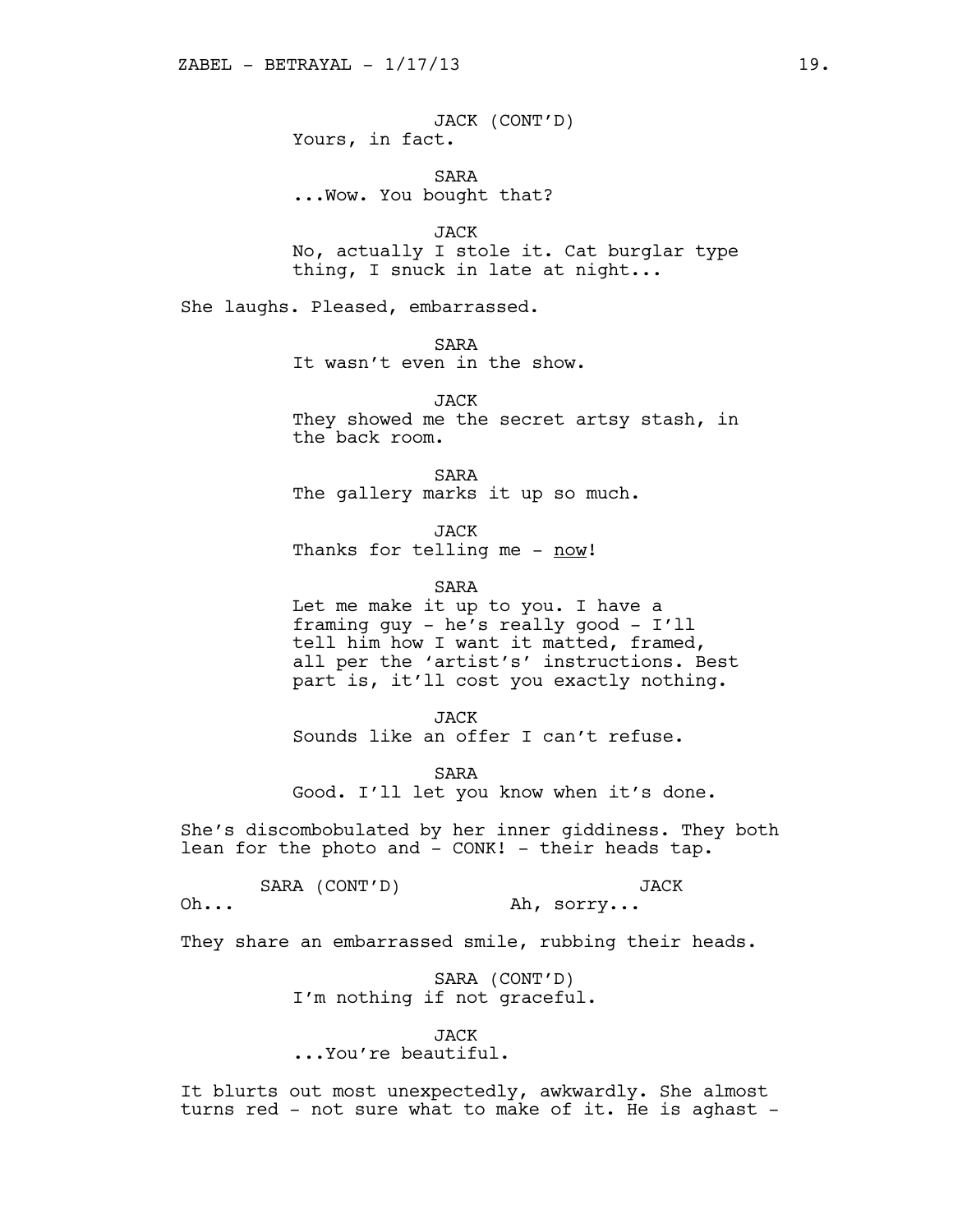JACK (CONT'D) Uh, the photo... *it's* beautiful....

He digs out a business card for her. She reads it.

JACK (CONT'D) You might need this.

SARA Right: 'Jack McCutchen.'

JACK And you're Sara Hayward?

SARA Nice to meet you.

They shake hands, sweetly formal. He's at a loss.

JACK Yes. I... I hope it doesn't leave a lump.

He smiles and goes, a bit bumbling. She is lost in her strange feeling. Her phone BUZZES - she checks it: '*KENDRA: R u coming?*'

## INT. RUSH STREET BAR - NIGHT

A noisy singles place with hook-ups happening all around. Not a place for Sara at all, but here we find her, with Kendra and two other moms, **LYNNE** and **CLAIRE** (both 30s).

CLAIRE

Oh my god, that new PE teacher - he's like a huge muscle with great hair!

KENDRA Who knew dodgeball was a spectator sport?

Sara laughs and sips her Cosmo.

LYNNE Have you seen him, Sara?

SARA I'm taking the fifth.

KENDRA There's no judge here! Fess up.

SARA All right, I admit it - buns of steel.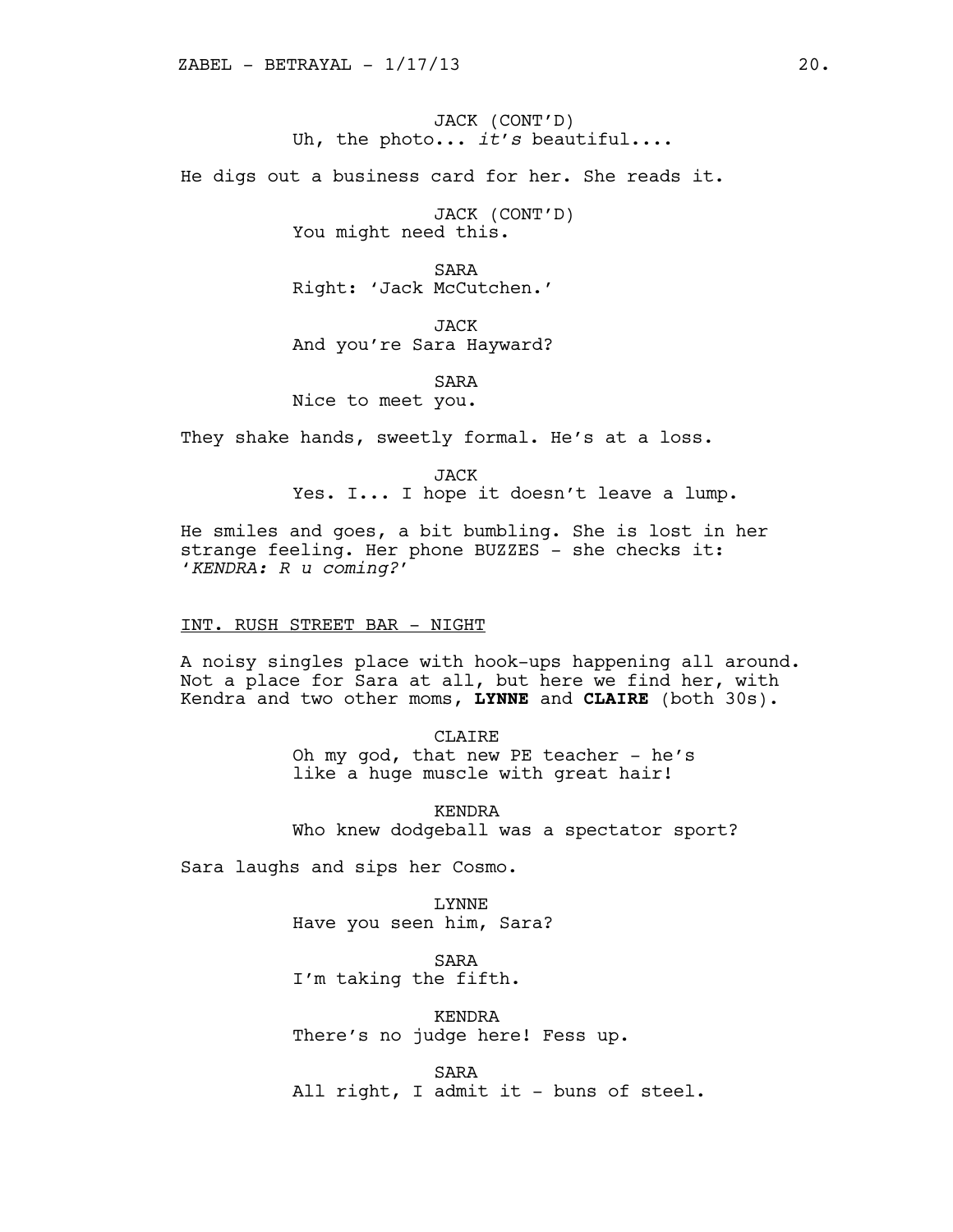They all laugh. A crush of BUSINESSMEN and YOUNG WOMEN presses in. Sara feels a bit suffocated, takes a big sip.

> SARA (CONT'D) Stuffy in here. Be right back.

#### INT. LADIES' ROOM - SAME

Sara leans down over the sink, as she rinses her face with her hands. When she leans up, Kendra is standing next to her, holding out a paper towel.

## KENDRA

You okay?

SARA

```
...I get nervous in crowds. It's nothing.
```
Kendra digs in her purse, pulls out a vial.

## KENDRA

Xanax?

SARA Thanks, no, I'm good.

Kendra retouches her make-up. Sara looks over at her...

SARA (CONT'D)

You never really told me... what happened in your marriage? Is that okay to ask?

#### KENDRA

You know that spark you felt when you first met Drew - the one two people feel when they spot each other across a room it's what everyone's out there looking for, hoping for. Even if only for a night. Well, when the spark is gone, you're in trouble.

SARA

Lots of people go through that, don't they? It doesn't end every marriage.

#### KENDRA

Some people, they learn to pretend they don't miss it. Or that they don't crave it every day. Maybe they wait around long enough to stumble across it again, years later. But in some marriages... well, maybe somebody's not patient. Maybe they find it somewhere else.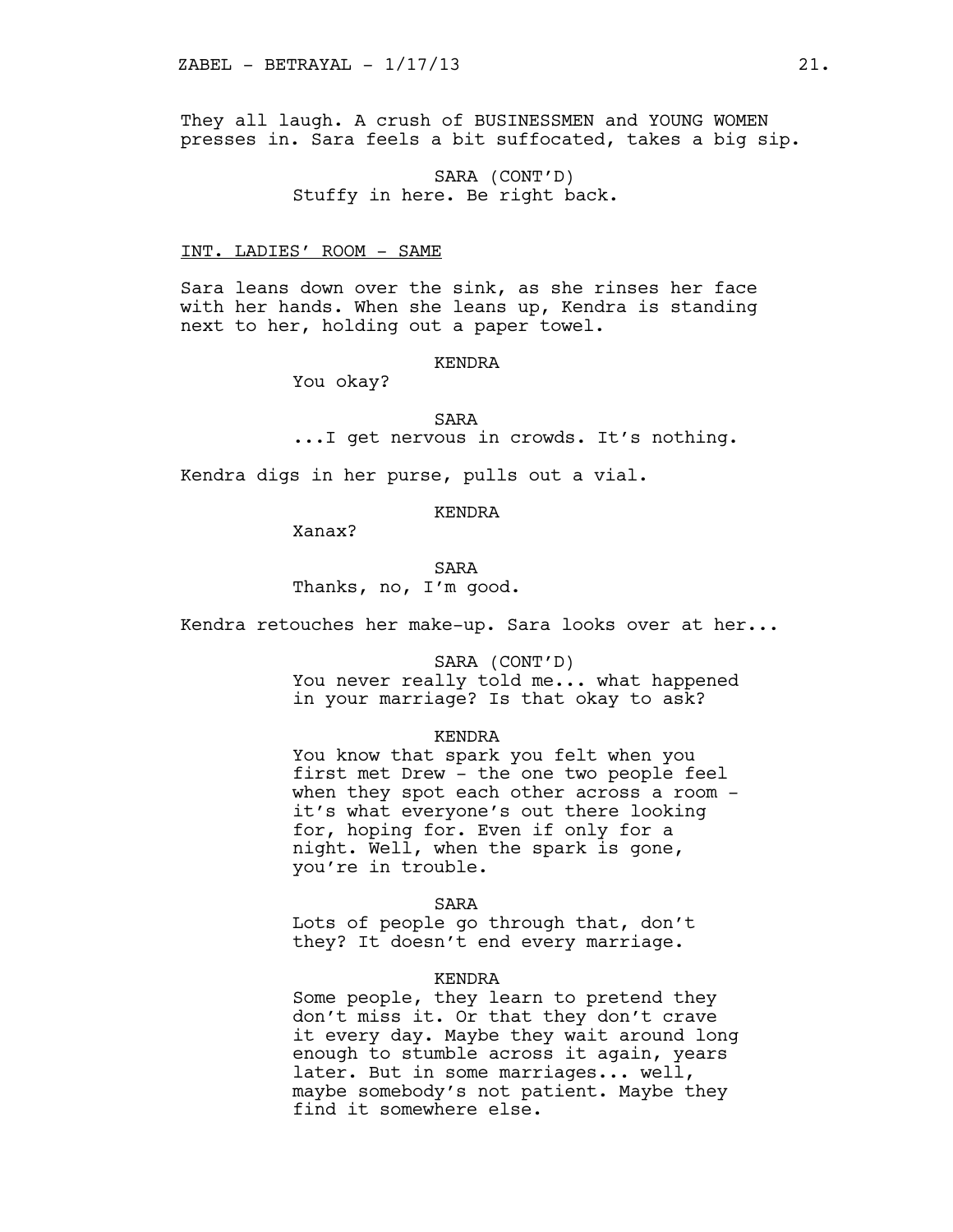It surprises Sara, as she absorbs the lesson of the sparkless marriage - not so different from her own, though no one might be able to see it. Yet.

#### SARA

# Jeffrey..? Had an affair?

#### KENDRA

Yes. And even though I want to kill him sixteen times a day, the truth is, he probably did us both a favor. We were never going to be happy again. And once it's over... it's over.

The sentiment lands heavy on Sara, even as she tries to ignore any relevance it has to her.

## EXT. RIVERFRONT CONSTRUCTION SITE - DAY

ON A WEDDING RING being twirled around a finger. REVEAL Jack, in a golf cart beside Karsten, being driven across the site - T.J. at the wheel.

JACK

The forensic accountants have come up with nothing. It'll take some time before they can do a full assessment but -

KARSTEN

He's ripping me off, Jack, I know it.

JACK

I just don't think we want to raise any red flags that'll make it look like something's sideways with this development. We're still dealing with that bribery problem we had in the Wrigley project. So, let's be prudent.

T.J.

He's right, Pop. We should be prudent.

The cart stops outside a trailer office.

## KARSTEN

Lou is Sofia's brother. You know how many times we bailed him out of trouble, gave him a chance to make something of himself? Everything he's got is from her loyalty to him - and mine to her. For him to do this now, betray me this way...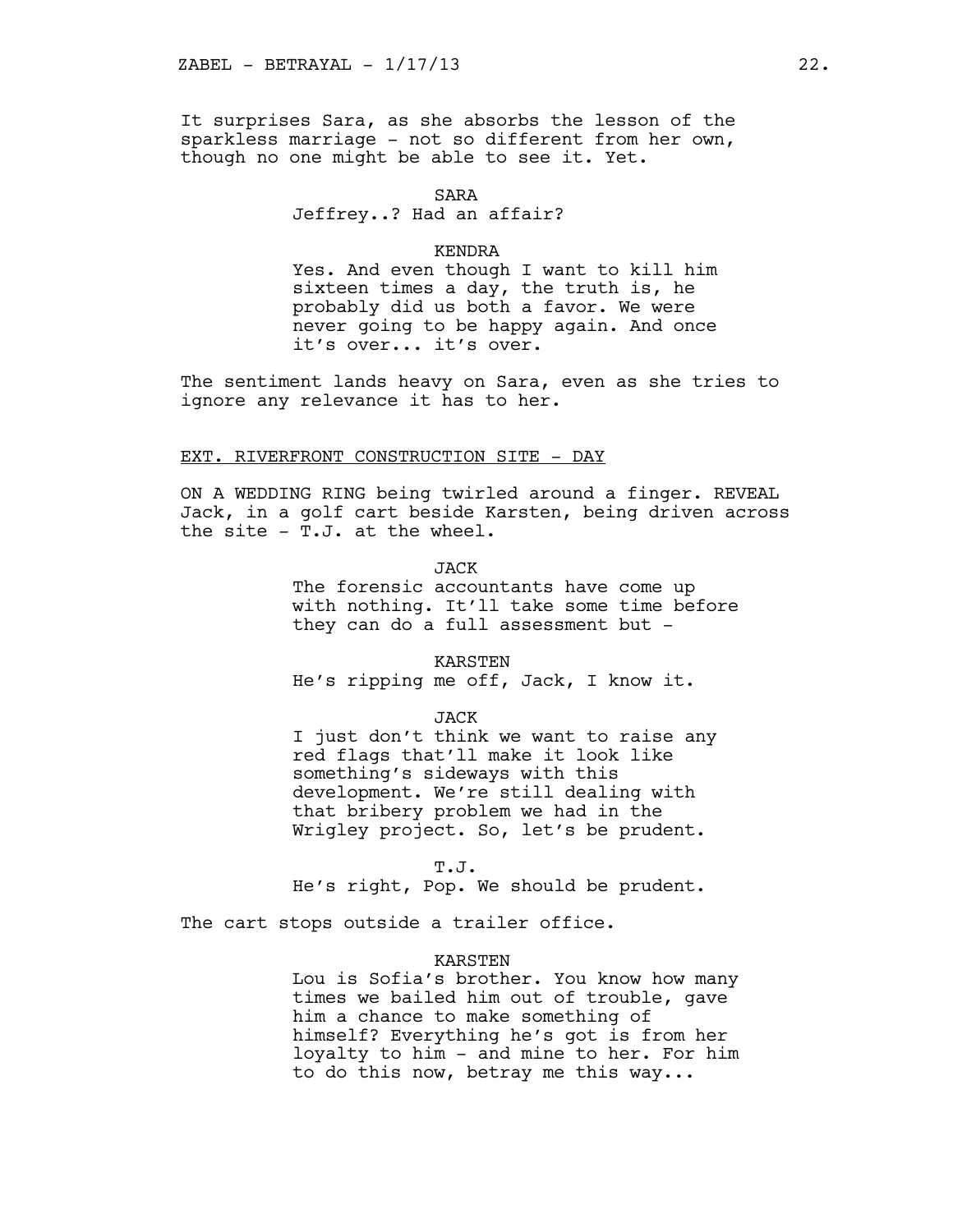JACK We don't know that.

T.J. Maybe... maybe Uncle Lou can explain it, Pop - maybe after he looks into it...

KARSTEN

T.J., stay out of it.

They walk into -

INT. TRAILER/OFFICE - CONTINUOUS

JACK

All I'm saying is, it doesn't help to keep obsessing over it, not until we...

He stops suddenly, trailing off when he sees - Sara's PORTRAIT of Karsten, framed, leaning against the wall.

> JACK (CONT'D) ...Where'd you get that?

> > KARSTEN

The girl sent me a few copies. Not a bad photographer. - What were you saying?

JACK

I was saying... Let's wait until we know something for sure.

As Jack covers up his odd distraction, we CUT TO:

INT. RUSH STREET MAGAZINE STAFF OFFICE - DAY

Sara at a staff meeting for a hipper version of 'Chicago' magazine, led by features editor **ALISSA BARNES** (40s).

> ALISSA ...And that covers everything, I think.

Alissa's assistant, PAUL (20s) pipes in to her.

PAUL

The sushi thing.

# ALISSA

Oh right, the sushi thing. Food Reviews has a piece coming up on the Chicago area's top ten sushi joints, so we need some great fish shots. Sara?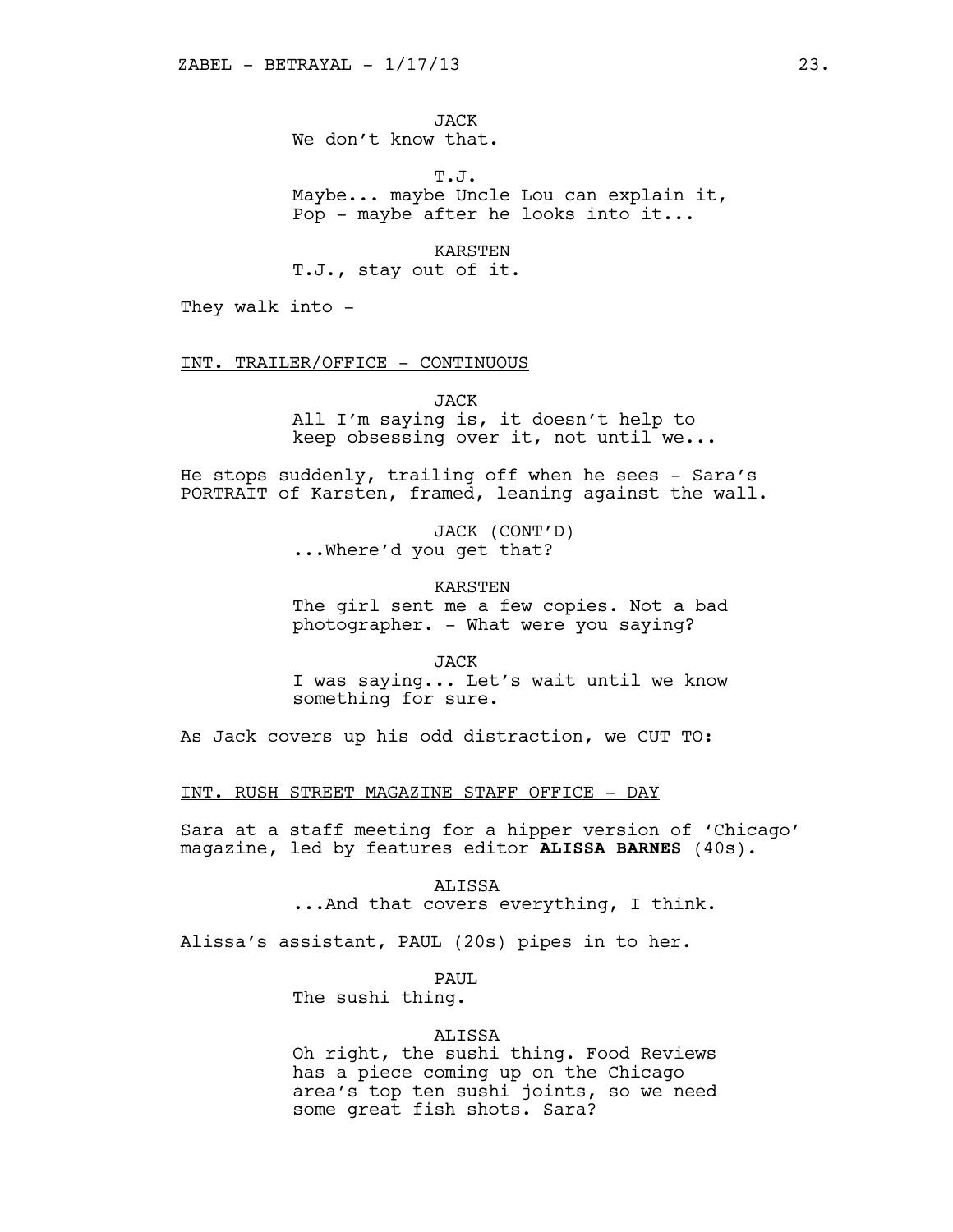SARA (distracted, off guard) ...Sorry?

PAUL Salmon, tuna, squid - go to town.

SARA

Raw fish? Really?

ALISSA

You don't have a mercury problem, do you? Then it's all yours. Okay, thanks, everybody, back at it.

As they all disperse, Sara lingers for Alissa, who is on her way out. Sara tails along with her.

SARA

Can we talk?

# ALISSA

One of the places is in Dune Acres. Dune Acres is great, bring Drew -

SARA

I'm fine with the sushi piece, I am. But you mentioned the magazine branching out into features with a little more oomph a little edge, danger. I'd like to do something like that photographically.

ALISSA

Okay, on what topic? What moves you?

It catches Sara unprepared.

SARA

I've got a few things I'm working on...

ALISSA

Look, Sara, we've known each other what four, five years..?

## SARA

Almost six.

## ALISSA

The point is: you want to advance beyond doing portrait assignments that end up pulling a few hundred bucks at the Lakeshore? You gotta find some fire, girl.

(MORE)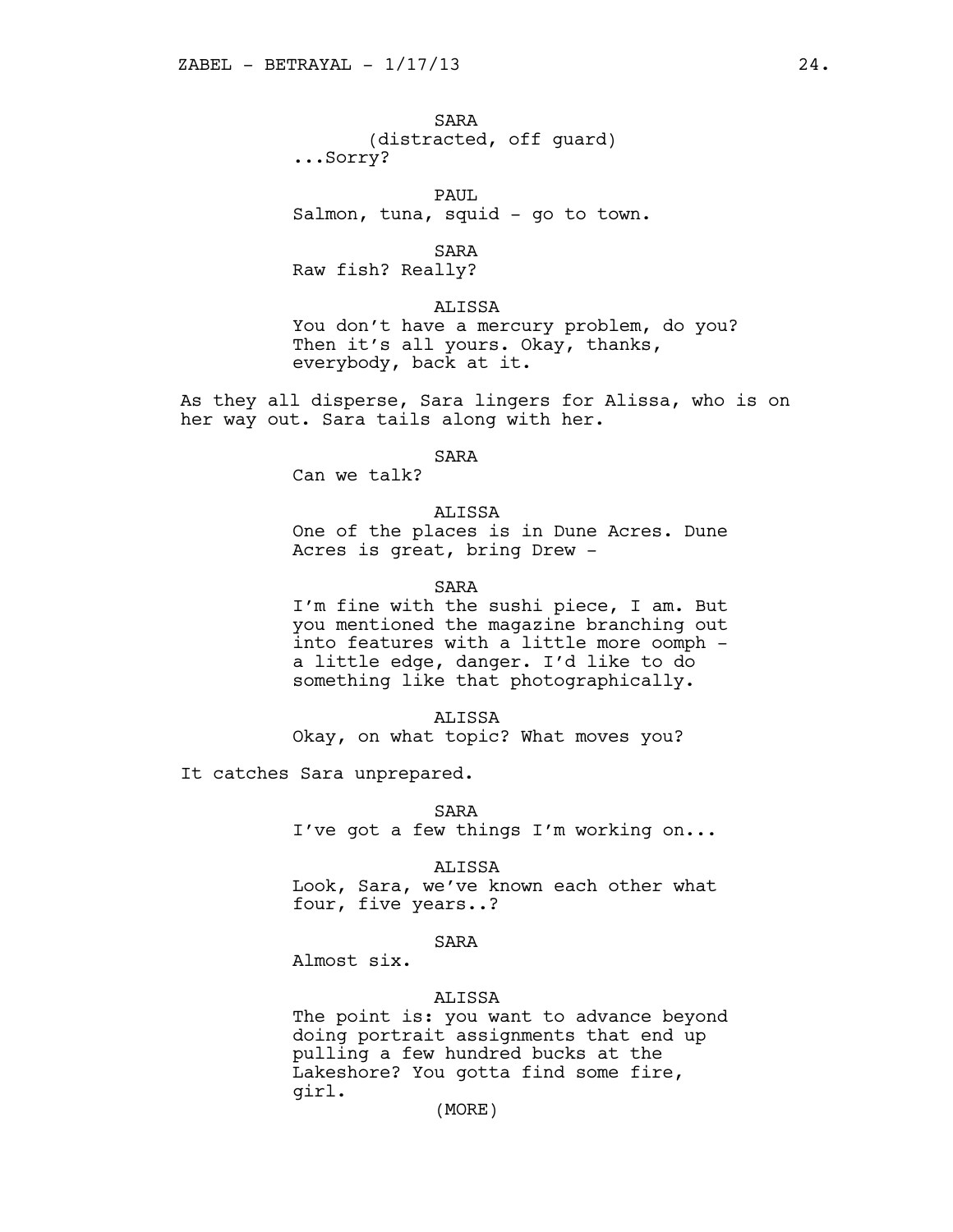## ALISSA (CONT'D)

I'm in your corner, I am, but for me to convince the boys upstairs to give you a photo-feature, that you're an artist ready for that - well, you'd have to present a vision - a *passion* - that'll make it impossible for them to say 'no.'

SARA Okay. I'll figure out what 'moves' me.

ALISSA Excellent. Have some hamachi for me.

**MITCH** (20s) comes by, holding the framed photo for Jack.

MITCH I got your print. I didn't have the flat top in the graphite so I went with gun metal, I think it's just as good.

SARA

Thanks, Mitch, that looks great.

She finds Jack's card.

INT. KARSTEN TRAILER OFFICE/EXT. CONST. SITE - AS BEFORE

KARSTEN I'm not 'obsessing.' I'm just not letting it go. Stay on those accountants - what the hell do I pay them for?

Jack's phone BUZZES. He checks it.

JACK Excuse me, I have to take this. (steps away, ON PHONE) ...Jack McCutchen.

We INTERCUT the phone call:

SARA Oh, ah, hi. It's Sara Hayward.

JACK Sara, yes. How are you?

He steps back outside into the Construction Site.

SARA

Good, thanks, your print is done. I work over at the old Tribune building on Michigan, if you'd like to pick it up...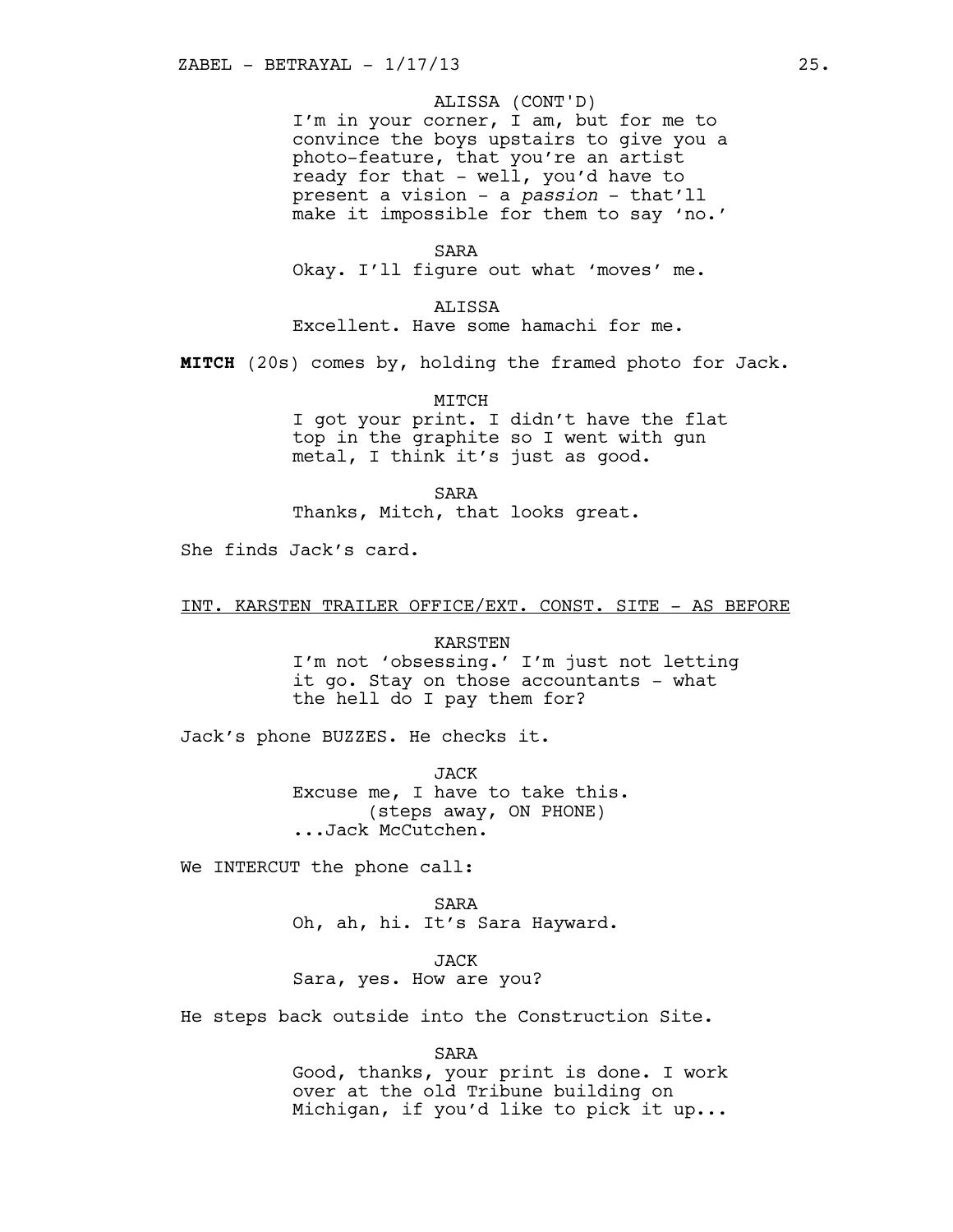JACK Sure. Will you be there? I could, uh, buy you lunch as a thank-you.

SARA Actually, I have to get to Union Station, I'm on my way out of town for a job...

JACK Oh well, then, that's perfect. My office is right by Union Station -

SARA Ah, I'm in a bit of a rush, so -

JACK I'll meet you. And I will not delay you any longer than absolutely necessary.

SARA Why would it be 'necessary?'

JACK

I, uh, don't know. It wouldn't, I guess.

She smiles but he can't see it. He shakes his head, ashamed of how goofy he sounds. Like teenagers.

#### INT. UNION STATION - DAY

Rushed and harried, Sara makes her way through a crowd, arriving near the Ticket Counter... he's standing there, holding a small white paper bag and looking at his watch. She looks about at the crowd; he sees she's out of sorts.

> JACK I hope it wasn't too much trouble.

SARA No, it's just... I'm weird about crowds.

JACK What's that called - agoraphobia? ...I heard it's a fear of connection.

SARA Wow, you're just full of psycho-analytic observations.

He holds out his little white bag for her.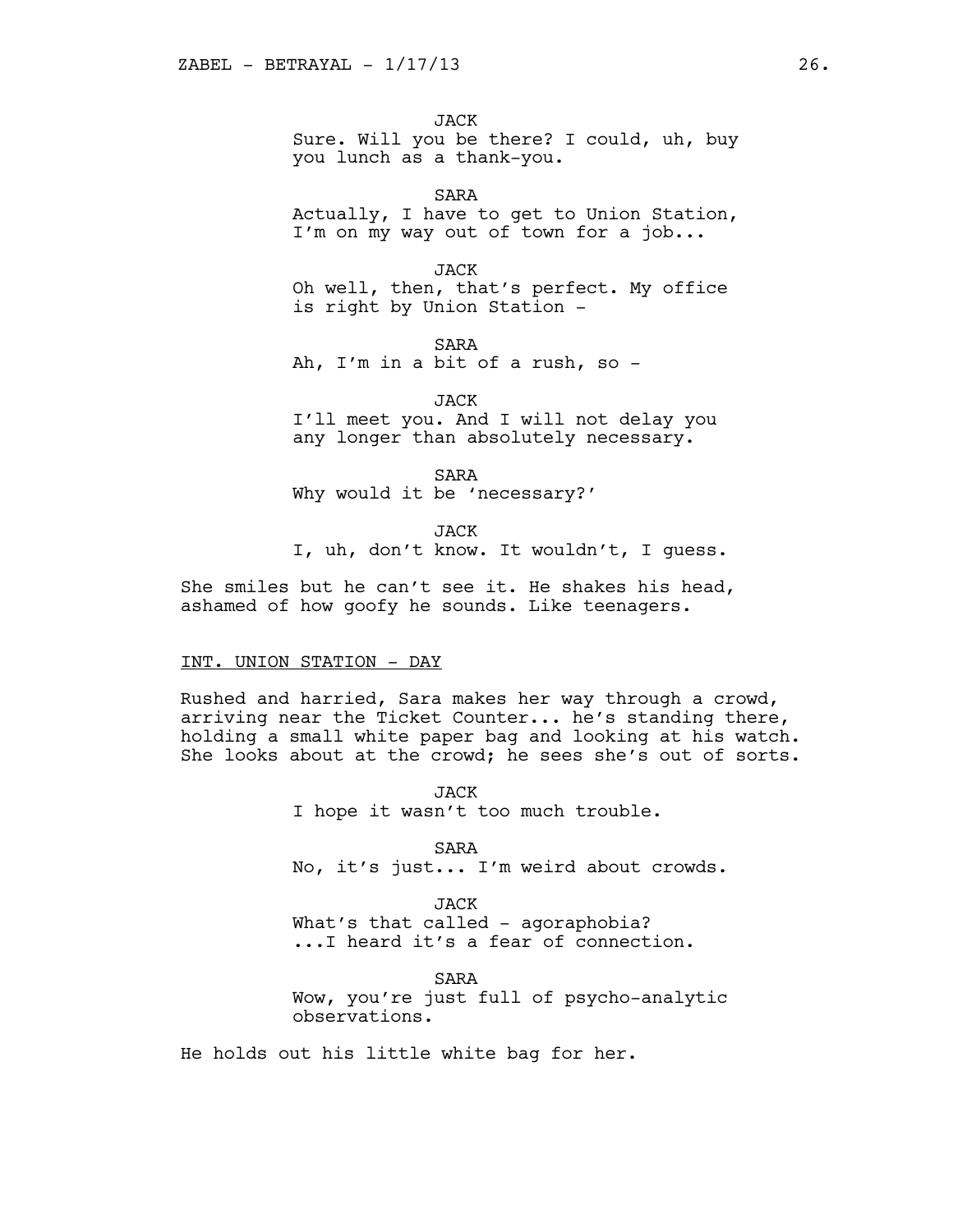JACK An expression of my thanks: donuts from Lou Mitchell's. Where you headed anyway?

SARA Dune Acres. To shoot fish.

JACK That's not very sportsmanlike - I think you're supposed to use a fishing rod.

SARA

(ha ha) Sushi - I'm the 'artist,' right?

JACK

You'll have to fill me in on how it goes. I'm a major sushi fan.

She smiles at him - is he messing with her?

SARA

Why does so much of what you say seem to have a hidden meaning?

JACK Maybe it's all those years I spent as a CIA assassin.

SARA

Or maybe you're used to hiding what you really want to say behind some charming, clever remark. And you know what that sounds like? ...A fear of connection.

Touché. He feels invigoratingly challenged; he likes it.

JACK

I think I've just been out-psyched.

A long beat as she studies him, fascinated, intrigued. And he's looking back at her the same way. An ANNOUNCEMENT comes on calling out her train departure.

SARA

There's my train. Enjoy the photo!

She walks away, laughing to herself. He calls after her:

JACK

Hey! Did you just call me charming?!

She rushes off. He looks down; HER SCARF is on the ground. When he looks up, she is gone. We HARD CUT TO: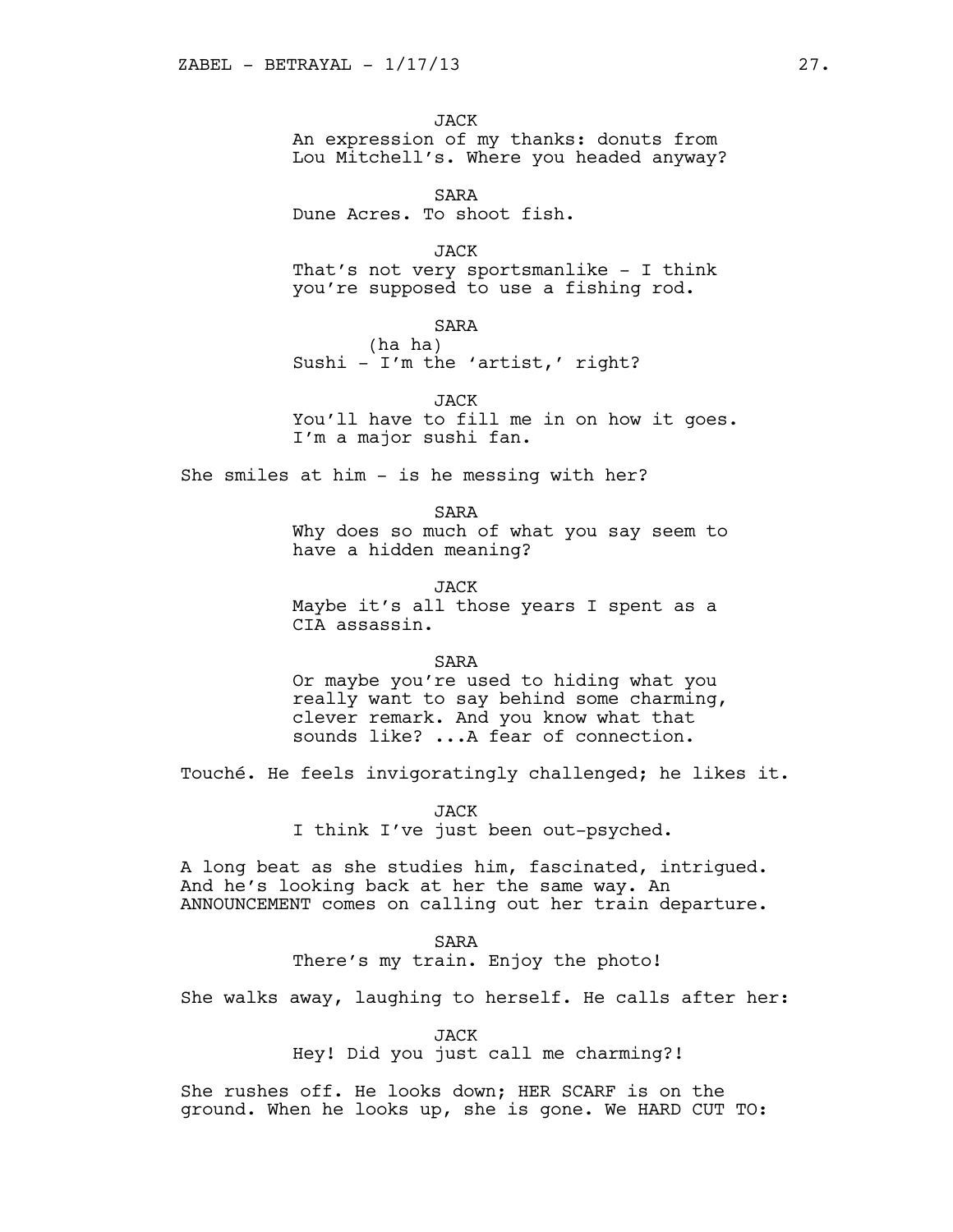## INT. TRAIN TERMINAL- VARIOUS

JACK RUNNING... through an underpass, up a flight of stairs, coming out onto the platform, as the Conductor is hopping onto the train, which is starting to rev up.

#### JACK

Hold up! Sara!

He runs along the windows, searching the faces, until... he finds her. Seeing him from her window, she moves back along the car, until she arrives at the inter-car gangway connection - stands at the open-air landing, looking out at him, as he tries to keep up with the train.

> JACK (CONT'D) You, uh... you dropped this!

He's hyperventilating - she's mystified and flattered. He holds out the scarf.

> SARA It's only a scarf. You didn't need to...

JACK (breathless) Dune Acres... Can get... Cold.

He hands her the scarf. The train starts to speed off.

SARA Well... thank you..?

JACK Oh no... no problem.

The train goes; she smiles watching him, receding in the distance. ON JACK - bent over, hands on knees. Shaking his head and wondering: what the fuck am I doing?

INT. JACK'S OFFICE - DAY

CRACK! - a RACK OF POOL BALLS is broken. Cue in hand, T.J. leans over a pool table as Jack enters, surprised.

> JACK Table's a little warped.

T.J. sinks a long shot, pure and true.

T.J. Seems fine to me.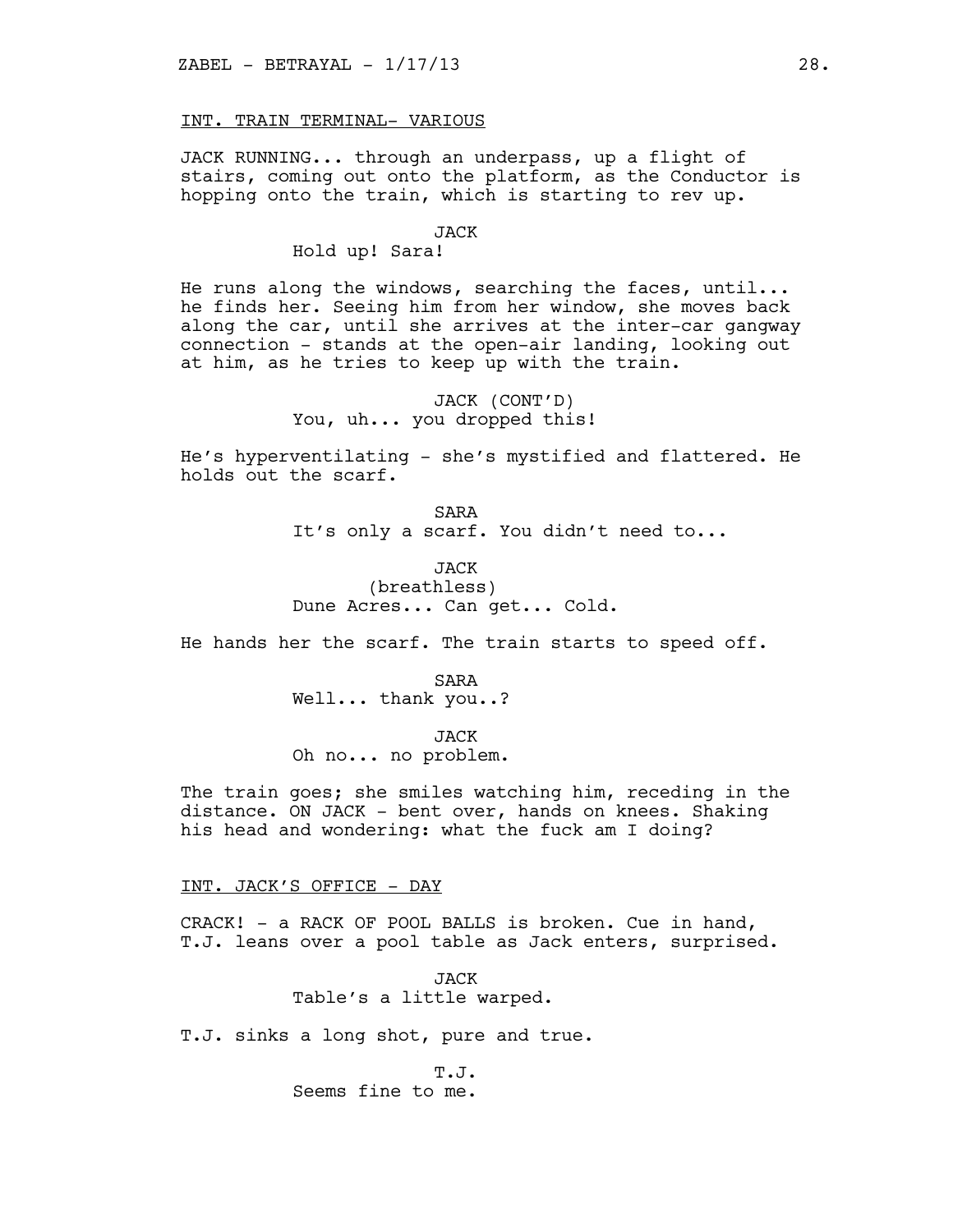JACK So, what's this all about? One of your girlfriends having some problem again?

T.J. laughs, a bit incongruously. Jack picks up a cue.

T.J. No. That was Brandy. You fixed that one. That guy's leaving her alone now. - It's Dad. He's not right, Jack.

JACK You mean about Uncle Lou?

T.J. I don't like to see him like this.

JACK Me either. We'll take care of it.

T.J. After the accident... he was the same way. Sad. And, like, mad at the same time. Like something was on fire in him.

JACK That was different. He was worried about you.

T.J. You too, right? You were worried, too?

JACK We all were. That you wouldn't... get better.

T.J. But I did. I got better. 'Cause you saved me. You pulled me outta the water.

JACK

Yeah... I got you out. I wish it hadn't taken me as long as it did. But... It could have been worse.

It's an enigmatic moment, and the relief in Jack's expression does not hide a hint of guilt - which is lost on T.J. as he waxes nostalgic.

> T.J. Man, we had some fun back then, didn't we, Jack? You and me, doing whatever we wanted. We were free then, right?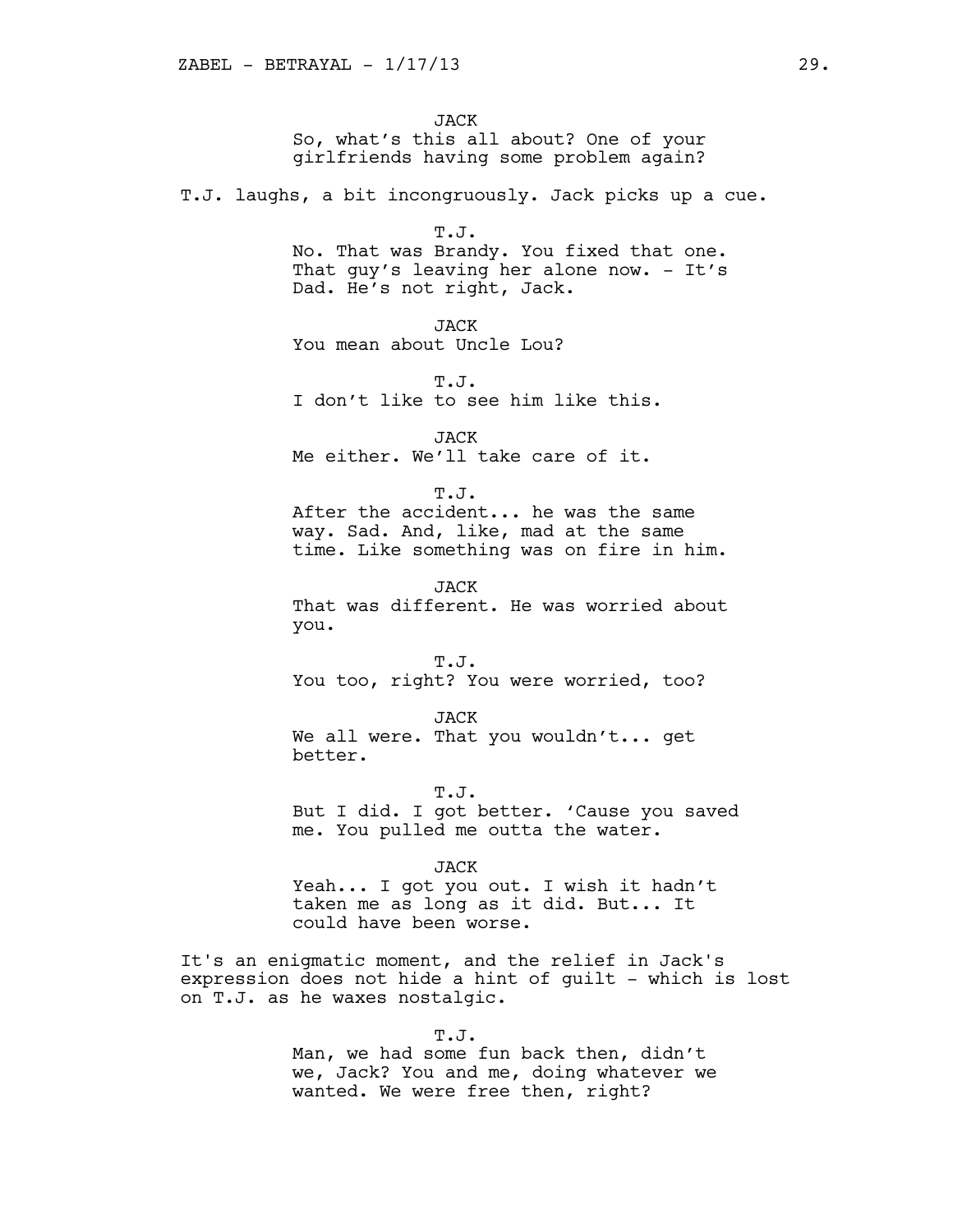Jack nods, glances over at the photo from Sara.

INTERCUT WITH:

SARA - IN A RESTAURANT - taking shots of a sushi chef chopping fish. She's diligent, engaged.

#### JACK

#### We all grow up, buddy.

SARA - fiddles with her new camera body. Changes the lens. A confident professional, focused on her work.

> JACK (CONT'D) (checks his watch) I... have to go. I have somewhere to be.

T.J. Is it true, Jack? About Uncle Lou?

JACK I don't know. What do you think?

T.J. I don't think people betray their family. Unless they're, you know... desperate.

SARA - in a moment of respite, reaches down, then raises a bite of something to her lips - it's a donut.

JACK ponders as T.J. sinks another long, hard shot.

## EXT. DUNE ACRES TRAIN STATION PLATFORM - DAY

Sara fiddles with her gear. A train lets off passengers she looks the other way, for hers. Raises the camera and PANS across the tracks until... she is stopped by a figure leaning in - it's Jack. Instinctively, she CLICKS the shutter. He calls across the divide - sweet, funny.

> JACK We have to stop meeting like this!

#### SARA

# Am I being stalked?!

A few passengers look over, then resume their iPads and newspapers.

> **JACK** Would you like to be?!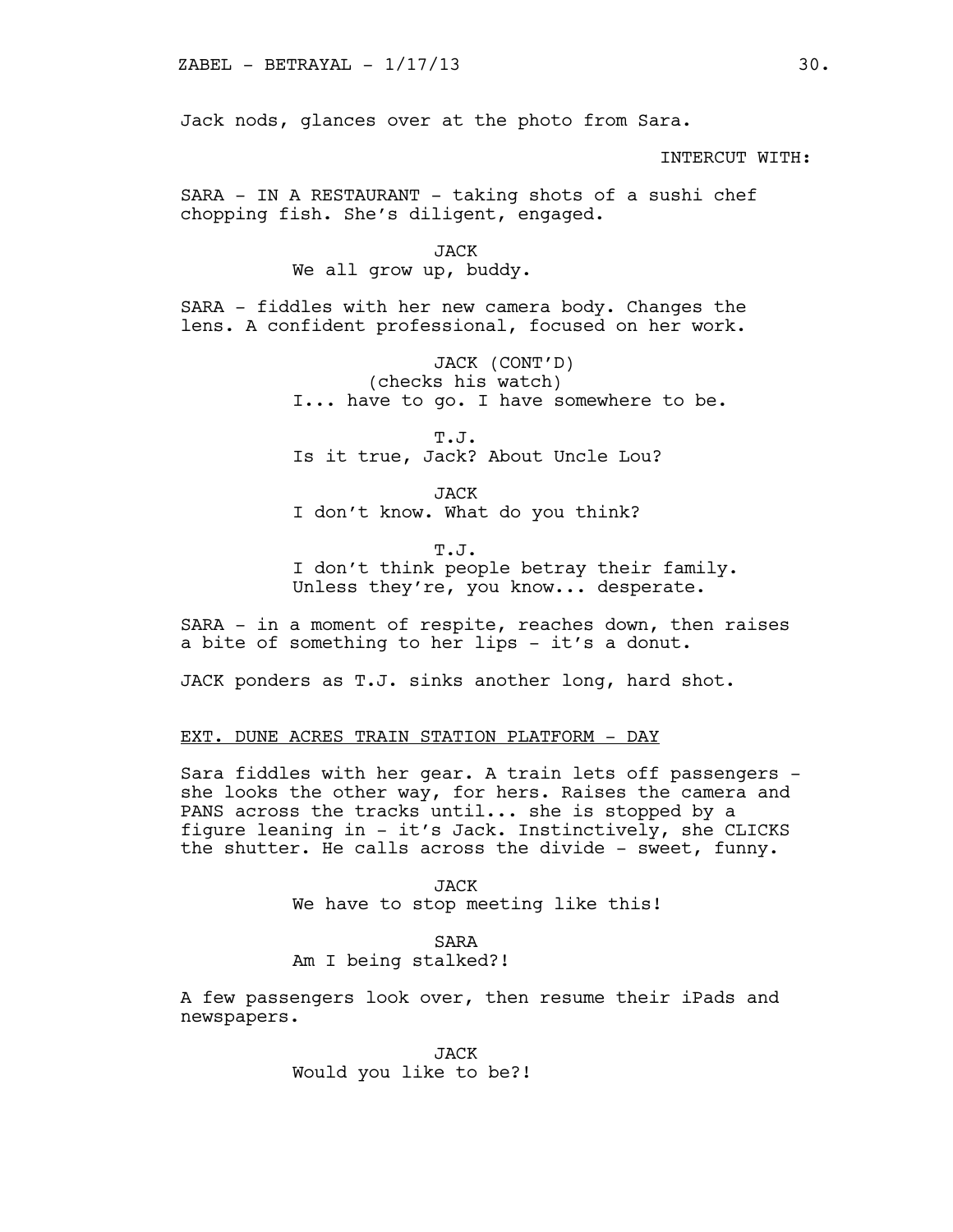She glances away, tries to make her lips go flat  $-$  it's hard not to smile. Her palms sweaty like a schoolgirl's. They each step to the edge - so they don't have to shout.

> JACK (CONT'D) You whetted my appetite for some fresh Lakefront air. Reliving my days of yore.

SARA Diving for buried treasure?

JACK There's gold out there, I'm sure of it! If you'd like to join me, you're welcome. If not, I'll go alone. No pressure.

They remain there, frozen in a look. She is paralyzed into stillness, indecision freezing her. Down the tracks, her TRAIN RUMBLES IN. She looks at it, thinking, *I can be home in two hours*. *With my husband, my son.* On his side, he wonders: *will she be there when the train goes*?

The train SCREECHES to a stop - its doors SLIDE OPEN. She stares into the car - a dilemma, a crisis at her very core. Why does it feel this way? She doesn't know - she's not sure she cares. The train PULLS AWAY, grinding...

A LONG SHOT - FROM ACROSS THE TRACKS

The train pulls out - where is she? Still there? Gone? Only once the final car has clicked by do we see... SARA, still on the platform. She looks across to JACK - holding each other in a locked gaze for a long moment, like there's nothing - and no one - else in the world. Almost like they could stand there forever.

END OF ACT TWO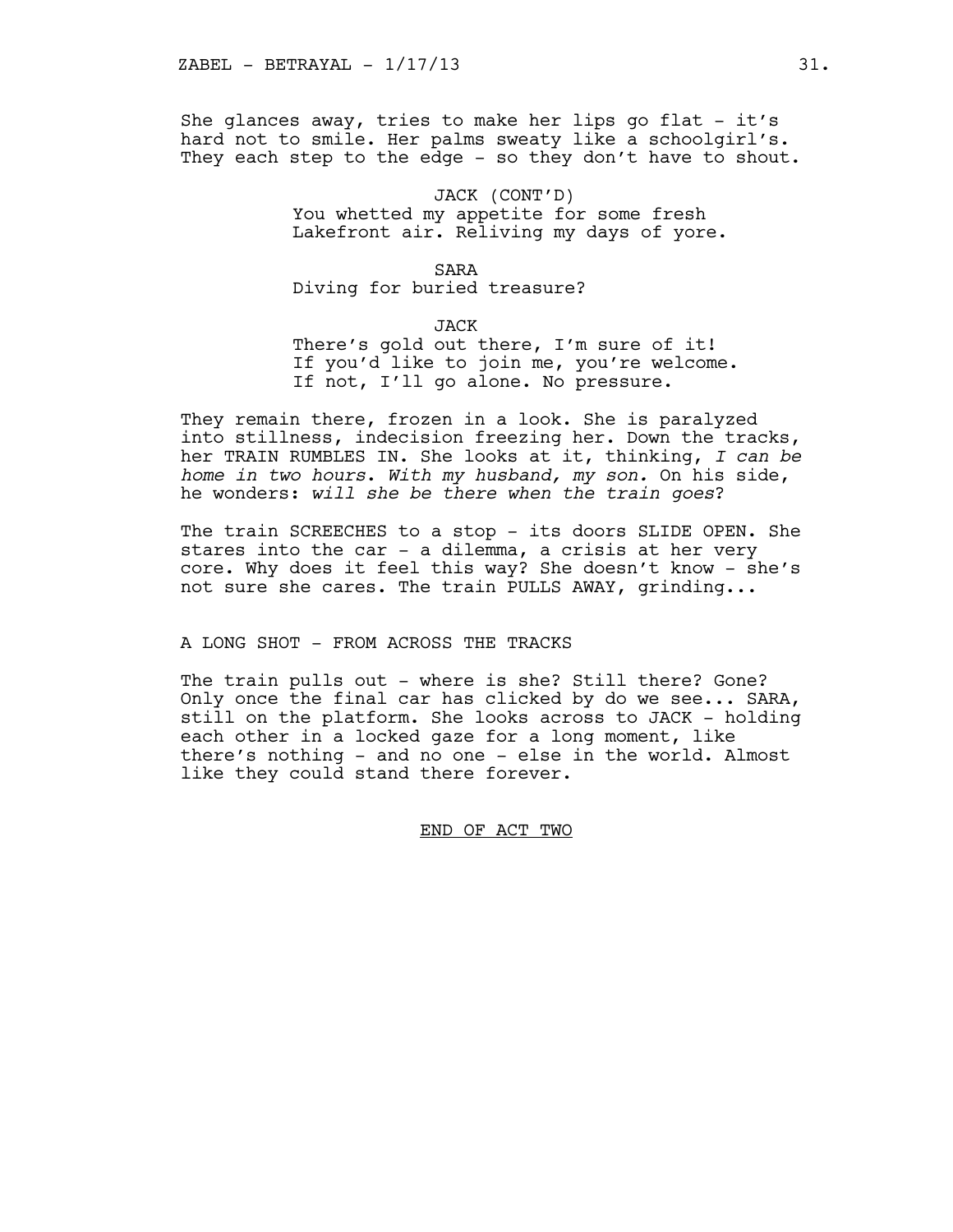## ACT THREE

#### EXT. DUNE ACRES BEACHFRONT - DAY

Sara and Jack walk along the quaint shoreline.

#### JACK

My family used to go out from that dock. Every Saturday. That was before my parents died.

## SARA

How old were you?

#### JACK

11. Accident at a construction site. Dad was a foreman, my mother worked as a bookkeeper. They were having lunch together. A roof caved in.

SARA

That's terrible.

**JACK** I was a kid. Kids are resilient.

#### SARA

So who raised you then?

#### JACK

My father's boss and his wife. They were very generous, took me in, raised me. Like one of their own. Sent me to college, grad school. I was unlucky when I lost my parents. And then I got lucky.

#### SARA

And your wife? How'd you meet her?

#### JACK

Elaine is their daughter. We sort of grew up together. She's a little older, so she was off to college before long. Then when she came back... well, she's 22, I'm 18, working for the family company. One thing led to another. You know how that goes.

He could use a change of subject; she picks up a stone, SKIMS it across the water with surprising dexterity.

SARA

Five... six... seven. Seven skips, bet you can't beat that.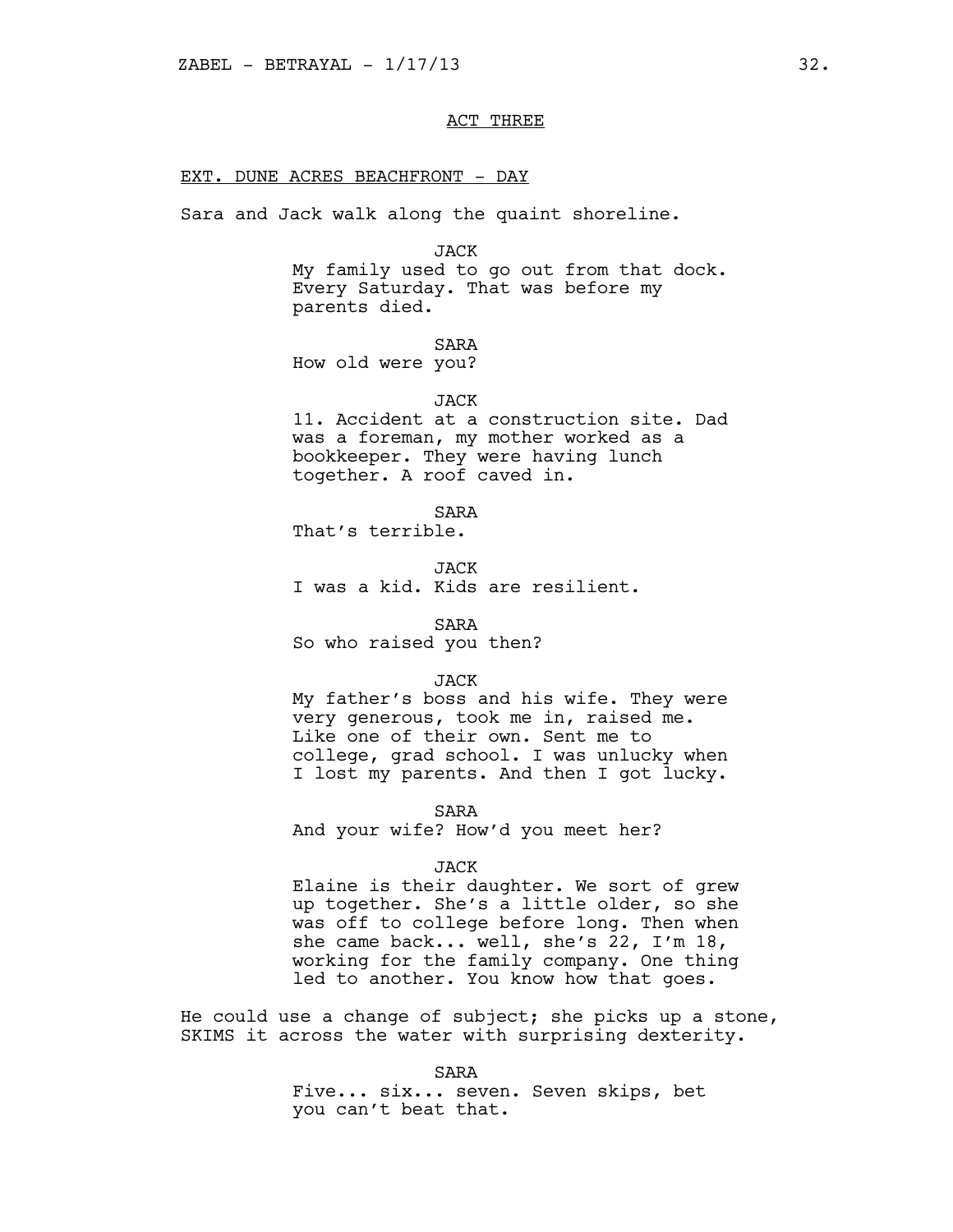He picks one up, skims it. After it stops -

JACK Eight...? Nine..?

SARA That was six! You cheat!

JACK All right, all right, you win.

SARA

Know what that means? Dinner's on you.

They find themselves looking at each other. Deeply.

SARA (CONT'D) But one thing..? We're not having sushi.

## EXT. RESTAURANT - DAY

Jack leans against a tree, talking on his cell phone.

JACK (INTO PHONE) ...You don't have to wait up for me. I'll be late.

INTERCUT WITH:

She sits on bench, speaking into her cell phone.

SARA (INTO PHONE) ...I got held up. There's an event here I should shoot, it starts at 8.

JACK (INTO PHONE) Dinner. ...Out in Dune the second on't mind? Thanks, Acres. A client? Not yet, that'd be great. ...Make no... No, not Hermanson, sure you watch him brush somebody else. Yeah, I'll his teeth. And he needs to catch the late train back. <br>do ten minutes of piano. 'Night, babe.

SARA (INTO PHONE) that'd be great. ...Make sure you watch him brush his teeth. And he needs to do ten minutes of piano. ...Yeah. Love ya.

#### INT. KARSTEN MANSION - NIGHT

T.J. comes downstairs, dressed to go out. He notices Karsten sitting alone in the living room, the lights out.

T.J.

Pop..?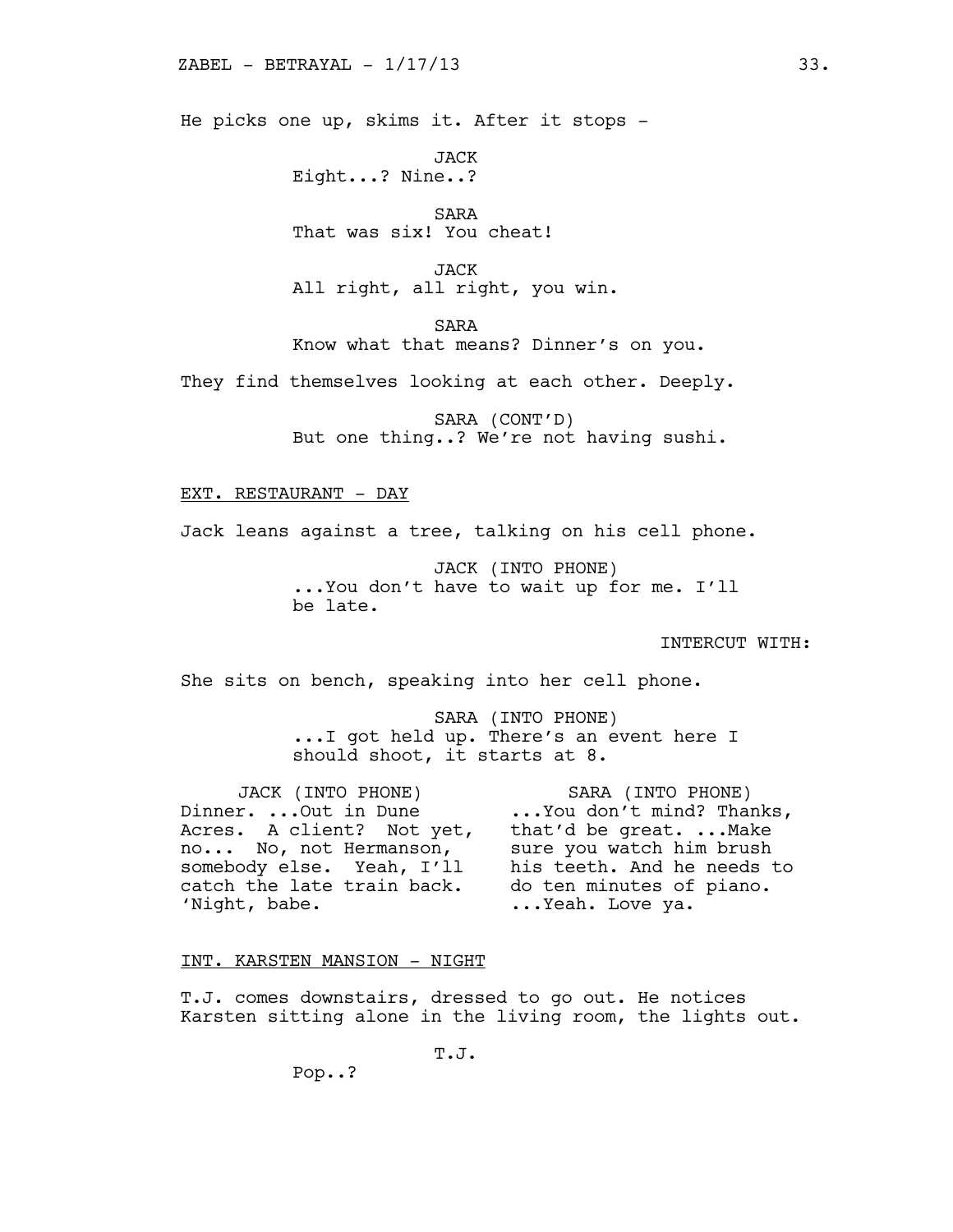KARSTEN You going to the club?

T.J. Yeah, Brandy's on tonight. What are you doing?

#### KARSTEN

I was supposed to go to that dinner at Dario's with your uncle. And then I thought - why? Why go?

T.J.

Why not?

#### KARSTEN

Don't be so dense!

T.J., sweetly, just wants to mollify his father.

T.J. I could stay home too. Keep you company.

KARSTEN No, go out, go to the club, have fun.

T.J.

I got that new xBox game - Raccoon City. And 'Ted' is on pay-per-view - that's the one with the guy and the teddy bear...

KARSTEN Just go, I'm not a goddamn child!

T.J. is hurt, looks down.

KARSTEN (CONT'D)

Come here.

T.J. goes over, sits beside his father, who hugs him, runs fingers through his hair, like he's a child.

> KARSTEN (CONT'D) You're a good boy, T.J. A good son.

T.J. Even now, pop?

KARSTEN Even now. Always.

T.J. Would mom be proud?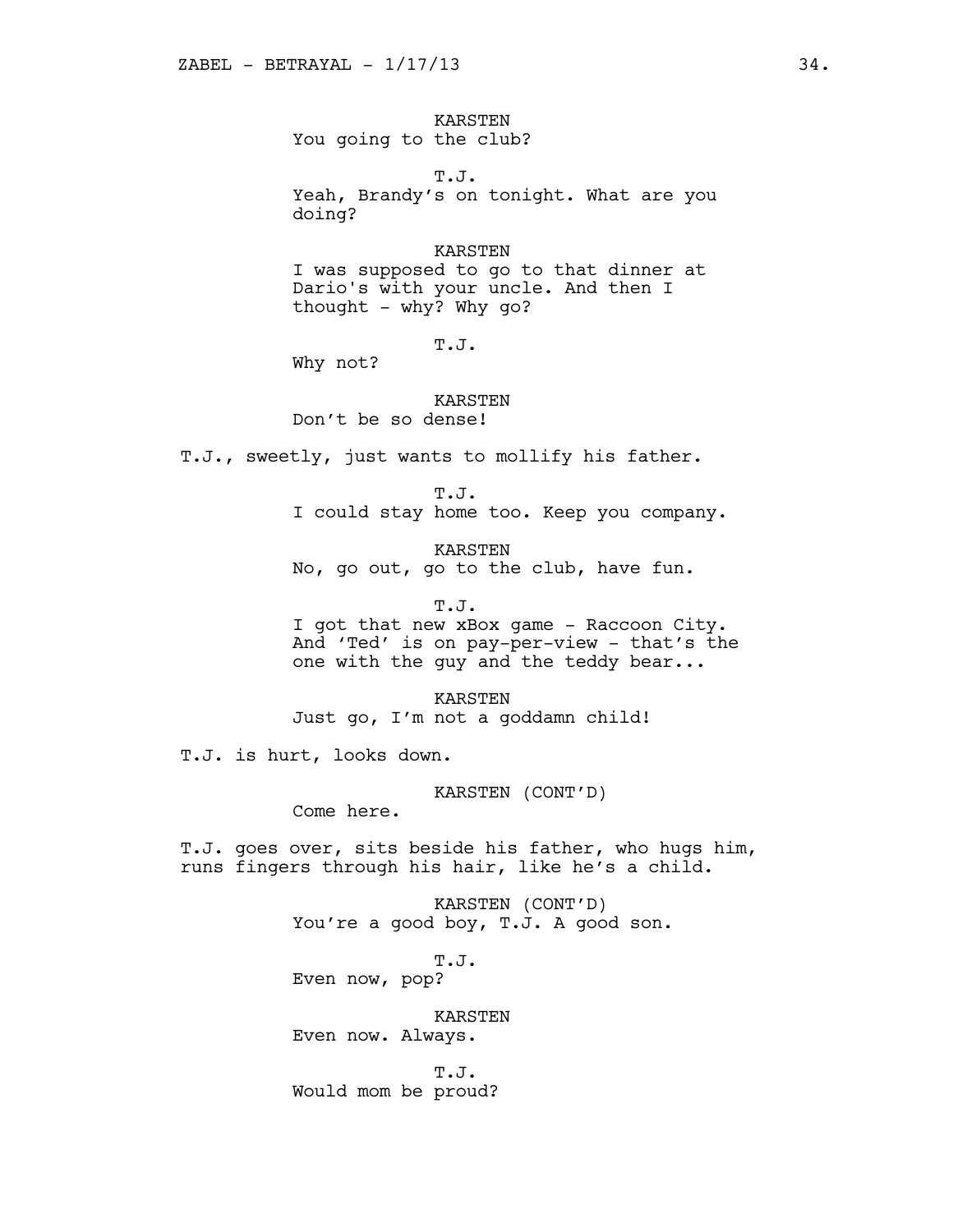KARSTEN Yes. Your mom would be proud.

T.J. jumps up, invigorated.

T.J. I want to help, Dad. Can I help? Like Jack does? I could find out about Uncle Lou, I could fix everything -

KARSTEN You can't, you can't.

T.J. But you said -

KARSTEN

I know what I said -

T.J. I can do it, Dad, I swear -

KARSTEN

T.J., stop! (then, gentler) There are some things you can't handle. Don't try. Know your limits.

Karsten pats his shoulder and leaves him there, on the couch, in the dark. T.J. is wounded.

CUT TO:

A BOTTLE OF WINE empties into two glasses.

JACK (O.S.) So you said you have a sister?

#### INT. BEACHCOMBER B & B - NIGHT

Jack and Sara eat at a romantic little place on the back waterfront porch of a homey B & B.

> SARA I did. She died. A long... oh, it was fifteen years ago.

JACK I'm sorry. Older or younger?

SARA Older. She was 19, I was 14. It wrecked my parents. (MORE)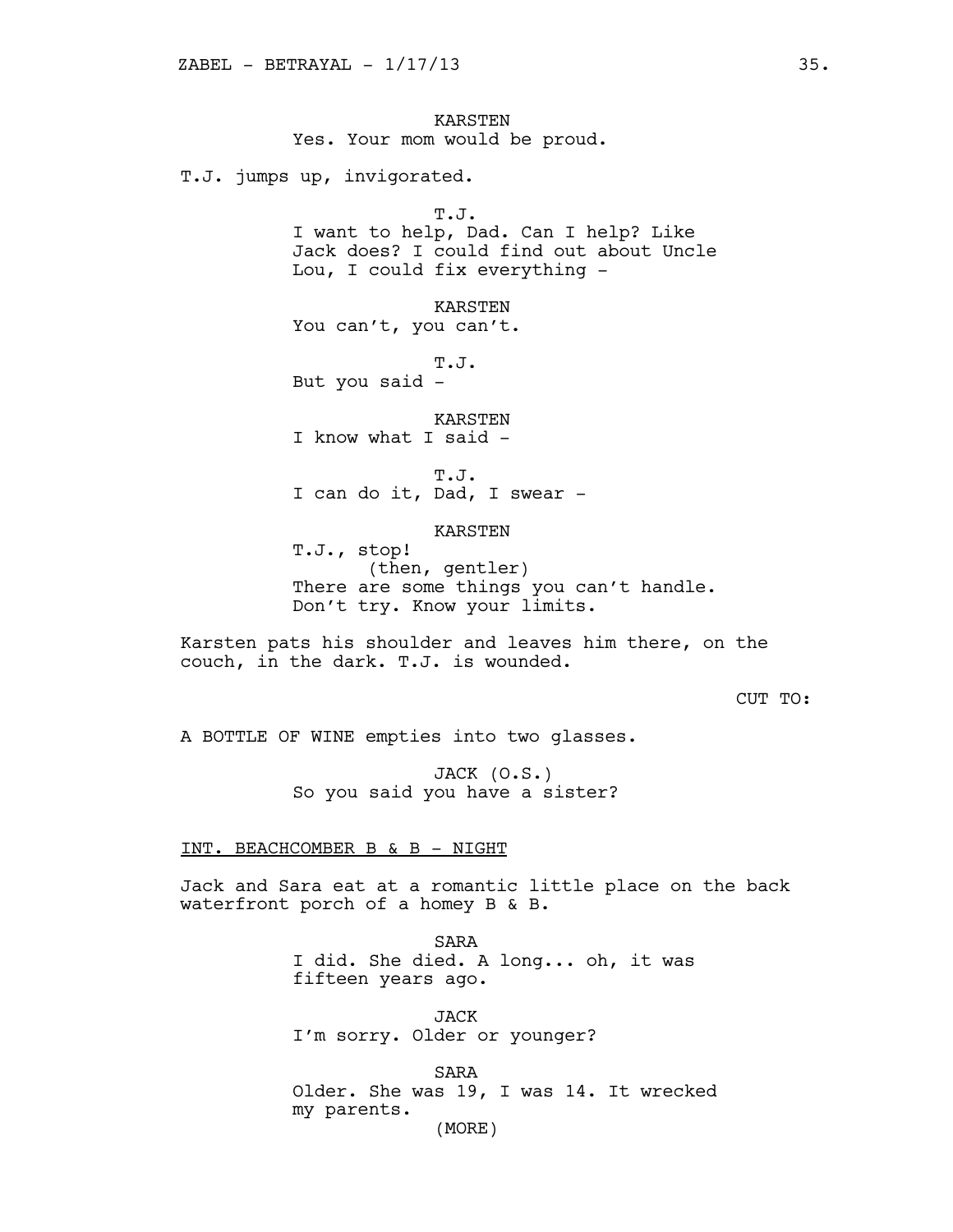## SARA (CONT'D)

So I kind of held down the fort - tried to do everything right, not cause any trouble, any more pain.

JACK You were a good girl.

SARA

Never drank, never smoked, never dated really. I went to college, met Drew... Everybody loved him. It seemed perfect. (then, a fond memory) My dad finally got to dance at a wedding.

She's smiling, and yet there's a sadness there. He's looking at her deeply. She returns the gaze.

JACK Let's get the check. SARA We should get a check.

> JACK What was it  $-$  diamond rose?

> > SARA

Yes. Diamond rose.

A sweet sadness. He reaches out, touches her cheek she's surprised but doesn't recoil. Allows it; enjoys it.

JACK

The river that night. The photo shop. Just coincidences, right? A quirk of fate, it doesn't mean anything. That's what I keep telling myself. Trying to talk myself into it, or *out* of it, but --

SARA

You find yourself unconvincing.

She's had the conversation in her own head.

#### JACK

What you said at the train station, about connecting... It's true. It's never been an easy thing for me... But you make me want to... *connect*. When I see you, there's this feeling, this spark, that...

SARA

You don't know if you've felt before...

She's speaking for herself too. He reaches over and brushes her hair away from her face.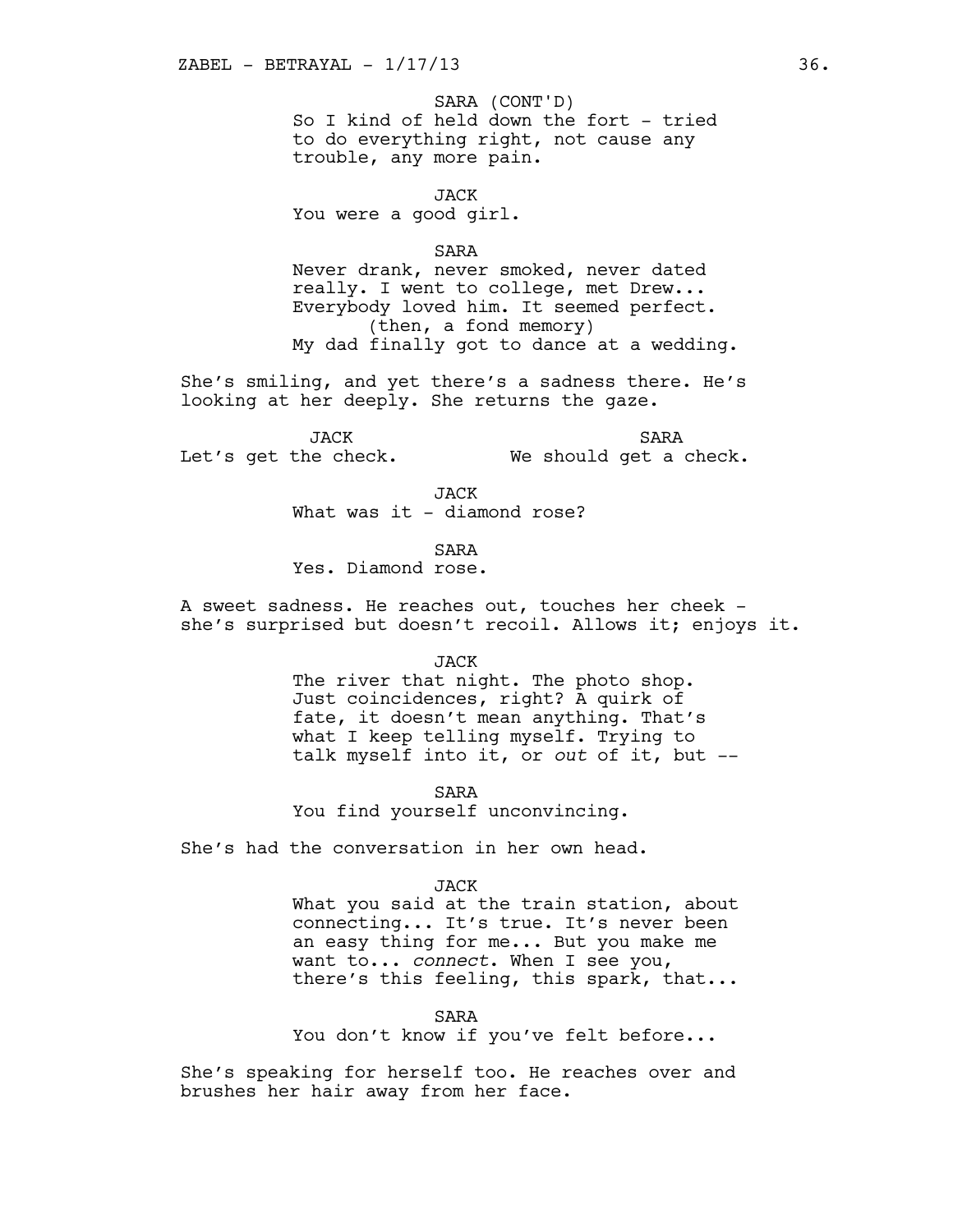An unfinished question... She takes long to answer, an imagined lifetime flitting across her eyes.

# SARA

...Yes.

## INT. JAGUAR CAR - NIGHT (DRIVING)

T.J. drives, THRASH MUSIC BLARING. He doesn't seem to hear it, his eyes fixed ahead, focused and determined.

## EXT. BEACHCOMBER B & B - NIGHT

Sara leans against the wall, a million thoughts racing through her head. Jack comes back out from inside, holds up a room key. She says it plainly, with no judgment.

SARA

It seems easy for you.

JACK Would you like me to cancel it?

He turns back; she reaches out for his arm. Pulls him into her. Tenderly and slowly, they KISS. The kiss persists, starts to unfold, the way a kiss will...

## EXT. DARIO'S RIVER CAFE - NIGHT

Uncle Lou and his wife **MARGARET** (60s) exit a hired car and start to walk towards a restaurant: 'Dario's.' As they get near it, they are stopped by a voice -

T.J.

Uncle Lou! Aunt Meg!

They see him approaching from a bench where he's been waiting. They are surprised.

> MARGARET (to Lou) What's he doing here?

UNCLE LOU Beats me. I thought Terence was coming.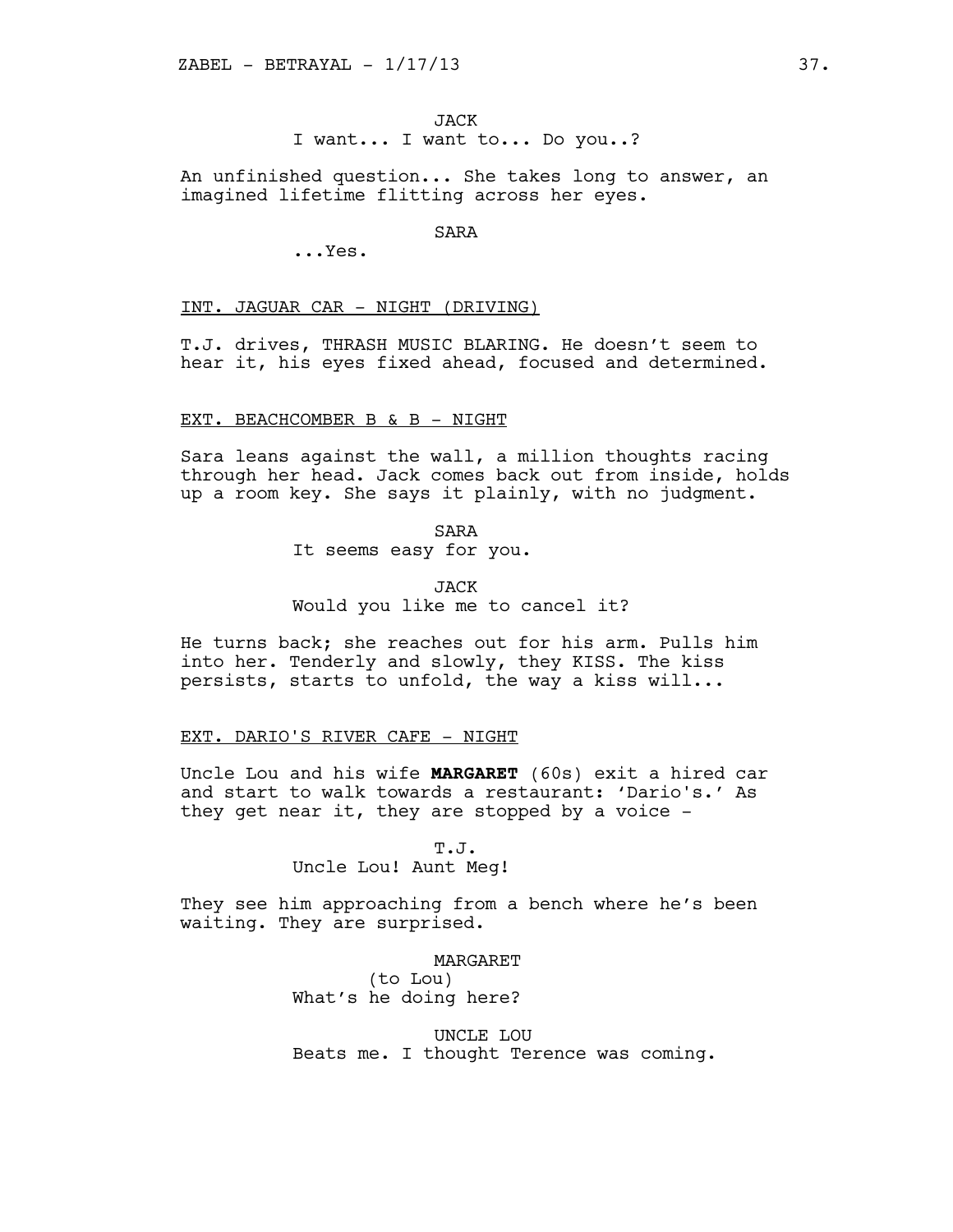## INT. BEACHCOMBER B & B HALLWAY - NIGHT

Somewhat timidly, Jack and Sara walk down a hall, to a room. They arrive at a door. He opens it and they enter. The door swings closed slowly behind them. They look around, scanning the room, until their eyes inevitably find each other... and then it hits like a tsunami, they can't keep their hands off one another.

# EXT. DARIO'S RIVER CAFE - AS BEFORE

T.J. I just... Pop's sad, he's not the same. And I want you to fix it, Uncle Lou.

UNCLE LOU It'll all work out, T.J.. Don't you worry.

T.J. I am worried! I'm goddamn worried!

It's a sudden flare-up. People nearby look at them.

UNCLE LOU (to Margaret) Go inside, I'll be there in a minute.

**MARGARET** 

Lou.

UNCLE LOU

Go.

As she starts off, reluctantly -

T.J.

Bye, Aunt Meg.

MARGARET

...Bye, T.J..

She goes. Uncle Lou leads T.J. away.

UNCLE LOU Let's talk over here, son.

## INT. BEACHCOMBER B & B ROOM - NIGHT

As they kiss, Jack unbuttons Sara's blouse. She undoes his belt. Full steam ahead... but then, her cell phone rings. She reaches out for it - he takes her hand.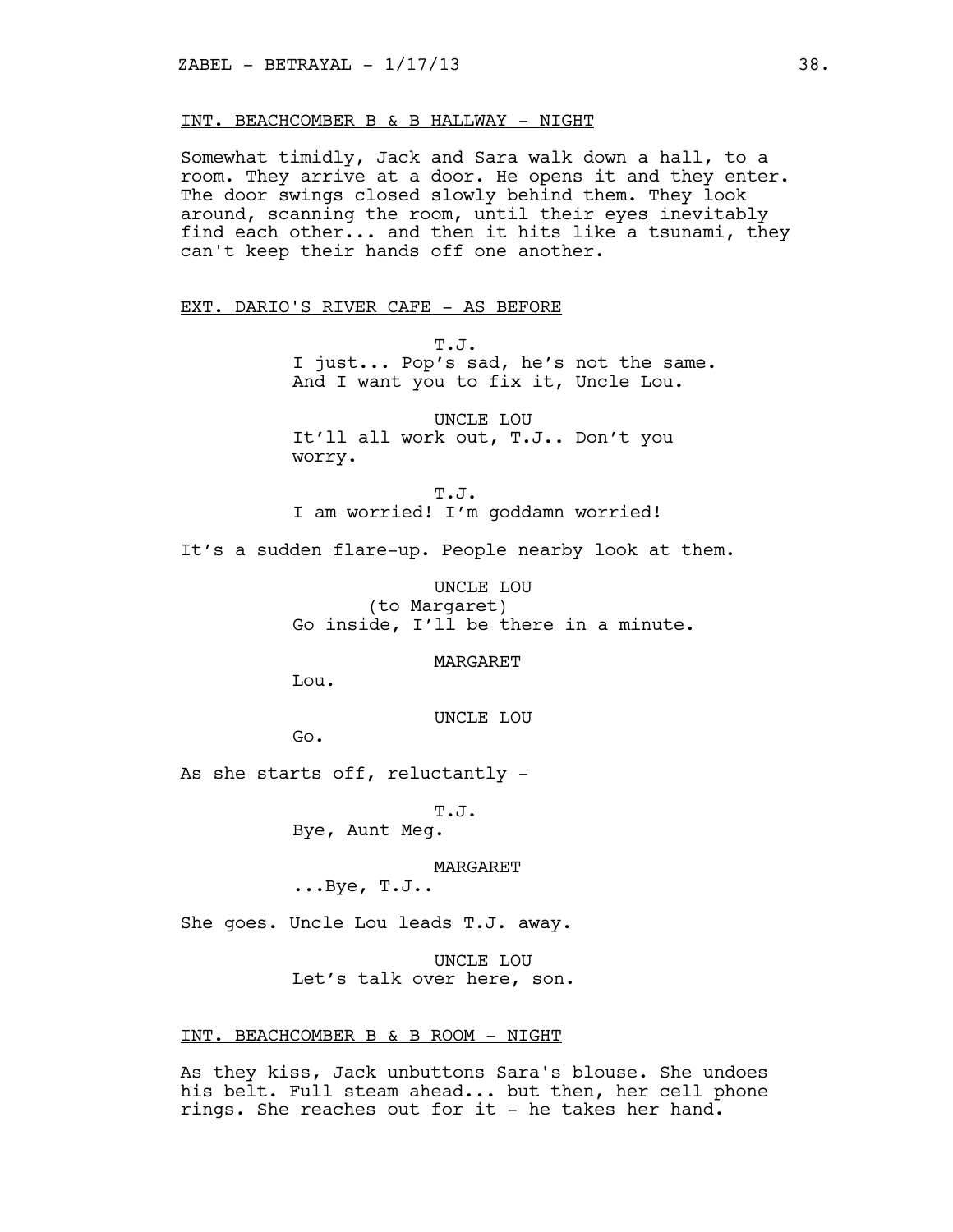JACK

..Don't...

But she can't NOT look and when she sees the ID: "HOME" -

SARA Sorry, I... sorry.

She answers the phone. Clothes half torn off, she sinks onto the edge of the bed.

SARA (ON PHONE) (CONT'D)

...Hey.

INTERCUT WITH:

#### INT. HAYWARD APARTMENT - OLIVER'S ROOM - NIGHT

Drew searches the room; Oliver sits in bed, in pajamas.

DREW Is this a bad time?

SARA Uh, no. Not too bad.

DREW We can't find the book. He says there's a book he wants...

SARA Yeah, it's the... the one about the giraffe that can't dance. It's on the shelf. Or, if not, then it fell behind the chair. It always falls behind the...

DREW There it is. Thanks. See you later.

SARA

Okay. Good.

OLIVER (leans into phone) ...Mommy?

SARA

Yes, baby?

OLIVER 'Night, Mommy! I love you!

HOLD ON SARA - an excruciating look in her eyes.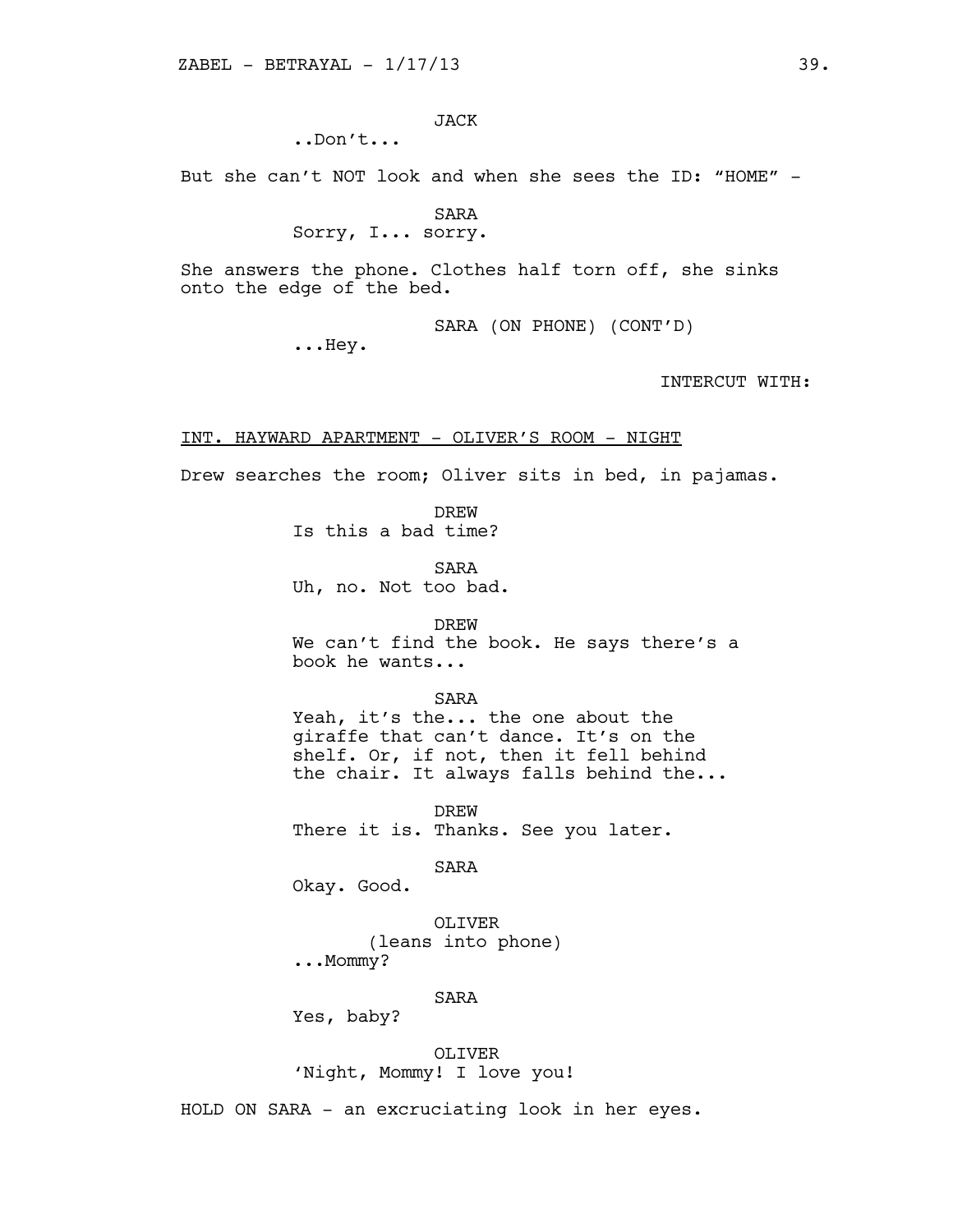SARA Me too, baby. Love you too.

They hang up. Her eyes are damp; Jack looks at the floor.

#### EXT. DARIO'S RIVER CAFE - NIGHT

From inside, Margaret comes out looking for Lou, but can't find him. Both he and T.J. are gone, not where she left them ten minutes ago. She is worried, checks her watch, and tries calling him again on her cell phone.

#### EXT. LAKE SHORE DRIVE/T.J.'S JAGUAR - NIGHT

The car ZOOMS along, speeding away from the towering skyscrapers of central Chicago. Inside the car, we find T.J. driving - looking freaked out, panicky, sopping wet.

## INT. BEACHCOMBER B & B ROOM - NIGHT

Jack and Sara lie on the bed side by side - solemn, chaste, fully-clothed. Staring up at the ceiling.

> SARA ...and it's not until the giraffe hears his own song - in the trees, in the sky that he's finally able to dance...

JACK So it wasn't just his freakishly long legs that were the problem?

A small smile from her. He looks back up at the ceiling.

JACK (CONT'D) I don't know what's harder, being married or being a parent. Probably a dead heat.

#### SARA

When I met Drew, I saw all these things in him - qualities that I didn't have. We had stuff in common, too, but what really drew me were the ways we were different. And then... you're a couple, and you grow up and who you are changes... maybe you become somebody else, or maybe just more of who you always were. But there you are, walking on this one path, right next to each other... only suddenly, his face doesn't look so familiar anymore, and the touch of his hand doesn't...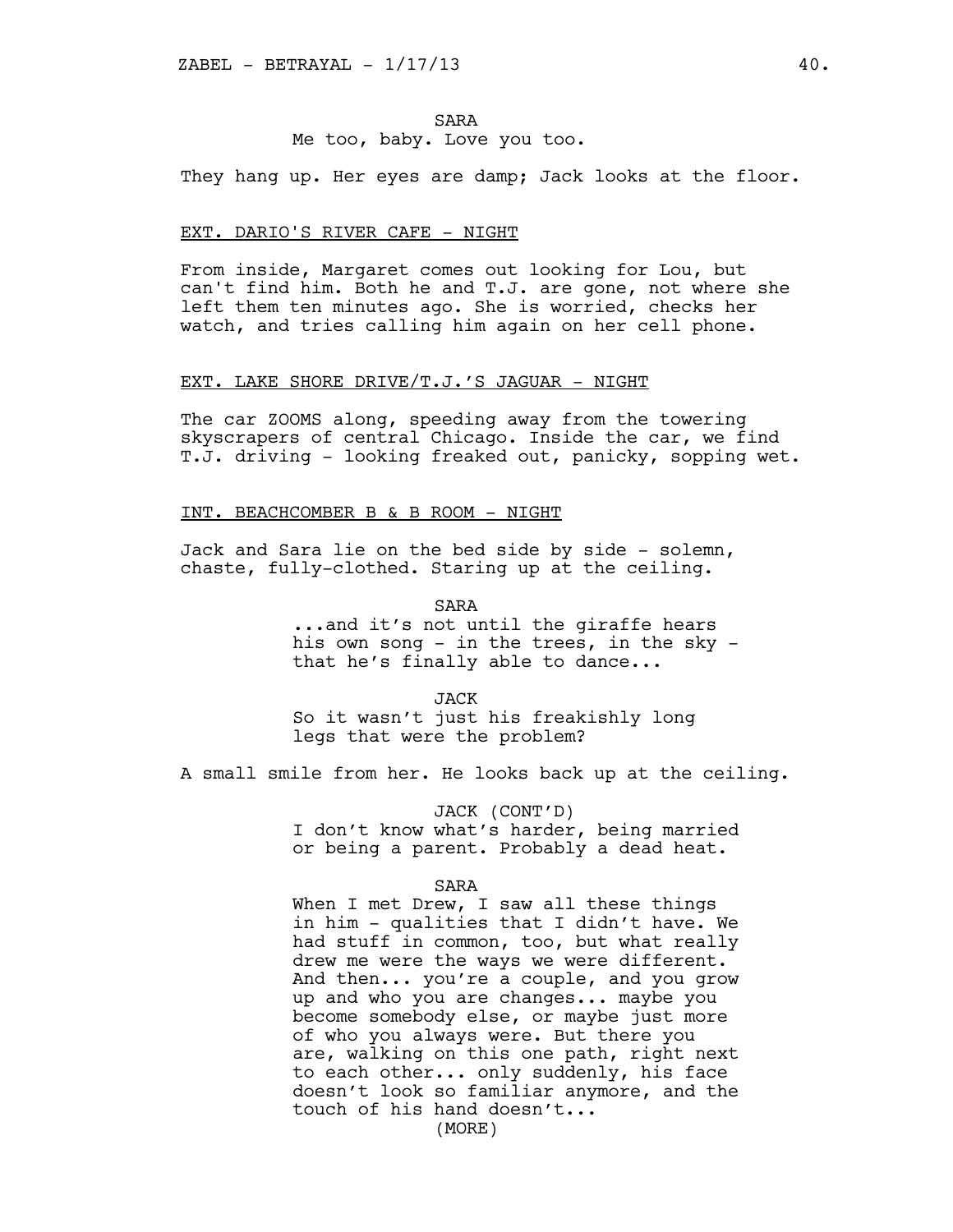(searches for words) ...move me. SARA (CONT'D)

JACK

You grow together, or you grow apart.

She's in turmoil, fully aware of what she needs, but without the courage (or abandon?) to go for it.

SARA

Have you... Have you done this before?

JACK Done what? We didn't *do* anything.

He means it to be charming, funny. But it comes out wrong. He regrets it, then turns thoughtful, internal...

> JACK (CONT'D) No. I've never even thought about it.

He's got a secret tear forming in his eye. This is ripping him up too. They both exhale, study the ceiling.

## EXT. CHICAGO RIVER/LOWER WACKER DRIVE - NIGHT

A Search and Rescue Scene. FIND a disconsolate Margaret being comforted by police. EMERGENCY VEHICLES assemble by the river. A CHOPPER hovers overhead; a POLICE RESCUE BOAT trolls out in the water.

A searchlight crosses over something floating... loses it, and then finds it again... the boat and chopper join in spotlighting the floating object...

Margaret notices the action and rises, moving to the railing. She knows what it is, starts to crumble.

And we finally FOCUS ON IT - a body floating in the river - it's Uncle Lou, with two bullet holes in his head.

# END OF ACT THREE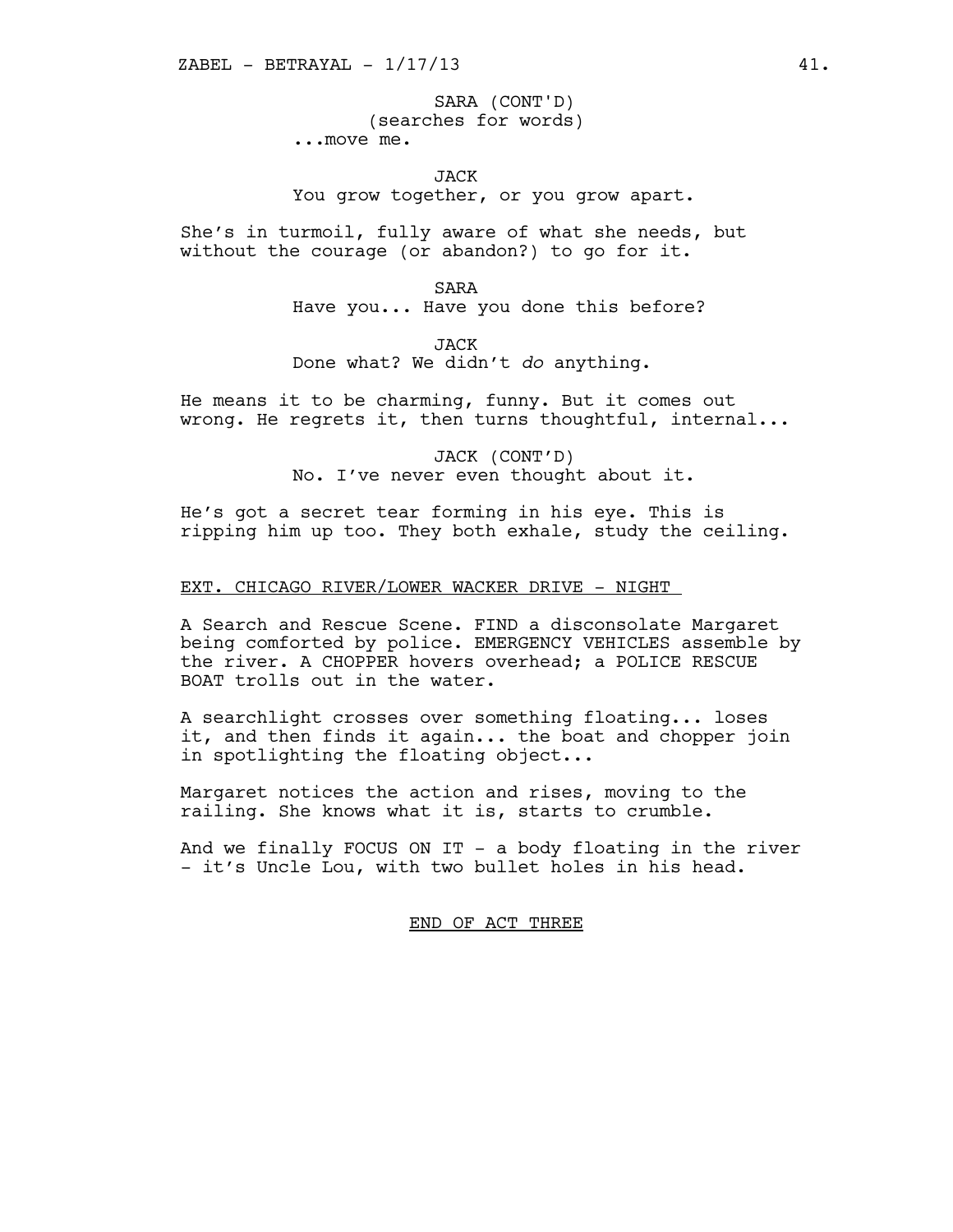ACT FOUR

#### INT. TRAIN - NIGHT (MOVING)

Sara and Jack sit facing each other as lights flit by the window. A beat of silence. She forces herself to speak...

SARA

This was a mistake. A momentary lapse. We both have reasons not to let this happen.

JACK It was a nice afternoon. We'll leave it at that. A pleasant memory.

He seems unconvinced, in turmoil. His phone buzzes. He checks the text, from 'TERENCE:' *"Need you here. ASAP."*

> SARA Is it your wife?

> > JACK

No. It's work.

## EXT. UNION STATION - NIGHT

LONG SHOT - in the grand hall, they embrace, hold on an extra few seconds. Then, she turns and walks away. He lingers a moment before heading in a different direction.

## INT. KARSTEN MANSION - NIGHT

CAMERA FOLLOWS JACK IN as he hears shouting --

KARSTEN You imbecile! Why did you go there? Why didn't you go to the club? Are you so hopelessly stupid?!

As Jack enters the living room, T.J. is wrapped in a blanket on the couch as his father looms over him.

> JACK Terence! Terence, easy. (as Karsten paces, fuming) What happened?

T.J. looks up at him, helplessly.

KARSTEN Tell him. Tell him!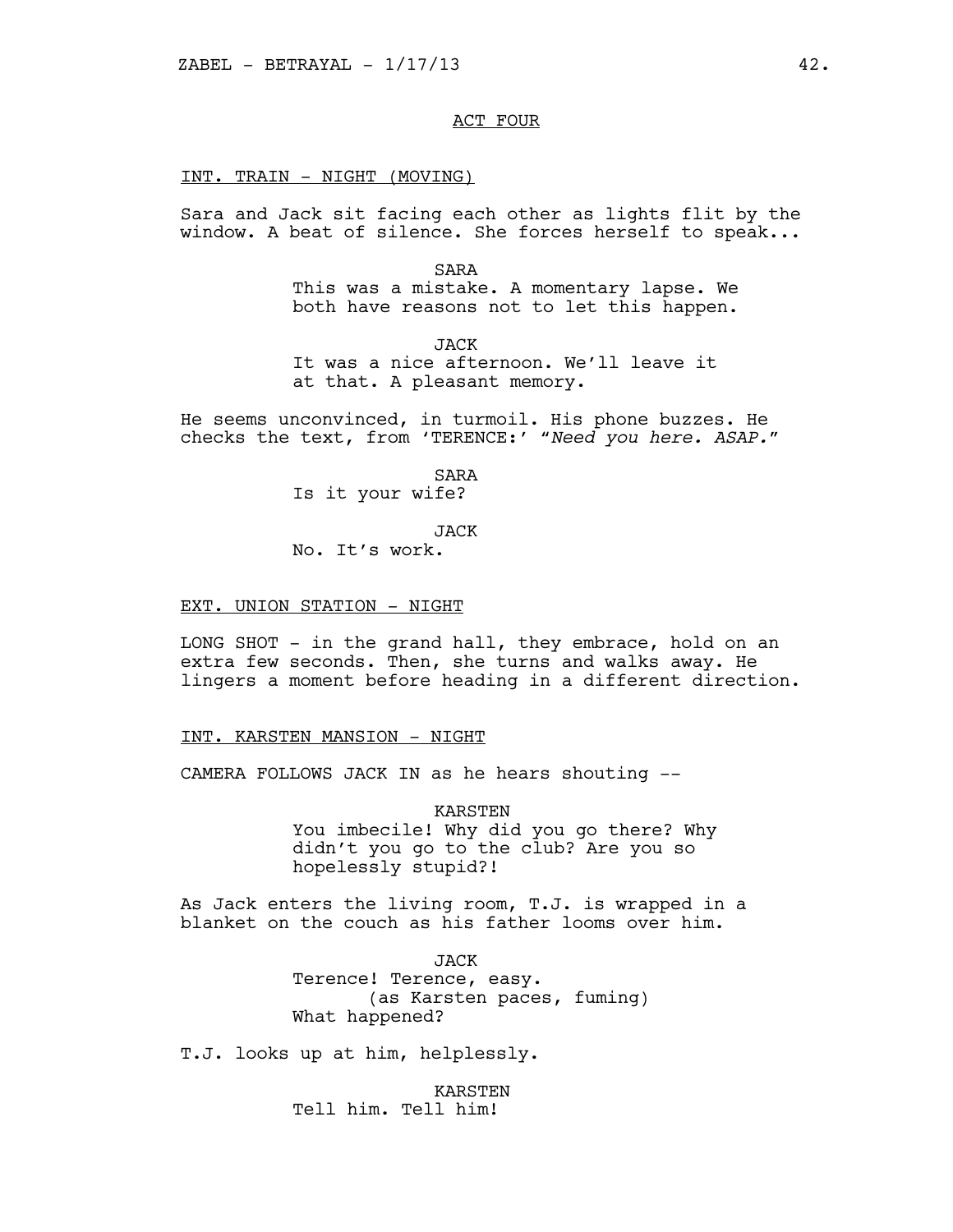T.J. rambles a little - confused, fuzzy, distraught.

T.J. I went to see Uncle Lou. I wanted to... I wanted to...

KARSTEN Spit it out! What did you want to do?

T.J. ...help fix it...

JACK It's okay, T.J.. It's okay.

KARSTEN It's not okay. Lou's dead!

Jack takes that in. Shit. It sinks in on Jack.

T.J. I asked if he betrayed us. He got mad. Pushed me. We... fought. He fell down. Into the water. I climbed down and pulled him out. He was yelling at me. Mean things. He called me stupid; he called me a retard. And then... I ran away.

KARSTEN He was shot, Jack. He was found in the river with two bullets in him.

JACK Where's the gun, T.J.?

T.J. I didn't do anything bad. I just...

He's zoned out, traumatized.

KARSTEN Go clean up. Go to bed. Leave us alone.

T.J. I didn't kill Uncle Lou. I only wanted to help. Like you help, Jack. Like a son's supposed to.

He starts off, but Karsten grabs him by the arm...

KARSTEN Say nothing. To anyone. Understand?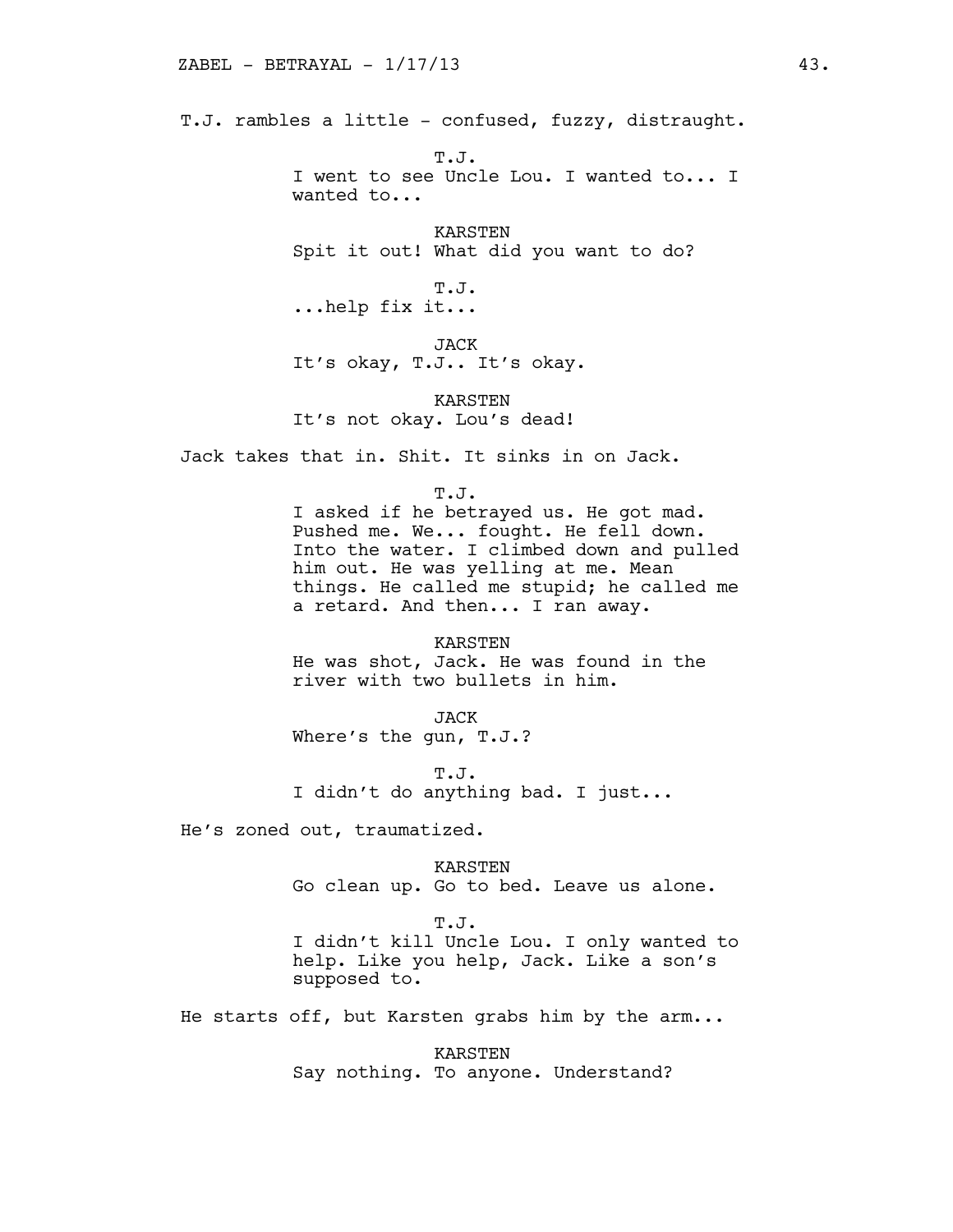T.J. nods, then as he moves, Karsten pulls him into a hug. They hold it a long moment, tender. T.J. goes.

JACK

Who saw him there?

#### KARSTEN

Margaret. I don't know who else. She didn't answer her phone. You go see her tomorrow.

JACK

She may have already told the police.

KARSTEN She can amend her statement. She's old,

she can tell them she was confused.

JACK

What if they find a gun?

## KARSTEN

I checked the car, there's nothing. Let's hope it's at the bottom of the river. (then, as Jack moves to go) Don't tell anyone T.J.'s involved, even Elaine. We have to make it all go away. If he goes to jail, even for a little time, Jack - he'll never survive.

#### INT. DREW'S OFFICE - DAY

Sara waits at Drew's desk - she looks around: wedding photos, pregnancy photos, baby photos of Oliver... She pulls out her camera, flips through her work - and then: Jack on the platform. Leaning in - dashing, dangerous. She HIGHLIGHTS the DELETE button... sits there, stuck. She hears Drew approach with his boss, **BOB ABRAMS** (60s).

#### DREW

We made a deal on the Hutcherson case, and I've got a stay on my corruption hearing, so if you need me to jump in...

ABRAMS I think we'll be okay.

DREW

(seeing Sara) Hey, honey, I didn't know you were here.

ABRAMS Sara, nice to see you.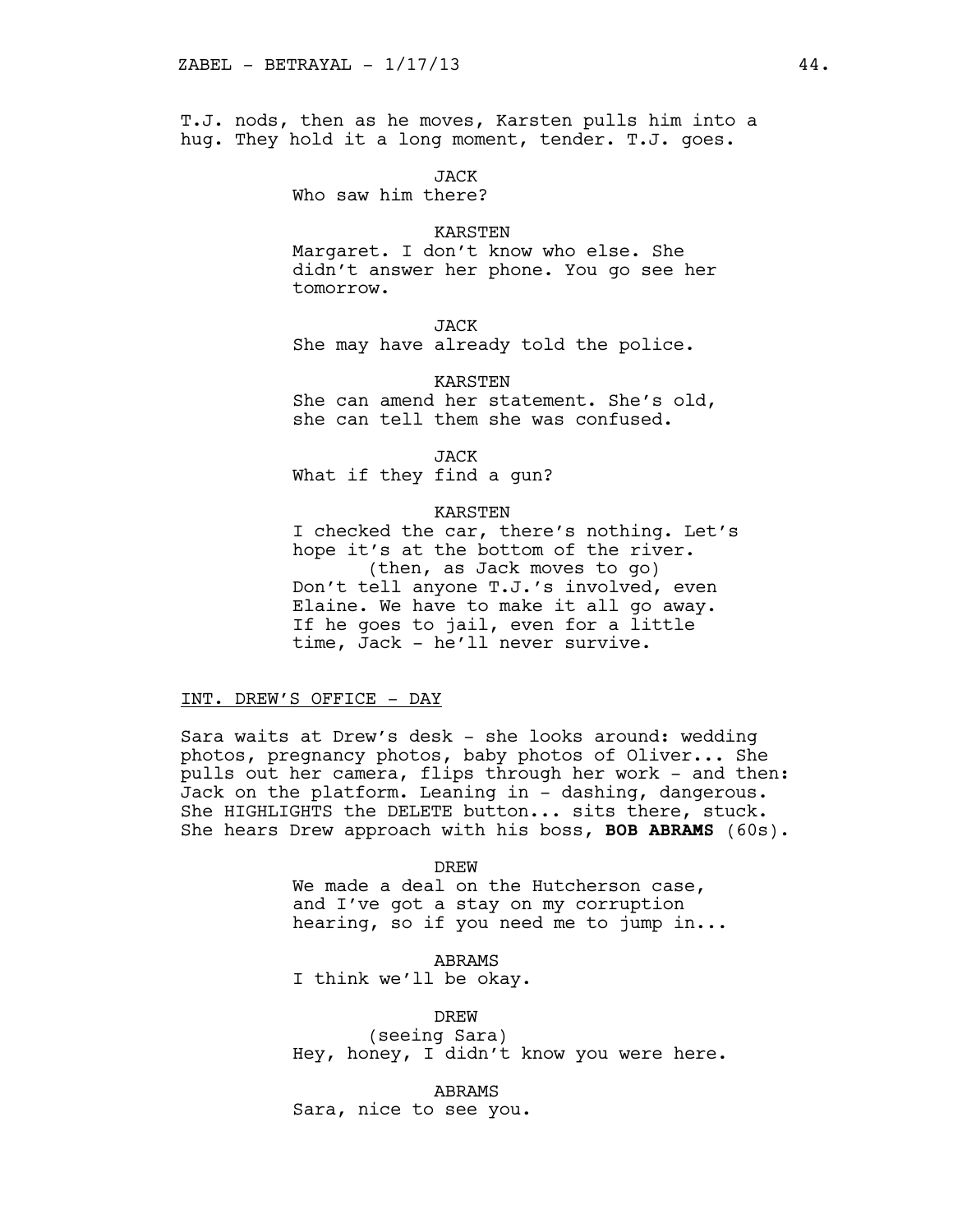SARA When's the big day, Bob?

ABRAMS December 31st. You coming to the retirement party?

SARA

We wouldn't miss it.

ABRAMS

Guess I'm gonna have to find a hobby.

He goes. She tries to be casual, but underneath that is an urgency - to reconnect.

> SARA It was spur of the moment. I thought we might have coffee.

> > DREW

Can't. I have a meeting and an early lunch with the Alderman. He wants to discuss my 'political future.'

SARA

How about now - for five minutes..? I feel bad I got home so late last night...

She's looking at him intently, desperate for him to meet her halfway. Help her help their marriage. He's oblivious.

> **DREW** Sorry, babe, they're waiting for me. (grabs a file) I'll be home for Ollie's bedtime. We can talk then.

He kisses her on the forehead and goes. She looks at a photo of Oliver - her kid, the most important thing. Nothing compares. Then at her camera - the image of Jack... After a brief hesitation, she PRESSES 'DELETE.'

INT. MCCUTCHEN HOME - KITCHEN - DAY

TIGHT ON ELAINE at the refrigerator, a gravity in her manner. Behind her, Victor and Val are eating.

> VICTOR What time did the old man roll in?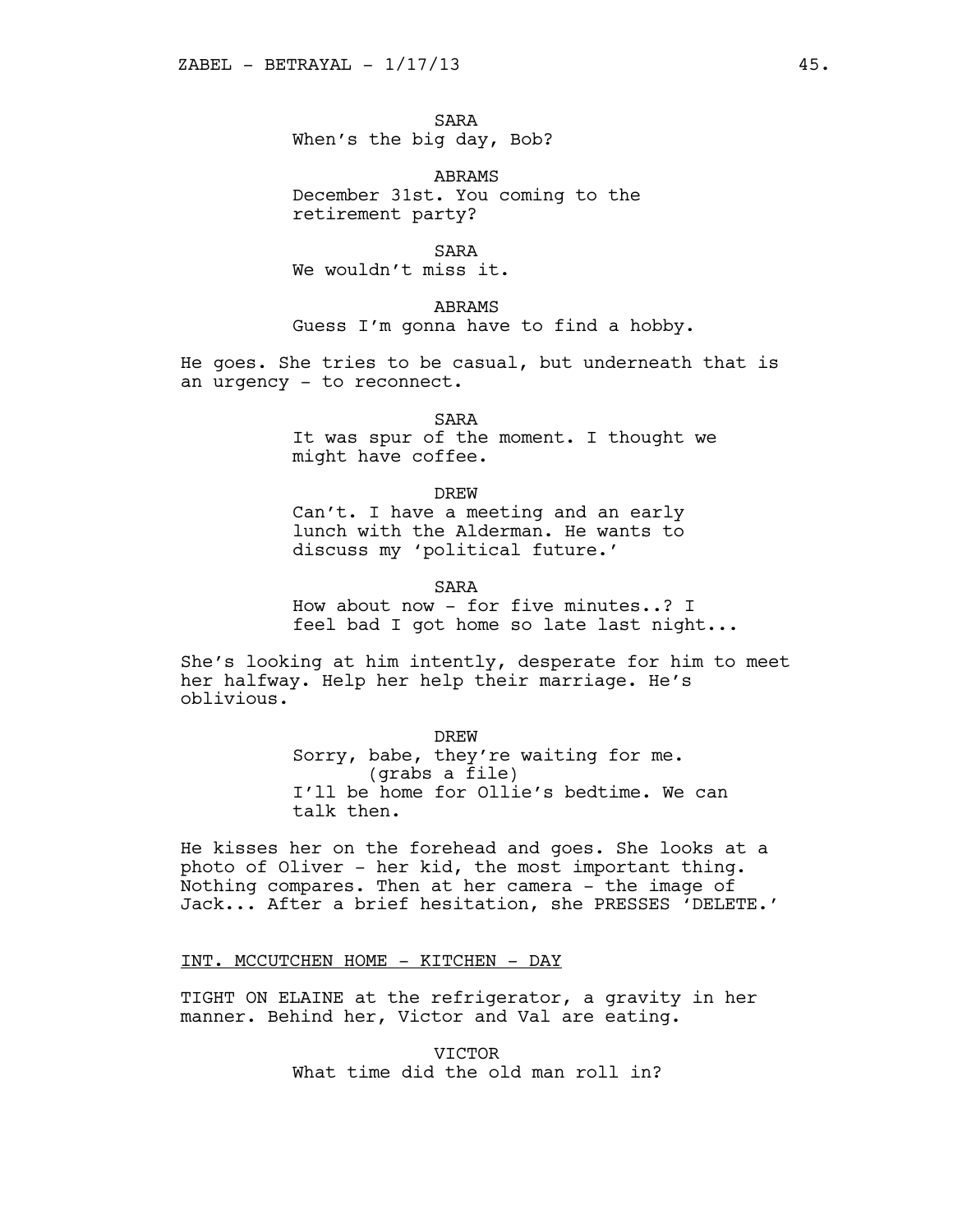VAL Out pretty late. That's not like Dad.

VICTOR What's he get for breaking curfew?

JACK (O.S.) The 'old man' has no curfew.

They turn to see Jack has just come down the stairs.

ELAINE Your father has something to tell you.

JACK Yeah, um... we got some bad news. Uncle Lou died. He was found shot to death.

VICTOR What? Shot to death? Man...

ELAINE We don't know exactly what happened yet.

JACK A mugging maybe, it's not clear.

VA<sub>L</sub> That's so terrible.

VICTOR

Yeah, there goes my summer job.

Val swats him; Jack glares.

VA<sub>L</sub> Is Aunt Meg okay?

# JACK

I'm going to see her today. Let me drop you two off at school and we can talk -

VAL Kyle's already waiting outside.

VICTOR Did Lou die right away, or was it like, slow and painful? Because if the bullet goes through the brain, you know, then -

JACK I don't know, Vic. Does it matter?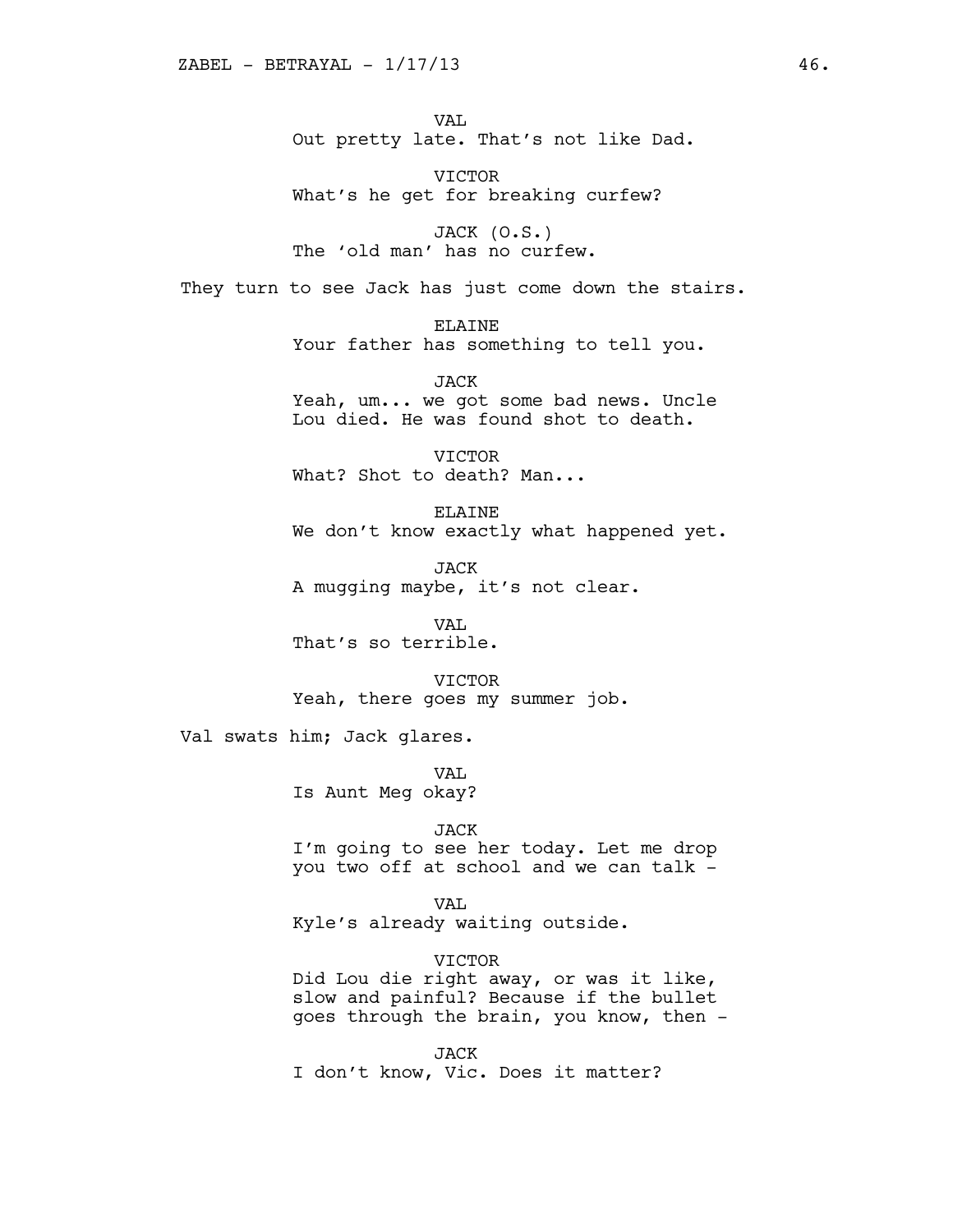# VAL (to Victor) You're emotionally stunted, you know.

She kisses her parents; the kids go.

JACK Teenagers are such models of empathy.

ELAINE You didn't tell me how Dad took it.

JACK

He was upset.

## ELAINE

Just upset?

JACK

What do you want me to say? He was upset. It's his brother-in-law.

His phone BUZZES - he rushes to check it, shrugs it off.

# ELAINE

Who was that?

# JACK Nobody. I thought it might be your dad.

But he's lying - he was hoping it was Sara. Elaine goes. Jack, frustrated, drops a plate and glass into the sink. CRASH! The GLASS BREAKS - slices his finger - it BLEEDS. He runs cold water, squeezing out blood.

> JACK (CONT'D) Shit. Shit shit shit.

## INT. MAGAZINE OFFICE - DAY

Alissa is on the move, wriggling into her coat, as Sara catches up, with a full head of steam.

> ALISSA How was Dune Acres?

SARA Good, it went well. You have a minute?

ALISSA I have 45 seconds. Or until I get to the elevator, whichever comes first.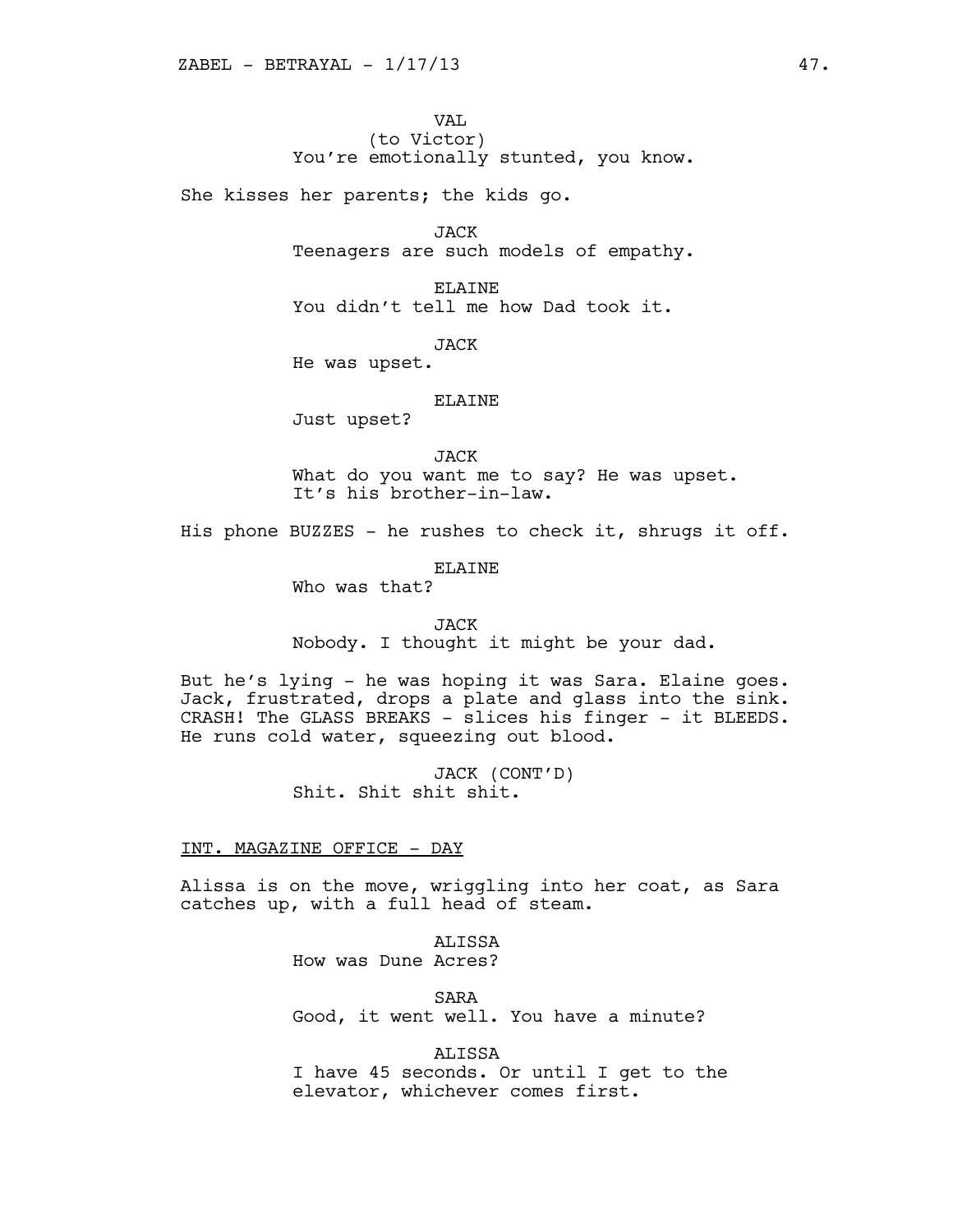SARA

You asked me what moves me? What gets me going? Well, how's this..: obsession.

# ALISSA

Obsession?

# SARA

(reading) *'The domination of one's thoughts by a persistent preoccupation with an often unreasonable idea or feeling.'* 

## ALISSA

I'm aware of the term. I think I may have mentioned a certain editor we both know who was driving me to distraction.

#### SARA

I remember. Well, this is about that, but not only - I want to get underneath the whole idea. Anything that gets in your head and won't get out, changes how you live your life or who fundamentally you are. The obsessions that drive you - and the ones that tear you down.

# ALISSA

It won't look like a perfume ad, will it?

#### SARA

Let me take some shots. Proof of concept.

Alissa nods as the elevator slides shut. Sara smiles. Hear a KNOCKING on a door, as we cut to:

## EXT. MROZEK HOME - DAY

Jack on a doorstep. His hand is bandaged. Slowly, the door opens... Lou's wife, Margaret. She looks wrecked.

> JACK Meg. I'm so sorry. We all are.

MARGARET Lou was good. He didn't deserve this.

JACK

Can I come in?

#### MARGARET

Not right now, my sister's here. I'm... I'm trying to process everything.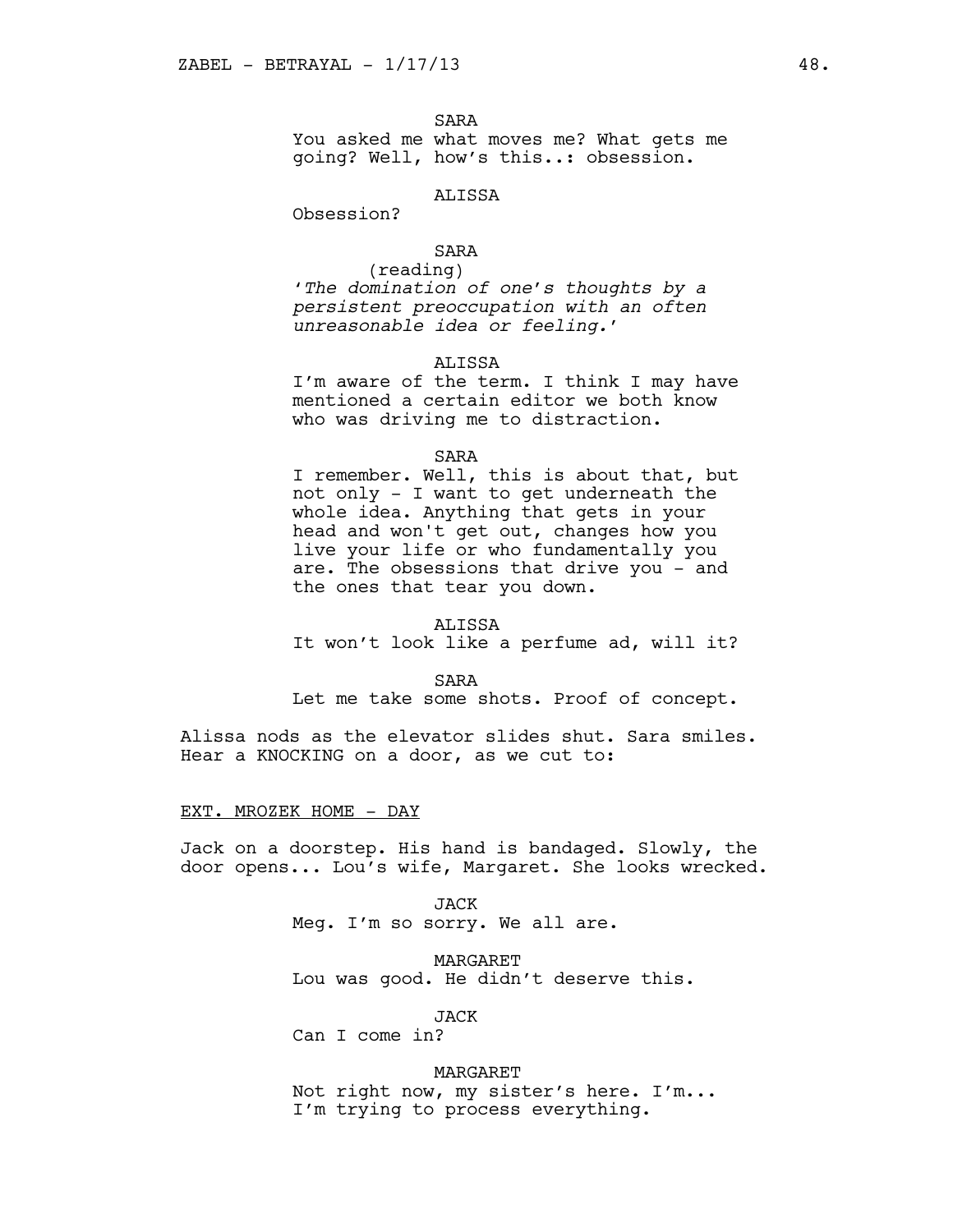JACK

Terence will take care of it - the funeral expenses, whatever you need.

MARGARET Did he send you to tell me that?

JACK He said he called you but... (then) T.J. says he saw you both last night. Did you tell the police that?

#### MARGARET

(stares daggers, beat) No. I was a mess, and I was worried how it would seem. I'm supposed to talk to them today. I've always loved that boy, Jack. We both did. I can't imagine he'd do something like this...

JACK

He didn't. I'm sure he didn't.

MARGARET

Are you so sure? Terence accuses Lou of ripping him off, then sends T.J....

#### JACK

He didn't send him. T.J. came on his own. He wanted to fix it.

#### MARGARET

'Fix' it? Is that what you call it?

#### JACK

Be patient. I'm sure the police will find a gun and a suspect. In the meantime, you don't have to mention T.J.

#### MARGARET

You know, Jack, Lou and I would never think of betraying this family. Never. Unless they betrayed us first. So let me ask you this - did they, Jack? Did Terence turn on my husband?

## JACK

It was a business situation that was getting worked out. Terence loved Lou. He loves you. So please -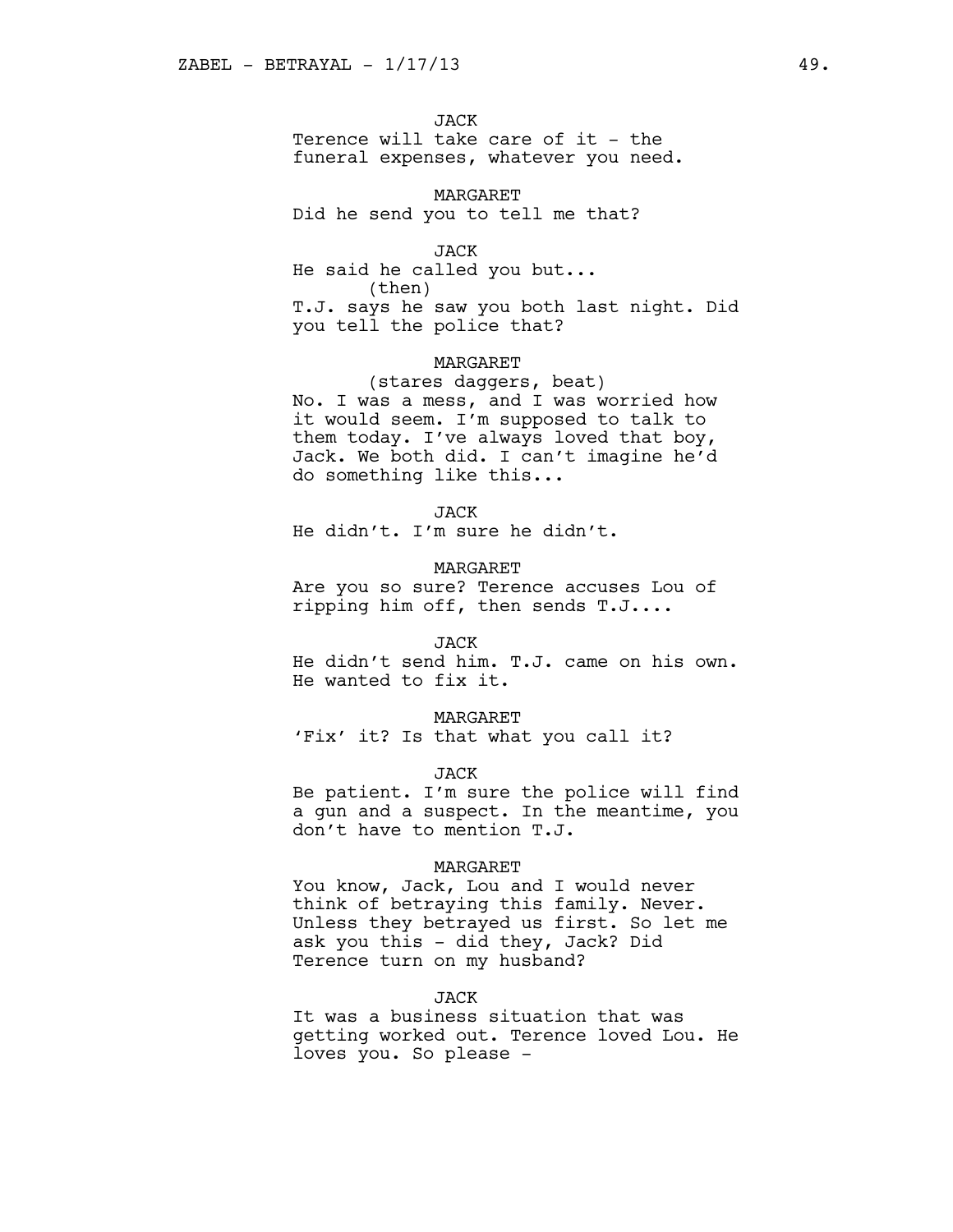## **MARGARET**

If you were me, Jack, what would you do? What am I supposed to believe?

JACK

Don't punish T.J. because you're angry at Terence.

She looks at him, judgmental. Aloof. Hurting.

#### MARGARET

Like I said, I'm processing things. Thank you for your condolences.

She shuts the door. Jack remains, troubled over the situation, conflicted about his task. MUSIC RISES...

#### A MONTAGE

Sara taking stolen shots of people in the grips of obsession: TWO JUNKIES on a corner, aim for a fix. - TEENAGERS do crazy/amazing parkour stunts in Millennium Park. - A CHEF studies a truckload of truffles at a farmer's market. - A FAT MAN savors a brandy and a cigar. - A TRANSGENDER HOOKER leans into an open car window. - A LITTLE GIRL stares wide-eyed into the window of a chocolate store. - A COUPLE MAKES OUT furiously on the Michigan Avenue Bridge, unable to stop or even slow it down. CLICK. CLICK. CLICK.

#### INT. MCCUTCHEN HOME - NIGHT

Weary, Jack comes home to a quiet, dark house. Sits on the couch - only to find himself face to face with... SARA'S PHOTO, hung on the wall. He's taken aback. Looking at it, the naked woman in a mirror, covering her face... it could almost be a self-portrait..? Peering at it, he's not sure. Elaine enters in her robe, sleepy, surprised -

#### ELAINE

I didn't hear you come in.

JACK What's that doing here?

## ELAINE

Your assistant messengered it over. I like the frame. Whoever you got to do it, did a good job.

JACK I was thinking I'd hang it at the office.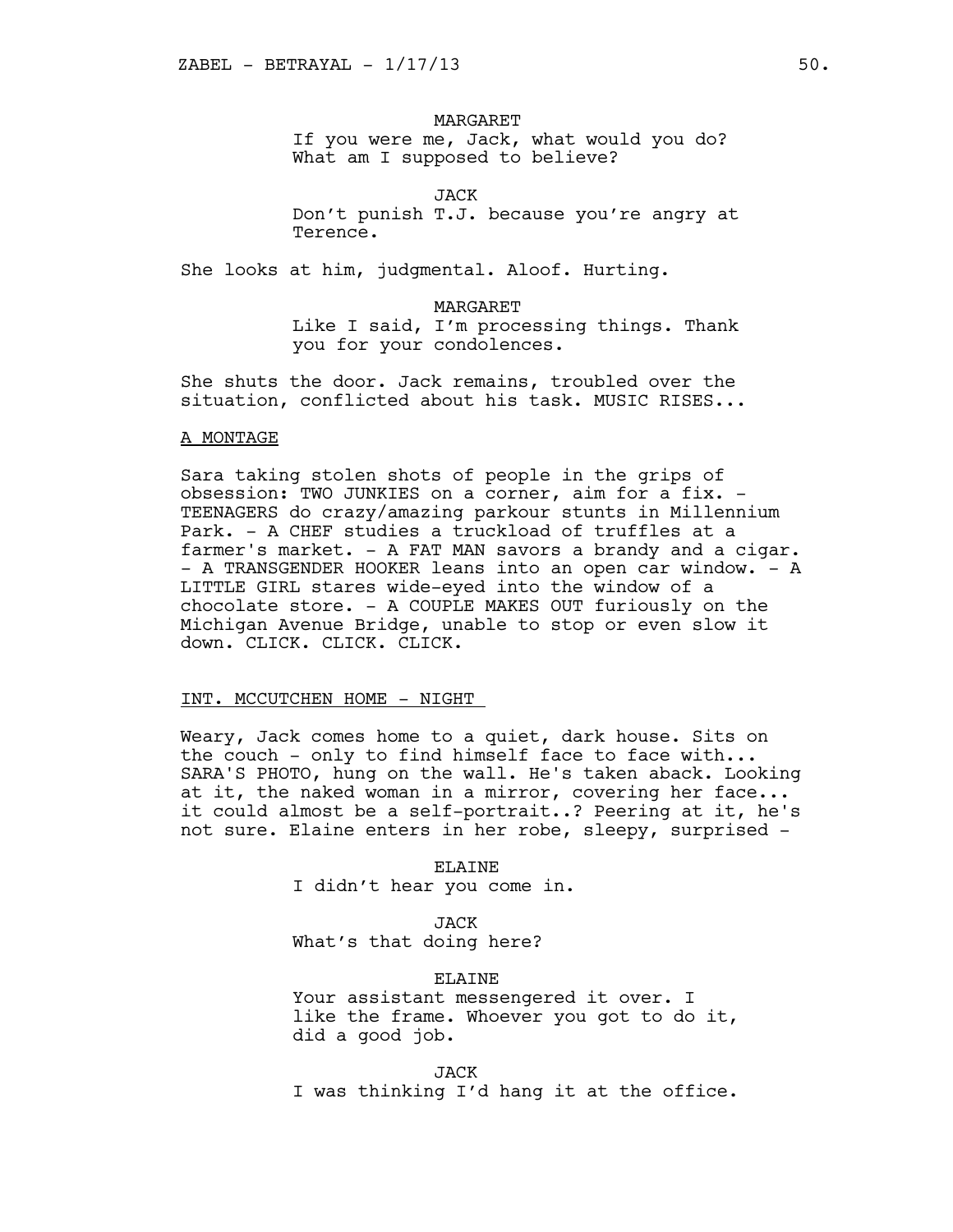# ELAINE

# Oh. It looks good here.

JACK

That's not what I got it for. I got it for my office, okay? Why'd you just hang it without even asking me?

His tone is intense - disproportionate.

ELAINE I'm sorry. ...Bad day?

He nods. She sits beside him, her head on his shoulder.

ELAINE (CONT'D) Any more word on Lou?

JACK

They haven't found out anything yet. No murder weapon, no suspect. Nothing.

#### ELAINE

I was thinking about Dad. You can't get involved in some of the things he's gotten into, with those kinds of people, and not expect it to come back on you.

JACK You think it's Terence's fault?

**ELAINE** Yes, I do. Don't you..?

He's unsure what to say. She sits beside him.

ELAINE (CONT'D) What happened to your hand?

JACK

Nothing. I cut it.

She leans her head on his shoulder.

#### ELAINE

Margaret and Lou... they loved each other so much. I feel so sad for her. It makes me realize how much I need you. You're the only one I can talk to anymore. Vent to. Sometimes, I get so mad, I just want everything else to go away. You know I'd do anything for you, Jack? Anything. (fingers through his hair) ...Coming to bed?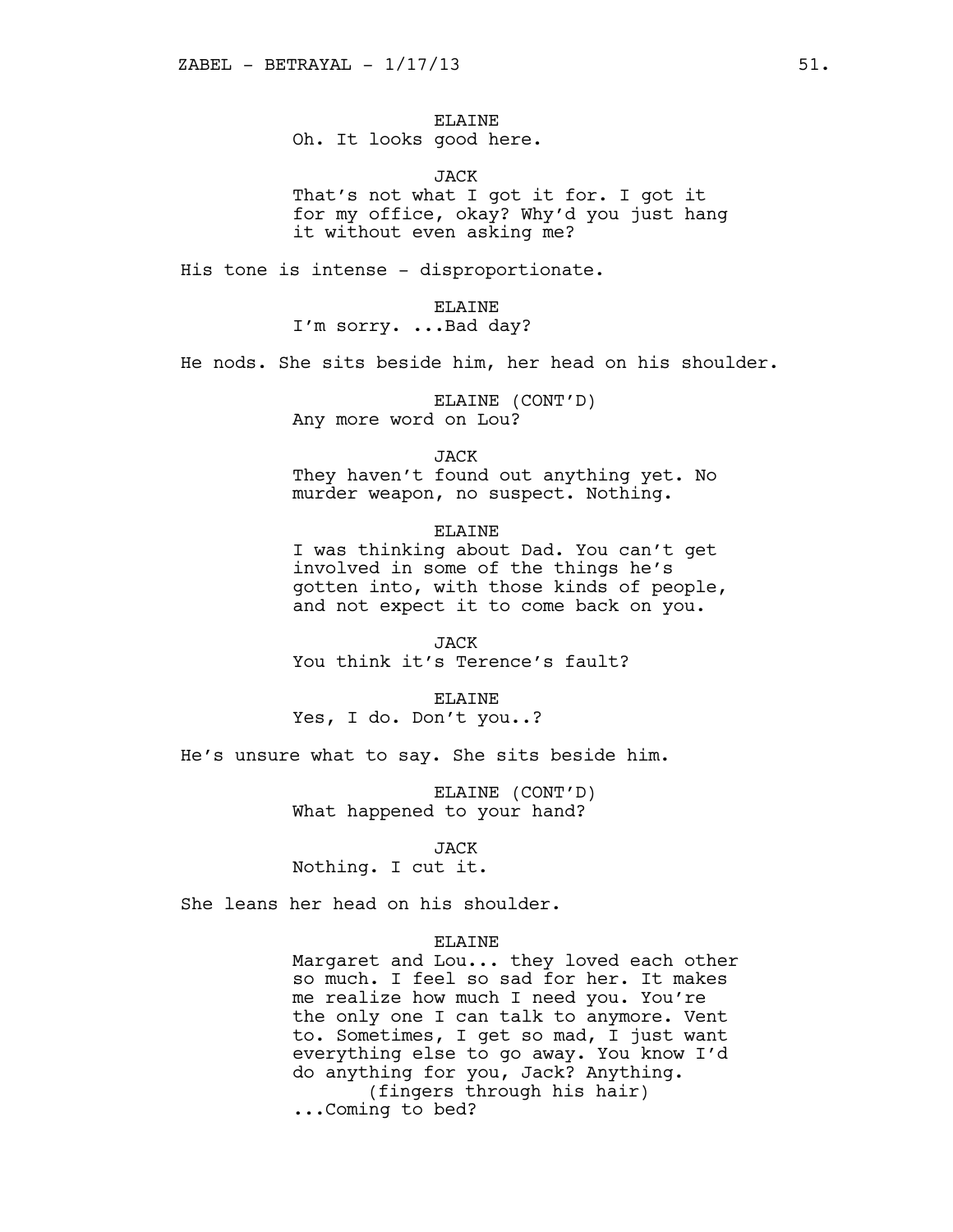We can see affection and guilt mix on his face. He loves her - or loved her once - and it's hard to fail that.

## JACK

...Soon.

She goes. PUSH IN ON HIM, staring at his bandaged hand, and then, slowly, looking up at the photo... beautiful. He reaches up with the bandaged hand and rubs his temples - a gesture of helplessness and angst.

#### INT. HAYWARD BEDROOM - NIGHT

SARA'S EYES - she's lying on her side, looking at the painting of the beach - only now, slightly different. It looks a lot like Dune Acres. We don't know Drew is there with her until his hand reaches over, strokes her arm....

> DREW Baby, you awake?

She closes her eyes, feigning sleep.

DREW (CONT'D)

...Baby..?

#### INT. MROZEK HOME - NIGHT

Red-eyed, Margaret sits, leafing through a wedding album. HER wedding album. She comes across a PHOTO of Terence and Lou in tuxedos - young, robust, arms around each other. She touches Lou's face; then the softness in her look settles into a grim resolve. FADE TO:

## EXT. WAREHOUSE LOFT BUILDING - DAY

A scenic spot; a view of the towering downtown. MUSIC let's say it's an Adele song, one you aren't sick of...

## INT. SARA'S STUDIO - DAY

Music plays - Sara works. She hears a tapping on the door - through the glass she sees... Jack. She's surprised; goes to let him in. They stand a long beat before...

> SARA Are you... all right?

JACK Can we just... Can we just stand here?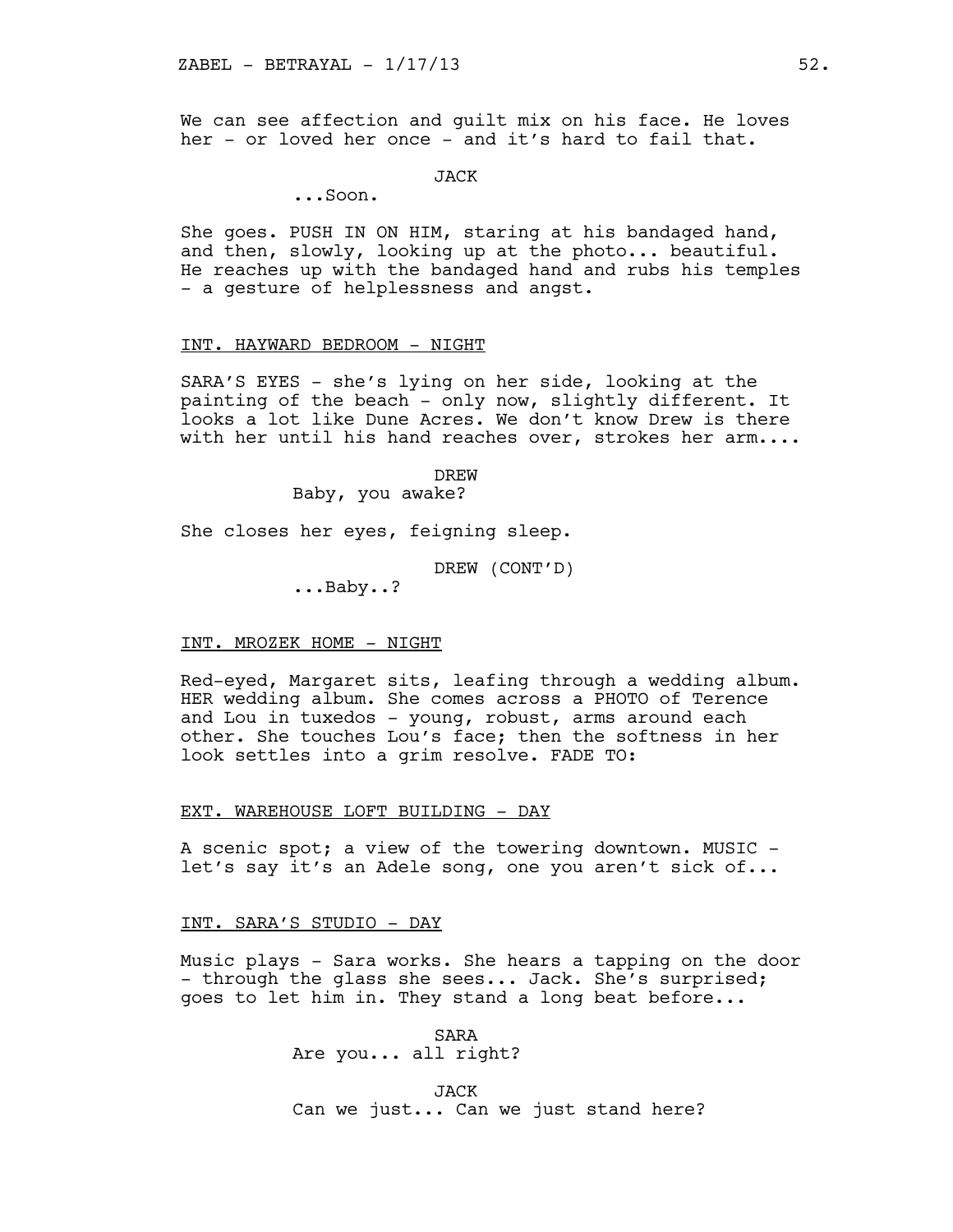It's tense, the air thick. He's strange, standing there, still. She's not sure what to do, what's come over him.

#### JACK (CONT'D)

I... I've called you a million times without ever dialing. And... I've never wanted anything more. *Anything*. My life... it seems so small sometimes, everything in it. With you, I started to feel this kind of... I don't know the word... 'magnitude?' The magnitude of things in a way I never did before. I started to feel like I could imagine my life, not how it is, but...

SARA

The way you dream it.

He's moved she knew what he was getting at.

JACK

But this can't happen.

SARA

No, it can't.

#### JACK

I have to get you out of my head. I have to. I know that. But I couldn't leave it like we did at the station. It... it didn't seem right. So I came here.

SARA

I'm glad. I've been wondering if you were feeling what I was. Or anything like it. Because then maybe I wouldn't feel so... out of control. Crazy.

That seems to be what he needed. That resolves it.

JACK It was great getting to know you. Spending time with you.

SARA

I won't forget it.

It's hard. She lowers her head, like she might cry.

JACK

Don't. That might kill me.

She nods, fortified against the emotion.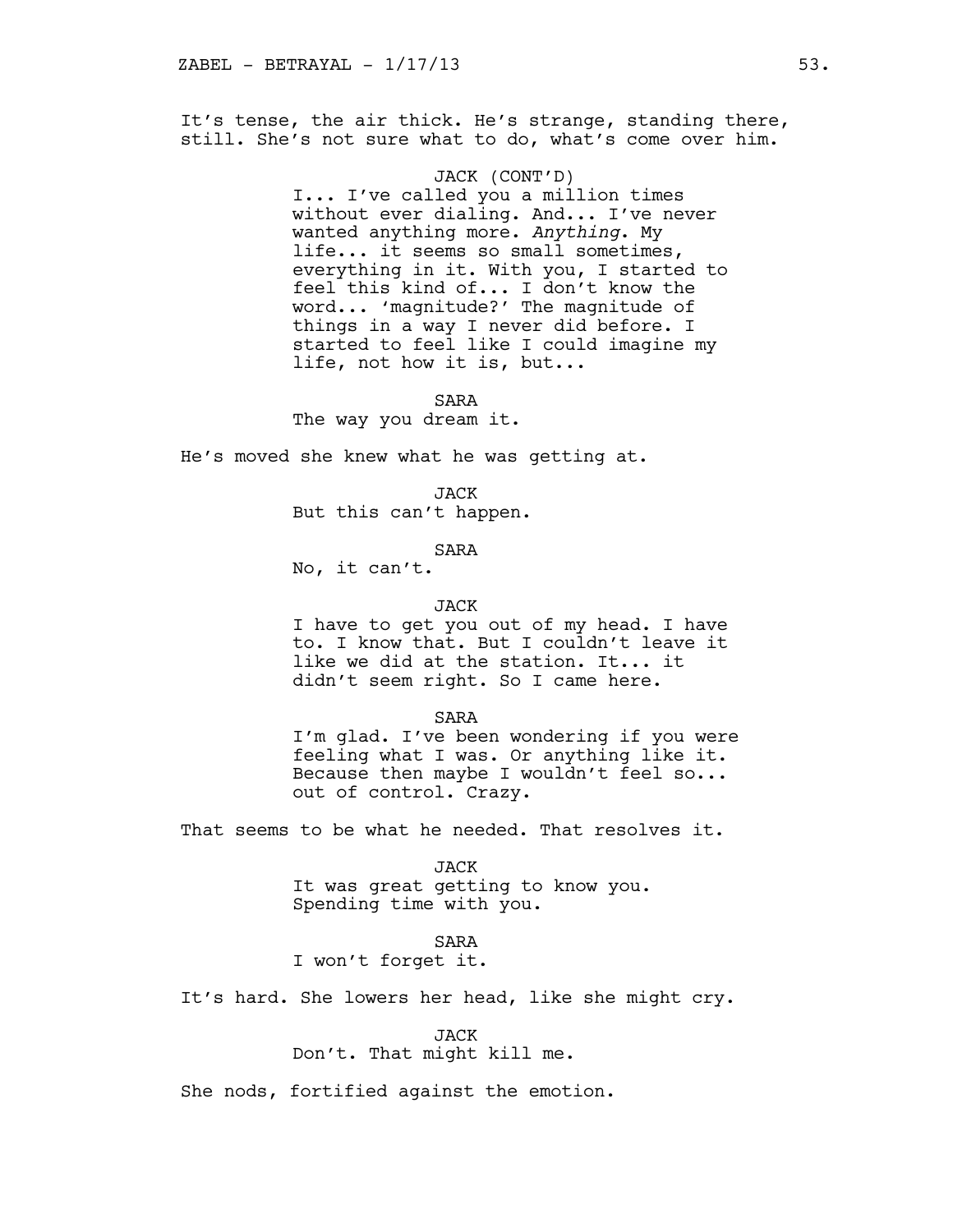JACK (CONT'D) I should go.

Beat. Nothing happens; no one moves.

WOMAN'S VOICE (PRELAP) There's a detective I spoke to yesterday.

INT. CHICAGO HOMICIDE DEPARTMENT - DAY

**A DESK COP** looks up to find Margaret standing before him -

MARGARET I need to see him again. There's something I didn't tell him.

## INT. SARA'S STUDIO - DAY

Jack and Sara stuck in the same position. But finally -

JACK Take care. Good luck.

He starts past her; she gently reaches out, takes HIS HAND. Fingers intertwine - ring against ring. It's impulsive, a parting gesture - chaste, tender - but it has an electrifying effect. Their hands lock together; the eyes proceed to follow that example. And now he reaches to touch her face - their LIPS meet. And then it's A BLUR: his jacket is thrown off - he unbuttons her blouse - she rips off his shirt - he slips off her bra. They fall onto a daybed, rolling, BODIES PRESSED against each other. Frantic and intense, filled with passion. There's no stopping it - there never was. From the very first moment, it was inevitable.

END OF ACT FOUR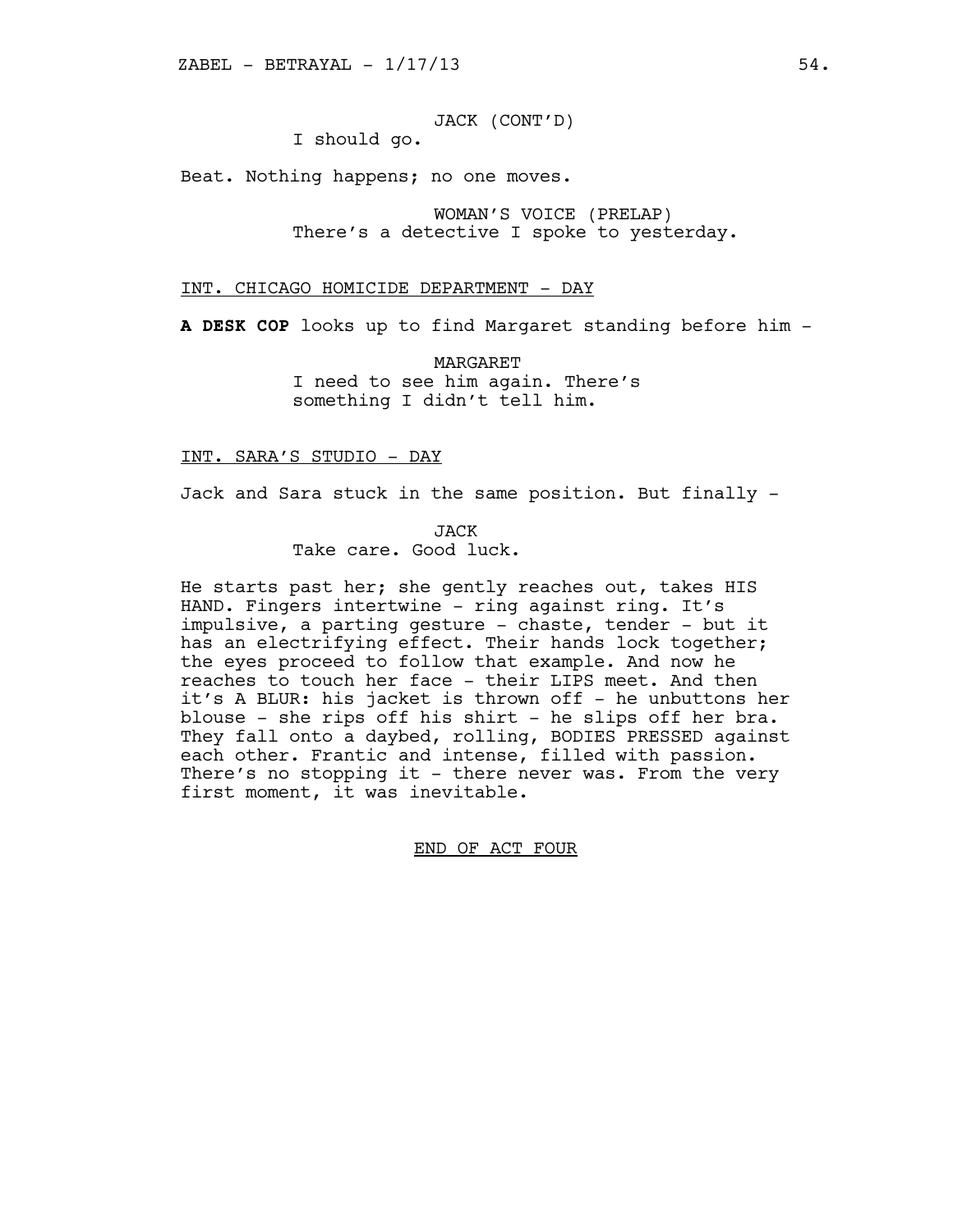ACT FIVE

#### INT. DREW'S OFFICE - DAY

He breezes in, trailed by his assistant, LIZ, who proceeds to dial a number on his phone.

#### DREW

Will you make a reservation at the Colonial, see if the babysitter can stay late and clear my day tomorrow?

## LIZ

It's ringing.

#### DREW

Great, thanks.

She goes. On speaker, we HEAR the phone ringing. It keeps ringing as he waits expectantly. And waits.

#### INT. SARA'S STUDIO - DAY

ON A PHONE AND ANSWERING MACHINE big in the foreground:

SARA'S VOICE (ON MACHINE) ...Please leave a message after the tone.

BEEP. And then we HEAR:

DREW (THROUGH MACHINE) Hi, baby. You there? No? I wanted to see about us eating out tonight. Had a good day, tell you later. Okay, call me.

And CAMERA MOVES to REVEAL Sara and Jack quite oblivious, in BG, naked and still making love. Moving in CLOSER we can see that the floodgates have opened. Everything we didn't see in her eyes with Drew, we see now. Nothing feels empty anymore. On the floor, Jack's phone VIBRATES.

## INT. KARSTEN MANSION - DAY

An annoyed Karsten is leaving a hushed, panicky message.

KARSTEN (TO PHONE) Jack, dammit, where the hell are you? The cops are on their way over. I sent T.J. to the club to give us a stall. But we need to figure this out. Right now!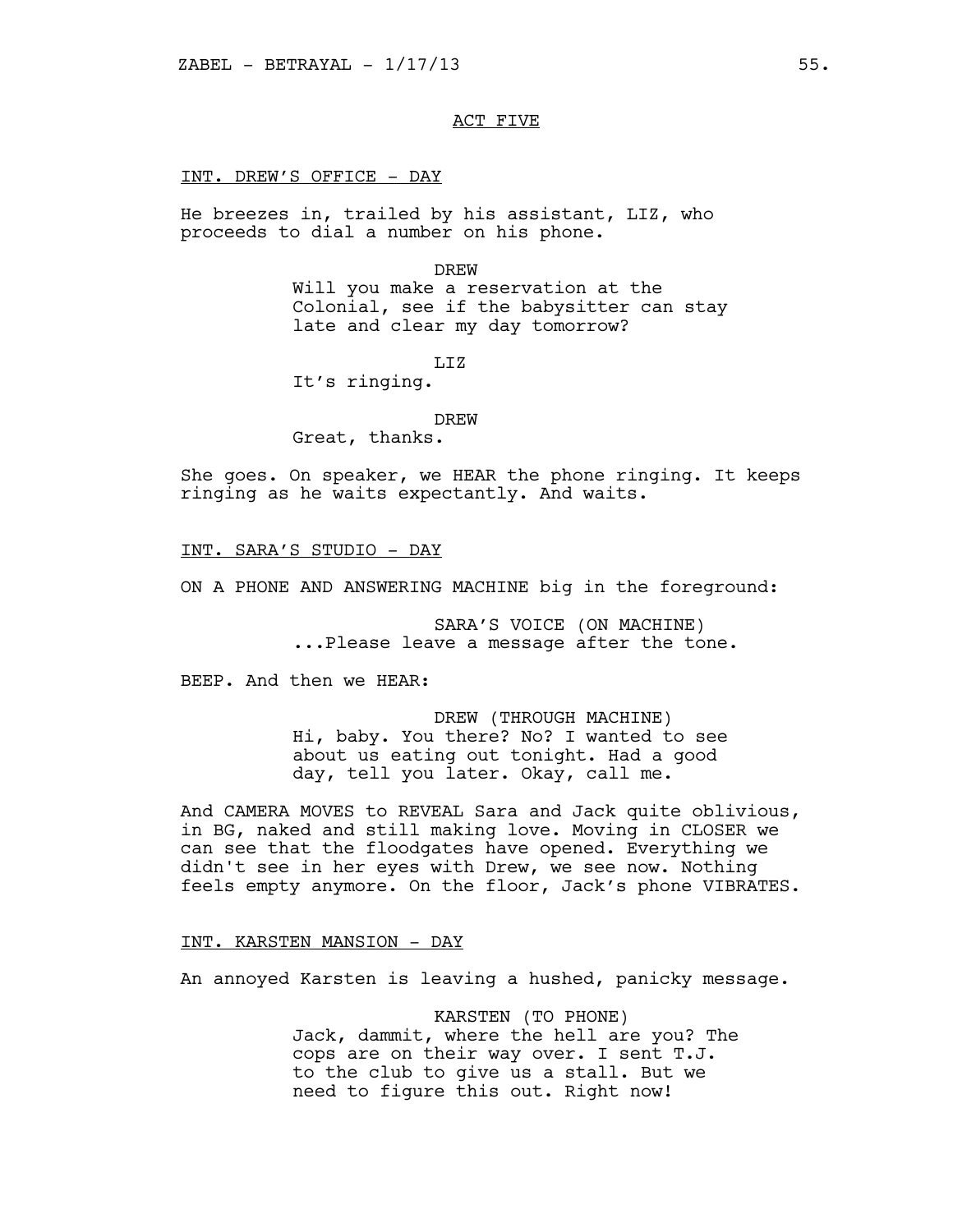His Assistant enters; Karsten angrily hangs up the phone.

ASSISTANT

They're here, sir.

He nods, throwing on his jacket, tightening his tie.

#### KARSTEN

Show them in.

Witness the transformation of Karsten from angry, scared father into comfortable, relaxed businessman - the consummate dealer. The powerful mogul who fears no one. He adjusts his cuffs, summons a wide warm smile as two detectives enter: **BIRNBAUM** (40s) and **LOPEZ** (20s).

> BIRNBAUM Mister Karsten, I'm Detective Birnbaum, this is my partner, Detective Lopez.

KARSTEN Please. Come in. May I get you a Scotch?

LOPEZ Yeah, we can't drink on the job.

KARSTEN I have some pull at City Hall, I'm sure I could get you special dispensation.

BIRNBAUM Yeah... No. But thanks.

LOPEZ

Do you know why we're here, sir?

KARSTEN I presume it's about Lou. Terrible news.

#### BIRNBAUM

Mister Mrozek's murder is now officially a State's Attorney case. Your son has been identified as a person of interest.

KARSTEN

That's ridiculous. T.J. loved his uncle.

BIRNBAUM We'd like to speak to him. Is he here?

KARSTEN

Not at the moment. I'm sure we could track him down, if it's really necessary.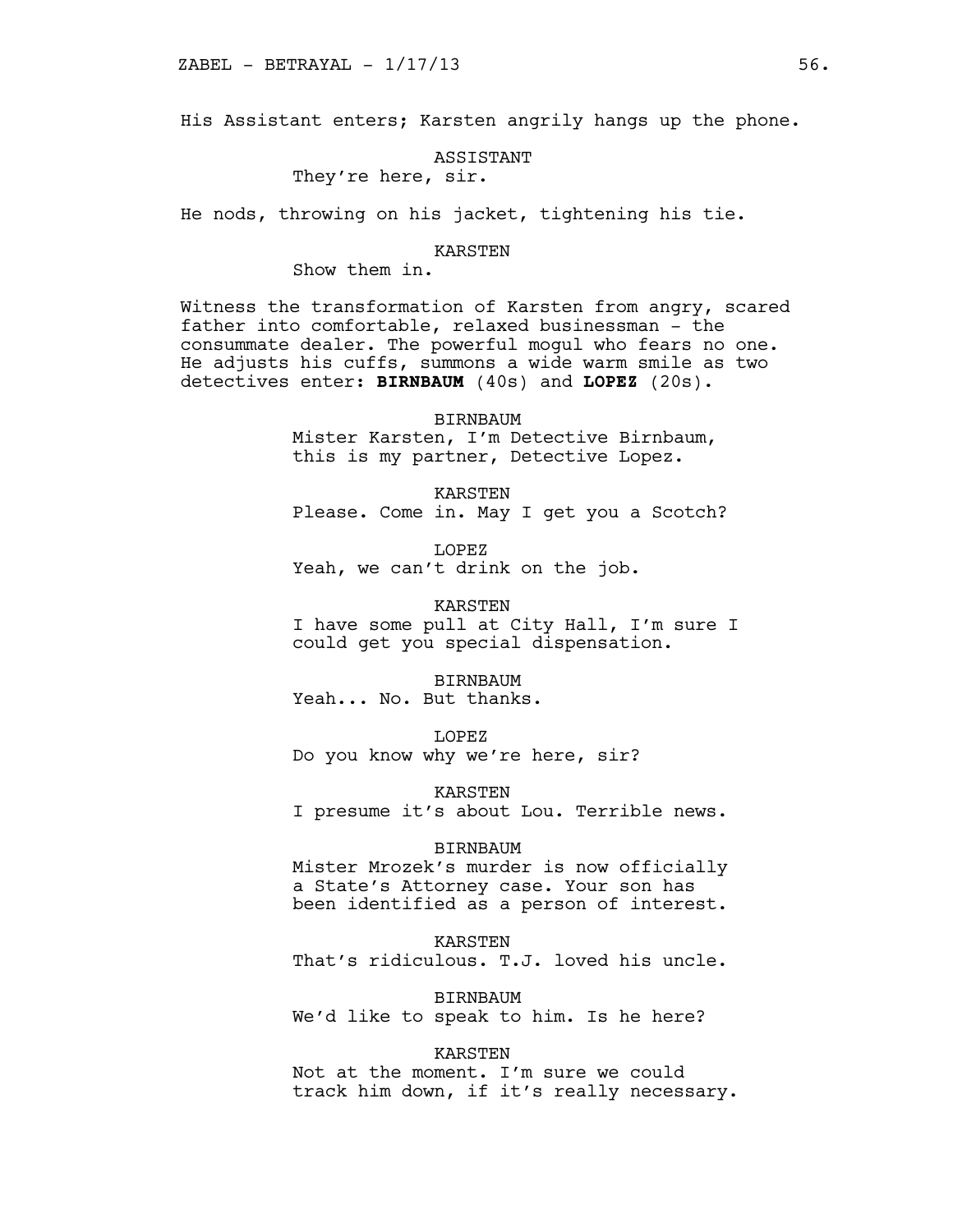## BIRNBAUM It's necessary.

# LOPEZ Why don't you call him?

As Karsten's look flattens out, we CUT TO:

#### INT. PINK MONKEY MEN'S CLUB - DAY

A posh men's club; ample numbers of young women in small dresses and fuck-me heels. At the bar, a **MANAGER** puts down a phone and looks over to some hot girl - MONIQUE.

#### MANAGER

# Where's the kid?

## MONIQUE Cleopatra room with Brandy.

The Manager walks through the place - smoky, sultry, tawdry... up a flight of stairs, through a pseudo-elegant portal into a faux-expensive hallway with cheap tapestries and gilt-frame mirrors. He approaches a door marked 'Cleopatra' in bad hieroglyphs. Knocks gently...

## MANAGER

## T.J. - your father called.

As he slides open the door, we PUSH inside -

## THE CLEOPATRA ROOM

...Egyptian-themed. A couple of girls (**NICOLE** and **GEORGIA**) sit in states of undress around a hot tub. In the tub, a Man sits with a Woman astride him, heaving in a way that, from afar, gives the appearance that they are having sex. As we get closer, we see it is T.J., that he is weeping and the girl, **BRANDY,** is consoling him.

> BRANDY Shh, you didn't do nothing wrong.

GEORGIA Even if you did, the old man will fix it.

The Manager, from the doorway, catches Brandy's eye.

## MANAGER

(hushed) Don't let him leave. And don't tell anyone he's here.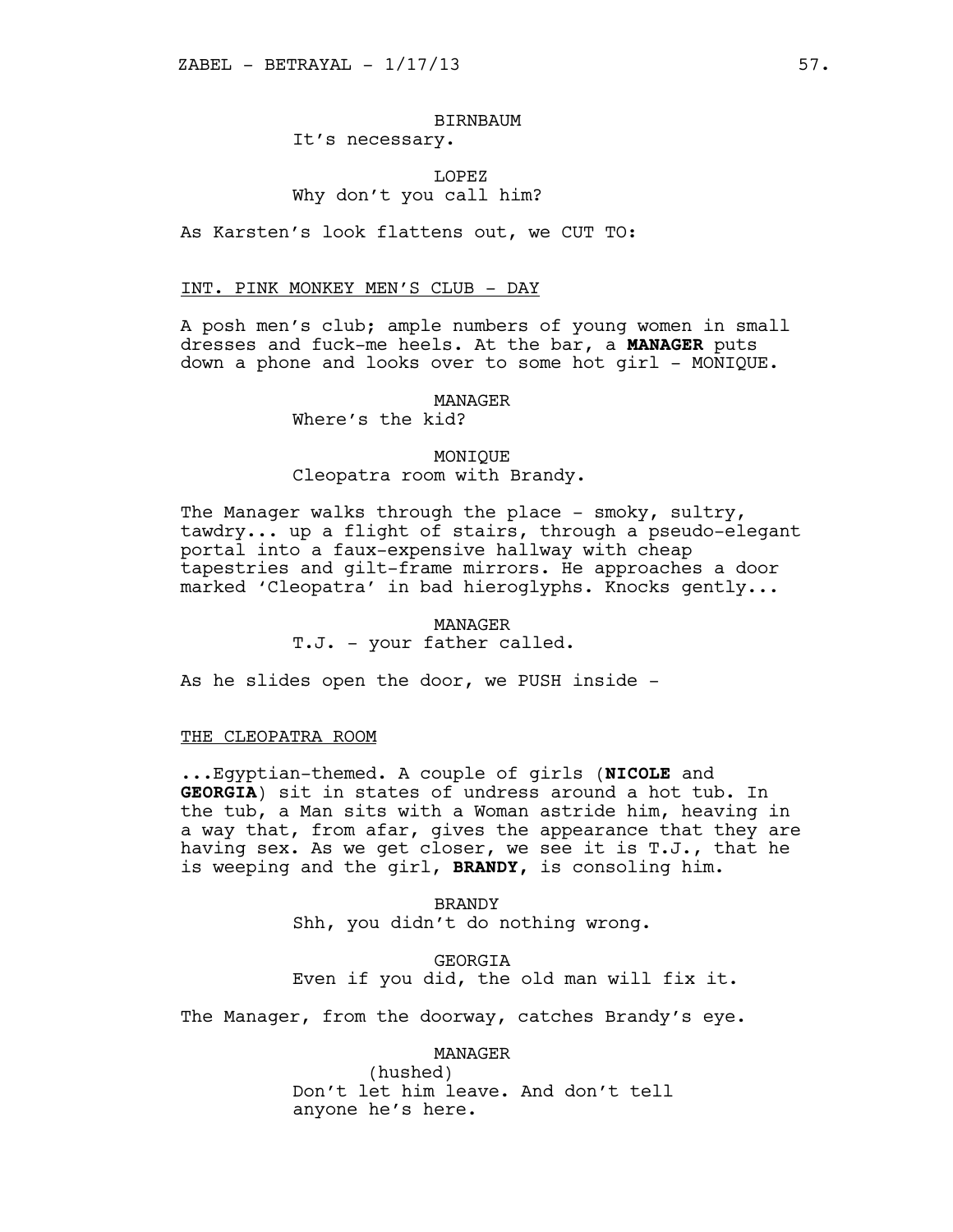Brandy nods to him, curiosity piqued. The Manager goes.

BRANDY Everything's gonna be all right, baby. Tell Brandy what happened...

She strokes  $T.J.'s$  face, as he tries to gather himself still moaning in misery, an animal already in a cage.

## INT. HALLWAY/HAYWARD APARTMENT - NIGHT

Nervous, reeling, Sara fumbles for her keys at the door. Takes a breath for composure, but before she can really gather herself - the door opens. It's Oliver.

OLIVER

You're late, Mommy.

SARA Yes, I uh... where's Janey?

OLIVER She left. Daddy's here.

She looks at her son. Bends down and kisses him, hugs him, with a little extra vigor.

> OLIVER (CONT'D) He's happy. He brought wine.

A fancy bottle of French Bordeaux on the counter.

SARA

...Where is he?

## EXT. CHICAGO/INT. EL TRAIN - NIGHT

Against the city lights, Jack rocks with the sway of the train, reeling a bit - a strange mix of exhilaration and dread playing out on his face. On one hand, what an amazing experience. On the other... oh shit, what now? He checks his cell phone: "VOICE MESSAGES: 11" and "TEXTS: 4." Damn. He activates the message retrieval and we hear:

> KARSTEN (V.O./PHONE) Jack, goddammit, where the hell are you? This thing is blowing up on us...

Any exhilaration subsides. Only dread on Jack's face now.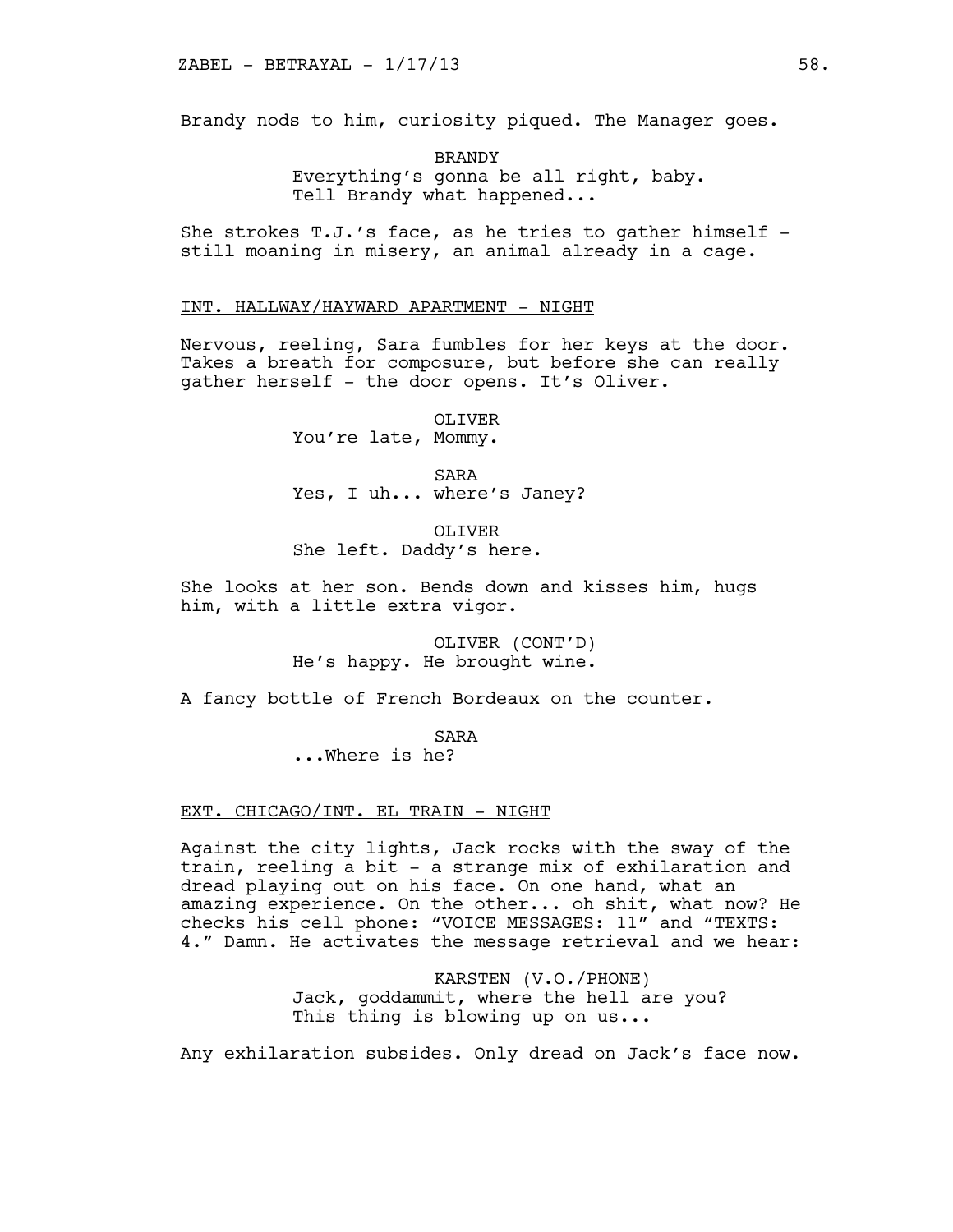## INT. HAYWARD APARTMENT - STUDY - NIGHT

Drew is busy at the computer as Sara walks in.

SARA

Hey...

DREW Hey. Where were you?

SARA At my studio.

**DREW** There was no answer.

SARA

I must have left the ringer off.

She notices a box identical to the one in which the burgundy tie was - only now it holds a BORING BLUE TIE.

DREW

Oh yeah, I exchanged it. Went back and found something even better. Nice, right?

SARA

(nods vaguely) ...Is something going on?

DREW

Yes! I was going to take you out to dinner, but it was getting late so I sent Janey home. We'll celebrate as a family.

SARA

Celebrate what?

#### DREW

The case that will get me on every front page in Illinois. I nail this one, I get bumped up to State's Attorney after Abrams retires, and then we're off and running. Mayor? Senator? Obama did it, Rahm Emmanuel did it. We can do it too.

SARA

What kind of case?

DREW

Murder. It actually involves your favorite photo subject...

And out spews a PHOTO of KARSTEN.